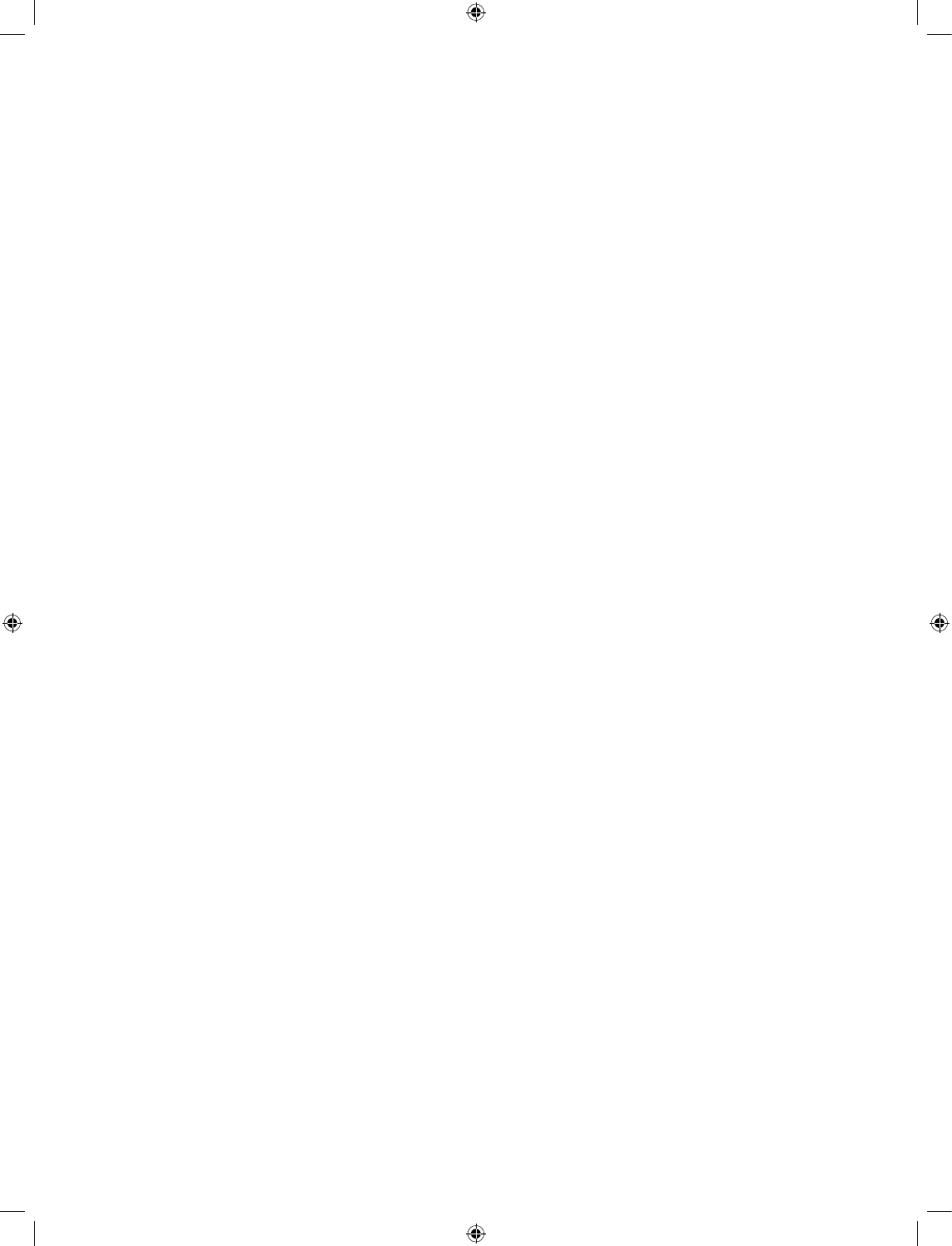# **Modern Labor Law in the Private and Public Sectors**

# **Cases and Materials**

## third edition

### **Seth D. Harris**

Distinguished Scholar SCHOOL OF INDUSTRIAL & LABOR RELATIONS Cornell University

#### **Joseph E. Slater**

Eugene N. Balk Professor of Law and Values University of Toledo College of Law

## **Anne Marie Lofaso**

Arthur B. Hodges Professor of Law West Virginia University College of Law

## **Charlotte Garden**

Professor of Law & Litigation Director, Korematsu Center for Law & Equality SEATTLE UNIVERSITY SCHOOL OF LAW

> **Richard F. Griffin, Jr.** Of Counsel Bredhoff & Kaiser, P.L.L.C.



Carolina Academic Press Durham, North Carolina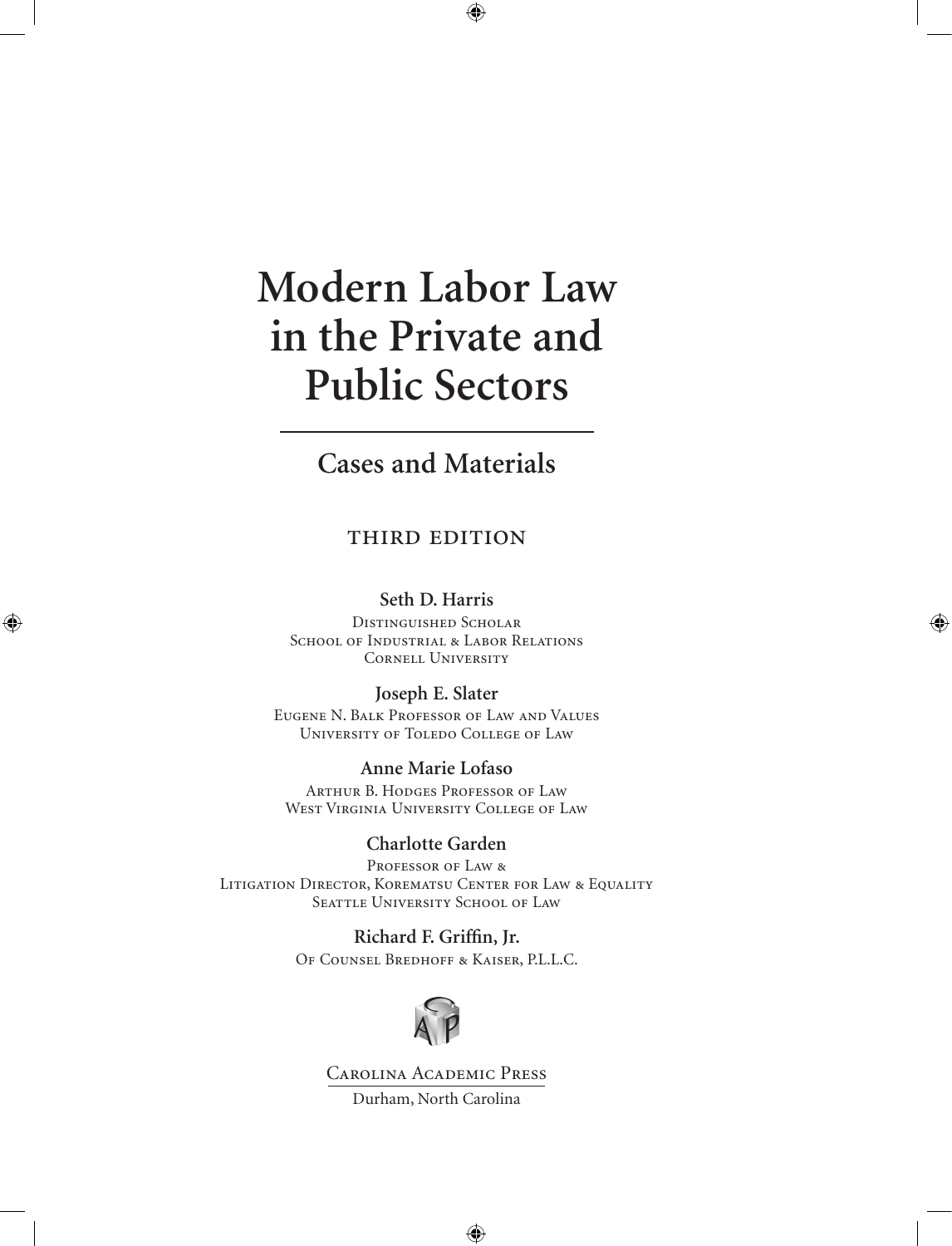Copyright © 2021 Carolina Academic Press, LLC All Rights Reserved

ISBN 978-1-5310-1852-8 e-ISBN 978-1-5310-1853-5 LCCN 2020943175

Carolina Academic Press 700 Kent Street Durham, North Carolina 27701 Telephone (919) 489-7486 Fax (919) 493-5668 www.cap-press.com

Printed in the United States of America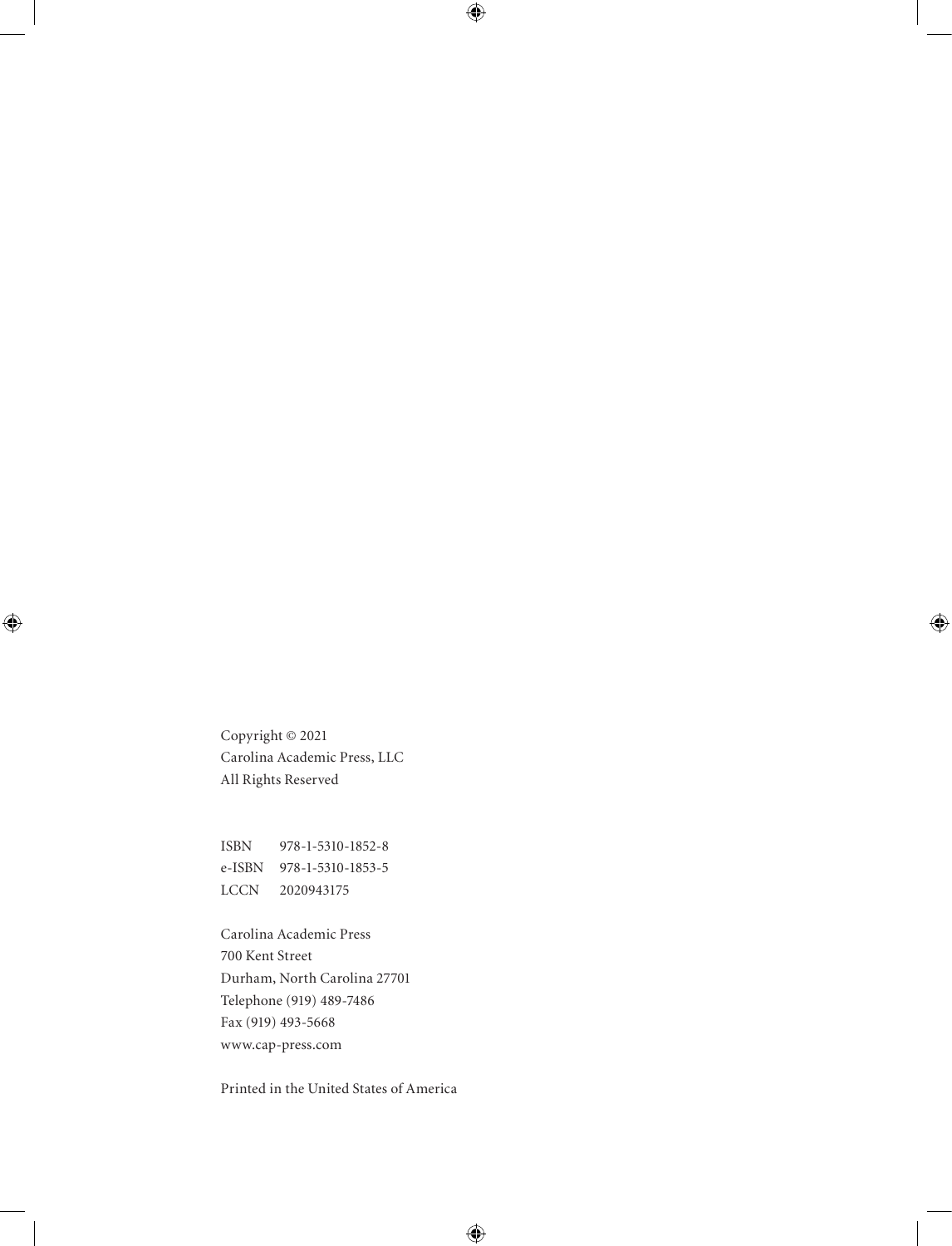*Seth Harris: To Karen, Jonathan, and Daniel, for abiding and supporting my journey wherever it takes us.*

*Joe Slater: To my mother, Carol W. Slater, a role model as a professor, parent, and person.*

*Anne Lofaso: To my muses, Jim Heiko and Giorgi Heiko, for enduring my writing and giving joy to my life; to my parents Joseph and Penny Lofaso, for their love.*

*Charlotte Garden: To my parents, John & Luigina Garden, with love and gratitude.*

*Dick Griffin: To Claire C. Pettengill, with love and gratitude.*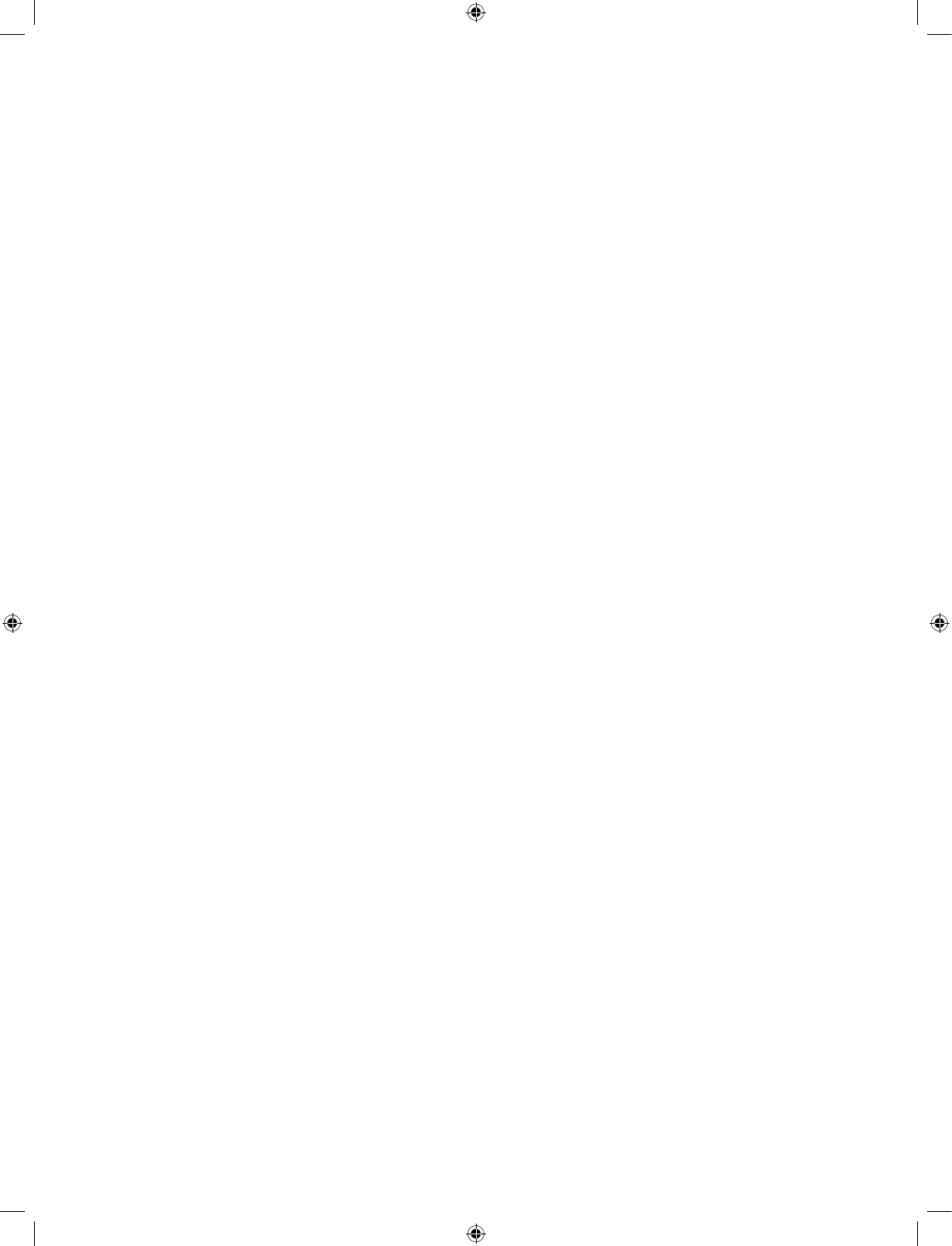# **Contents**

| <b>Table of Agency Decisions</b>                                          | xxvii          |
|---------------------------------------------------------------------------|----------------|
| <b>Table of Cases</b>                                                     | xxxvii         |
| Preface                                                                   | lxi            |
| Acknowledgments                                                           | lxiii          |
| Introduction                                                              | lxvii          |
| Chapter 1 • The History of Public- and Private-Sector Labor Law: Unions   |                |
| Before Collective Bargaining Statutes and Beyond                          | $\mathfrak{Z}$ |
| I. The History of Labor Law and Labor Relations in the Private and Public |                |
| Sectors                                                                   | $\mathfrak{Z}$ |
| II. Private-Sector Unions and Labor Law                                   | 6              |
| A. Work and Unions Before the Civil War                                   | 6              |
| B. The Context of the Late 19th-Early 20th Century                        | $\,$ 8 $\,$    |
| C. Central Questions of Labor Law                                         | 12             |
| D. The Rise of Labor Organizations and Early Legal Responses              | 13             |
| Vegelahn v. Guntner                                                       | 14             |
| <b>Notes</b>                                                              | 19             |
| Plant v. Woods                                                            | 20             |
| <b>Notes</b>                                                              | 24             |
| E. Early Rules on Secondary Activity                                      | 28             |
| 1. Controversies over Secondary Activity                                  | 28             |
| 2. Anti-Trust Laws and Secondary Activity                                 | 30             |
| Loewe v. Lawlor                                                           | 30             |
| <b>Notes</b>                                                              | 35             |
| F. The Beginning of Modern Private-Sector Labor Law                       | 39             |
| 1. The Railway Labor Act and the Norris-LaGuardia Act                     | 39             |
| 2. Resolving the Anti-Trust Issue                                         | 40             |
| 3. The Creation of the National Labor Relations Act                       | 41             |
| 4. The Labor Management Relations Act of 1947 (Taft-Hartley)              | 45             |
| 5. The Labor Management Reporting and Disclosure Act                      |                |
| (Landrum-Griffin)                                                         | 45             |
| 6. Labor Law and Unions Through to the Present                            | 46             |
| Charles Craver, Why Labor Unions Must (and Can) Survive                   | 48             |
| <b>Notes</b>                                                              | 51             |
| III. Unions and Labor Law in the Public Sector                            | 53             |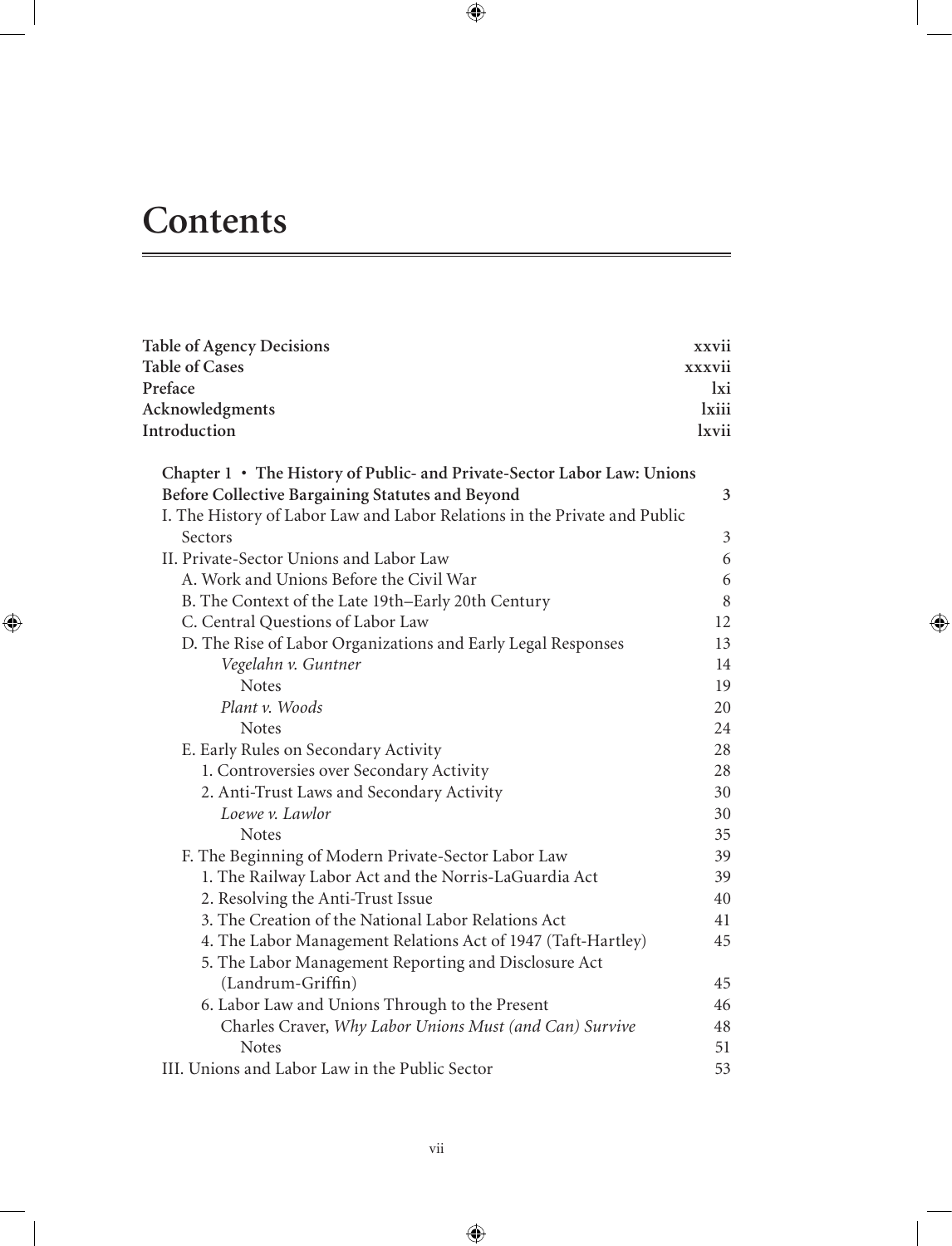| A. Early History and the Boston Police Strike                         | 53  |
|-----------------------------------------------------------------------|-----|
| Joseph Slater, Labor and the Boston Police Strike of 1919             | 55  |
| <b>Notes</b>                                                          | 58  |
| B. The Lengthy "Pre-Collective Bargaining Era"                        | 59  |
| Joseph Slater, The Court Does Not Know "What a Labor Union Is":       |     |
| How State Structures and Judicial (Mis)Constructions Deformed         |     |
| Public-Sector Labor Law                                               | 61  |
| C. The Long History of Yellow Dog Contracts in the Public Sector      | 63  |
| AFSCME Local 201 v. City of Muskegon                                  | 64  |
| <b>Notes</b>                                                          | 69  |
| D. The End of the Pre-Collective Bargaining Era and Public-Sector     |     |
| Unions After 1960                                                     | 69  |
| 1. The First Public-Sector Labor Laws                                 | 69  |
| 2. The First Amendment Right to Organize                              | 70  |
| Atkins v. City of Charlotte                                           | 71  |
| <b>Notes</b>                                                          | 76  |
| 3. Public-Sector Labor Law in the 21st Century                        | 78  |
| Chapter 2 · Labor Law's Subjects: "Employees" and "Employers"         | 87  |
| I. Introduction                                                       | 87  |
| II. "Employees" Under the NLRA and Public-Sector Labor Laws           | 89  |
| A. The Wagner Act's Definition and Exemptions                         | 89  |
| B. "Economic Realities" and Deference to the Board: NLRB v. Hearst    |     |
| Publications                                                          | 91  |
| <b>Notes</b>                                                          | 94  |
| C. "Employees" vs. "Independent Contractors"                          | 95  |
| 1. Private Sector: The Taft-Hartley Act and "Independent Contractors" | 95  |
| National Labor Relations Board v. United Insurance Co.                | 96  |
| <b>Notes</b>                                                          | 103 |
| Problem 2.1                                                           | 105 |
| 2. Public Sector "Employees"                                          | 106 |
| D. Supervisors                                                        | 108 |
| 1. Taft-Hartley Act: "Supervisors" and "Professional Employees"       | 108 |
| NLRB v. Kentucky River Community Care, Inc.                           | 110 |
| <b>Notes</b>                                                          | 119 |
| Problem 2.2                                                           | 120 |
| 2. The Supervisory Exemption in the Public Sector                     | 121 |
| New Jersey Turnpike Authority v. American Federation of State,        |     |
| County and Municipal Employees, Council 73                            | 123 |
| Problem 2.3                                                           | 125 |
| <b>Notes</b>                                                          | 125 |
| Problem 2.4                                                           | 127 |
| E. Non-Statutory Exemptions                                           | 127 |
| 1. "Managerial" and "Confidential" Employees in the Public and        |     |
| Private Sectors                                                       | 128 |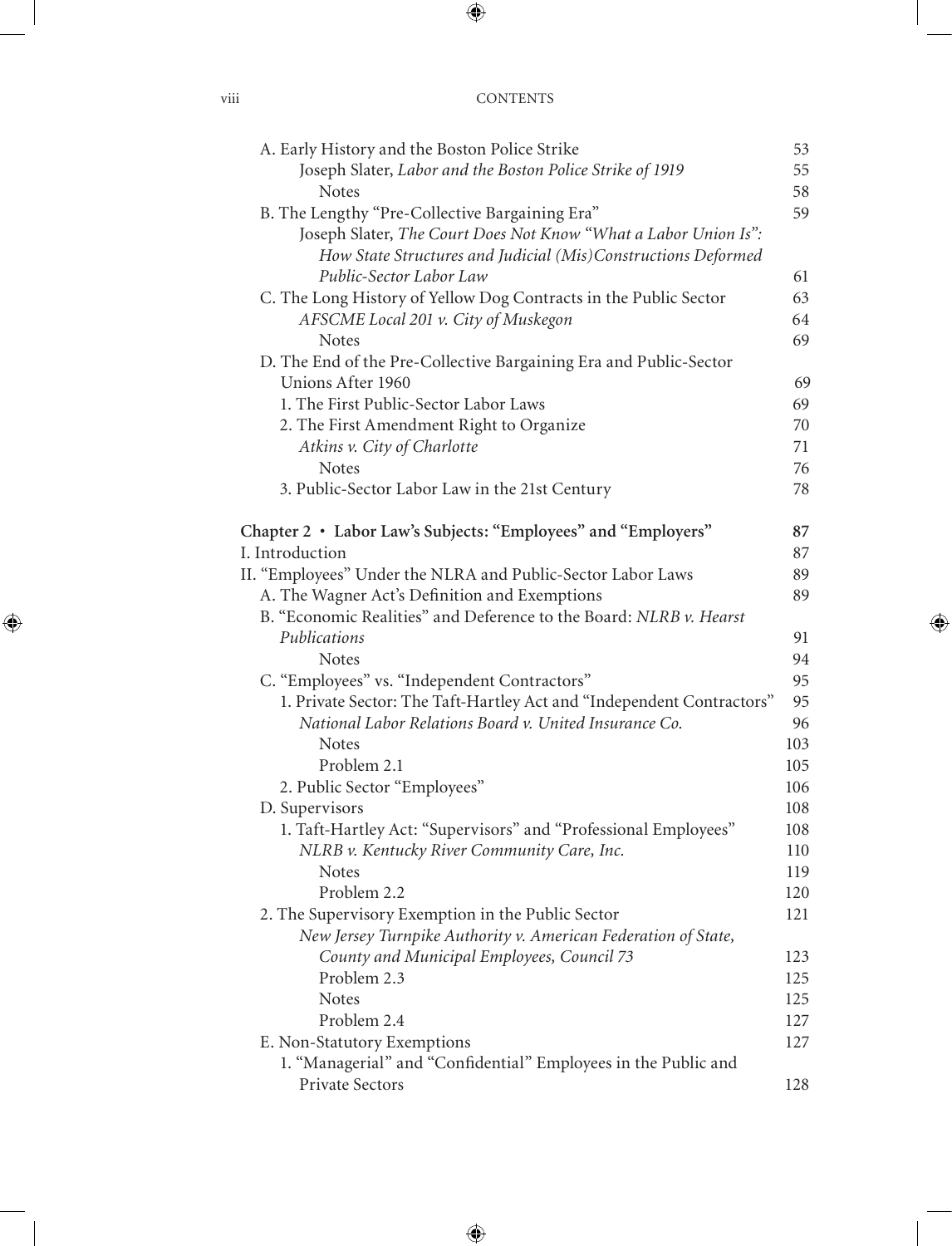| <b>Notes</b>                                                           | 129 |
|------------------------------------------------------------------------|-----|
| Problem 2.5                                                            | 131 |
| 2. Students in the Public and Private Sectors                          | 132 |
| Problem 2.6                                                            | 136 |
| <b>Notes</b>                                                           | 137 |
| 3. Undocumented Workers                                                | 137 |
| <b>Notes</b>                                                           | 138 |
| 4. The Special Case of Public-Sector Attorneys                         | 139 |
| III. "Employers" in the Private and Public Sectors, and in Between     | 140 |
| A. "Employers" in the Private and Public Sectors                       | 140 |
| <b>B.</b> Multiple Employers                                           | 144 |
| <b>Notes</b>                                                           | 147 |
| C. Joint Employment and the Borderline Between the Private and Public  |     |
| Sectors                                                                | 148 |
| <b>Management Training Corporation</b>                                 | 148 |
| American Federation of State, County and Municipal Employees,          |     |
| Council 31 v. Illinois State Labor Relations Board, State Panel        | 152 |
| <b>Notes</b>                                                           | 159 |
| IV. The Structure and Operation of the National Labor Relations Board  | 162 |
| A. The National Labor Relations Board (NLRB) Is an Independent         |     |
| Federal Agency to Which Congress Delegated the Authority to            |     |
| Administer Private-Sector Labor Relations                              | 162 |
| B. The NLRB Has a Bifurcated Institutional Organization-the General    |     |
| Counsel and the Board                                                  | 162 |
| 1. The General Counsel or GC-side Investigates and Prosecutes          |     |
| Employer and Union Unlawful Conduct (Known as Unfair                   |     |
| Labor Practices)                                                       | 163 |
| 2. The Board or Board-side Reviews Cases Prosecuted by the General     |     |
| Counsel                                                                | 163 |
| C. The NLRB Is Tasked by Congress with Prosecuting (GC-side) and       |     |
| Remedying (Board-side) Unlawful Conduct by Employers and Unions        |     |
| (Unfair Labor Practices)                                               | 163 |
| D. The General Counsel Is Also Tasked with Administering the Process   |     |
| by Which Workers Choose Whether to Organize a Union with an            |     |
| Appeal to the Board                                                    | 165 |
|                                                                        |     |
| Chapter 3 • Union Organizing and Employer Speech                       | 167 |
| I. Introduction                                                        | 167 |
| II. Organizing on an Employer's Property in the Private Sector         | 168 |
| A. Employee Solicitation Rights on the Employer's Property             | 168 |
| 1. Solicitation and Distribution in the Physical World                 | 168 |
| Republic Aviation Corp. v. NLRB                                        | 168 |
| <b>Notes</b>                                                           | 172 |
| 2. Electronic Solicitation and Distribution                            | 176 |
| B. Non-Employee Solicitation Rights on the Employer's Private Property | 179 |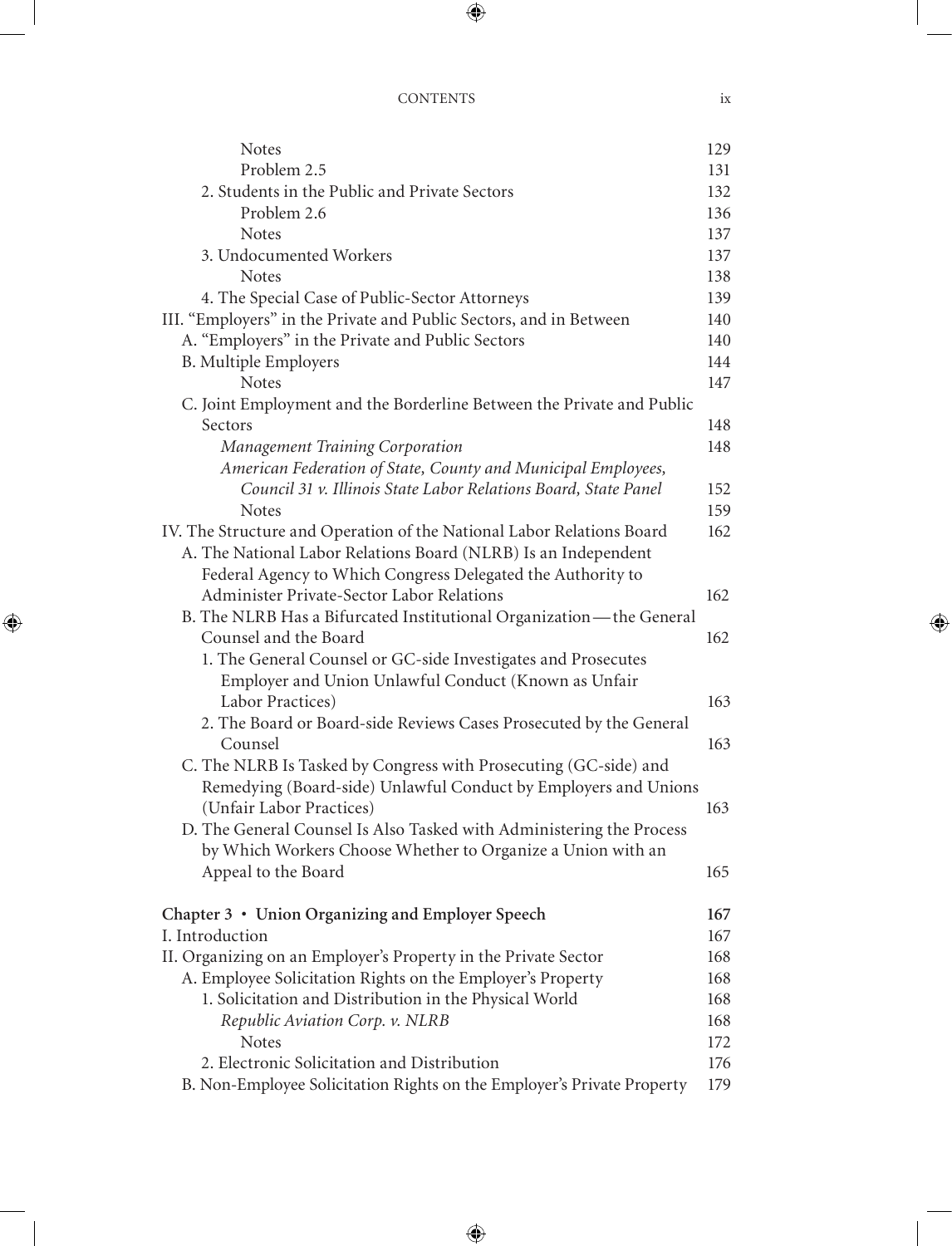| Lechmere, Inc. v. NLRB                                                    | 180 |
|---------------------------------------------------------------------------|-----|
| <b>Notes</b>                                                              | 186 |
| C. Access to Employee Home and E-mail Addresses                           | 191 |
| <b>Notes</b>                                                              | 193 |
| D. Employer Regulation of Employee Speech                                 | 194 |
| Note                                                                      | 197 |
| Problem 3.1                                                               | 198 |
| III. Losing §7 Protection: Disloyal Employee Speech                       | 198 |
| NLRB v. Local Union No. 1229, Int'l B'hood of Electrical Workers          |     |
| (Jefferson Standard)                                                      | 198 |
| <b>Notes</b>                                                              | 202 |
| IV. Regulating Employer and Union Speech During Organizing                | 204 |
| A. Employers May Engage in Noncoercive Campaign Speech                    | 204 |
| NLRB v. Virginia Electric and Power Co.                                   | 204 |
| <b>Notes</b>                                                              | 206 |
| B. "Threats of Reprisal" and "Promises of Benefits"                       | 208 |
| 1. Distinguishing Illegal Threats from Permissible Predictions            | 208 |
| NLRB v. Gissel Packing Co.                                                | 208 |
| <b>Notes</b>                                                              | 211 |
| 2. Promises of Benefits                                                   | 214 |
| NLRB v. Exchange Parts Co.                                                | 214 |
| <b>Notes</b>                                                              | 217 |
| C. Material Misrepresentations                                            | 218 |
| Midland National Life Insurance Co.                                       | 219 |
| <b>Notes</b>                                                              | 225 |
| D. Inflammatory Appeals to Prejudice                                      | 226 |
| E. "Captive Audience" Meetings                                            | 228 |
| NLRB v. United Steelworkers of America (Nutone, Inc. and                  |     |
| Avondale Mills)                                                           | 228 |
| <b>Notes</b>                                                              | 229 |
| F. Empirical Evidence Regarding Campaign Tactics and Worker Free          |     |
| Choice                                                                    | 230 |
| Testimony of Dr. Dorian Warren                                            | 230 |
| Testimony of Kate Bronfenbrenner                                          | 231 |
| V. Other Common Employer Unfair Labor Practices During Organizing:        |     |
| Interrogation, Polls, Surveillance, and Solicitating/Remedying Grievances | 233 |
| A. Overview                                                               | 233 |
| B. Unlawful Interrogations, Polls, and Solicitations                      | 233 |
| Timsco, Inc. v. NLRB                                                      | 234 |
| <b>Notes</b>                                                              | 237 |
| VI. Organizing and Employee Speech in the Public Sector                   | 239 |
| A. Generally                                                              | 239 |
| B. Access of Non-Employee Union Organizers                                | 241 |
| Service Employees International Union Local 73 and Palatine               |     |
| Community Consolidated School District No. 15                             | 241 |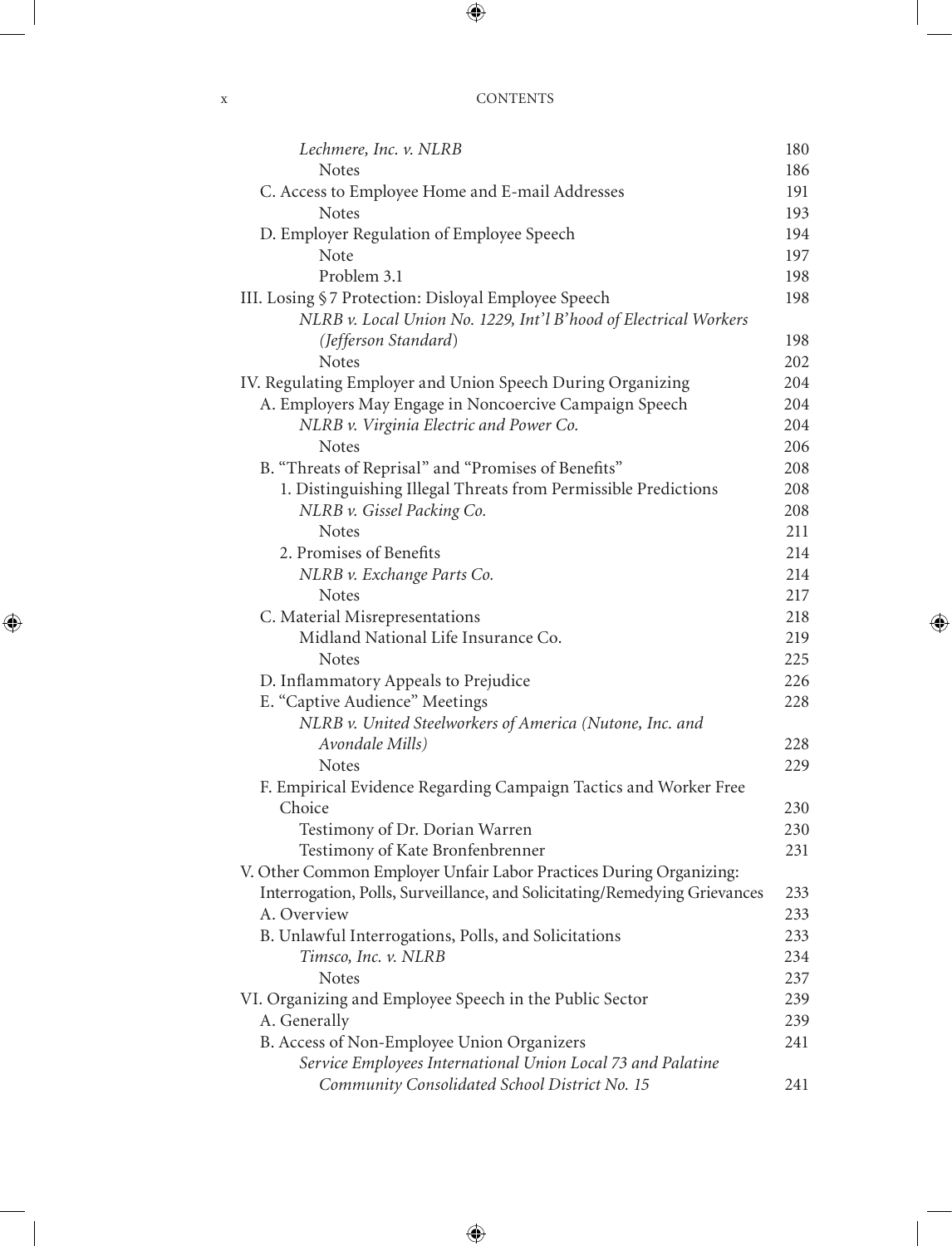| <b>Notes</b>                                                           | 244 |
|------------------------------------------------------------------------|-----|
| C. Misstatements of Material Fact                                      | 244 |
| Broadlawns Medical Center and AFSCME Iowa Council 61                   | 245 |
| <b>Notes</b>                                                           | 251 |
|                                                                        |     |
| Chapter 4 • Protection of Workers' Protests and "Concerted Activities" | 253 |
| I. Introduction                                                        | 253 |
| II. The U.S. Constitution and Worker Protest                           | 254 |
| A. Government as Speech Regulator                                      | 254 |
| Thornhill v. Alabama                                                   | 254 |
| Teamsters Local 695 v. Vogt, Inc.                                      | 259 |
| <b>Notes</b>                                                           | 265 |
| B. Is There a Constitutional Right to Organize in the Private Sector?  | 268 |
| James Gray Pope, The First Amendment, the Thirteenth Amendment,        |     |
| and the Right to Organize in the Twenty-First Century                  | 268 |
| C. Government as Employer                                              | 275 |
| III. The NLRA and Concerted Activities in the Union Context            | 275 |
| A. Protests in a Unionized Environment                                 | 275 |
| NLRB v. City Disposal Systems, Inc.                                    | 276 |
| <b>Notes</b>                                                           | 284 |
| Problem 4.1                                                            | 286 |
| Eastex, Inc. v. NLRB                                                   | 286 |
| <b>Notes</b>                                                           | 293 |
| Problem 4.2                                                            | 295 |
| NLRB v. J. Weingarten, Inc.                                            | 296 |
| <b>Notes</b>                                                           | 301 |
| IV. The NLRA and "Concerted Activities" in the Non-Union Context       | 302 |
| NLRB v. Washington Aluminum Co.                                        | 302 |
| <b>Notes</b>                                                           | 311 |
| V. Protection of Public-Sector Workers' Protest                        | 312 |
| A. Weingarten and Concerted Activity in the Public Sector              | 313 |
| 1. The Significance of Statutory Language                              | 313 |
| 2. Weingarten and Public-Sector Employees and Unions Without           |     |
| the Right to Bargain Collectively                                      | 314 |
| City of Round Rock v. Rodriguez                                        | 315 |
| <b>Notes</b>                                                           | 325 |
| VI. Diverse Models of Worker Organization                              | 326 |
| Alan Hyde, New Institutions for Worker Representation in the           |     |
| United States: Theoretical Issues                                      | 326 |
| <b>Notes</b>                                                           | 329 |
| B. Public-Sector Organizing Without Collective Bargaining Rights       | 330 |
| Ann Hodges, Lessons from the Laboratory: The Polar Opposites on        |     |
| the Public Sector Labor Law Spectrum                                   | 330 |
| <b>Notes</b>                                                           | 336 |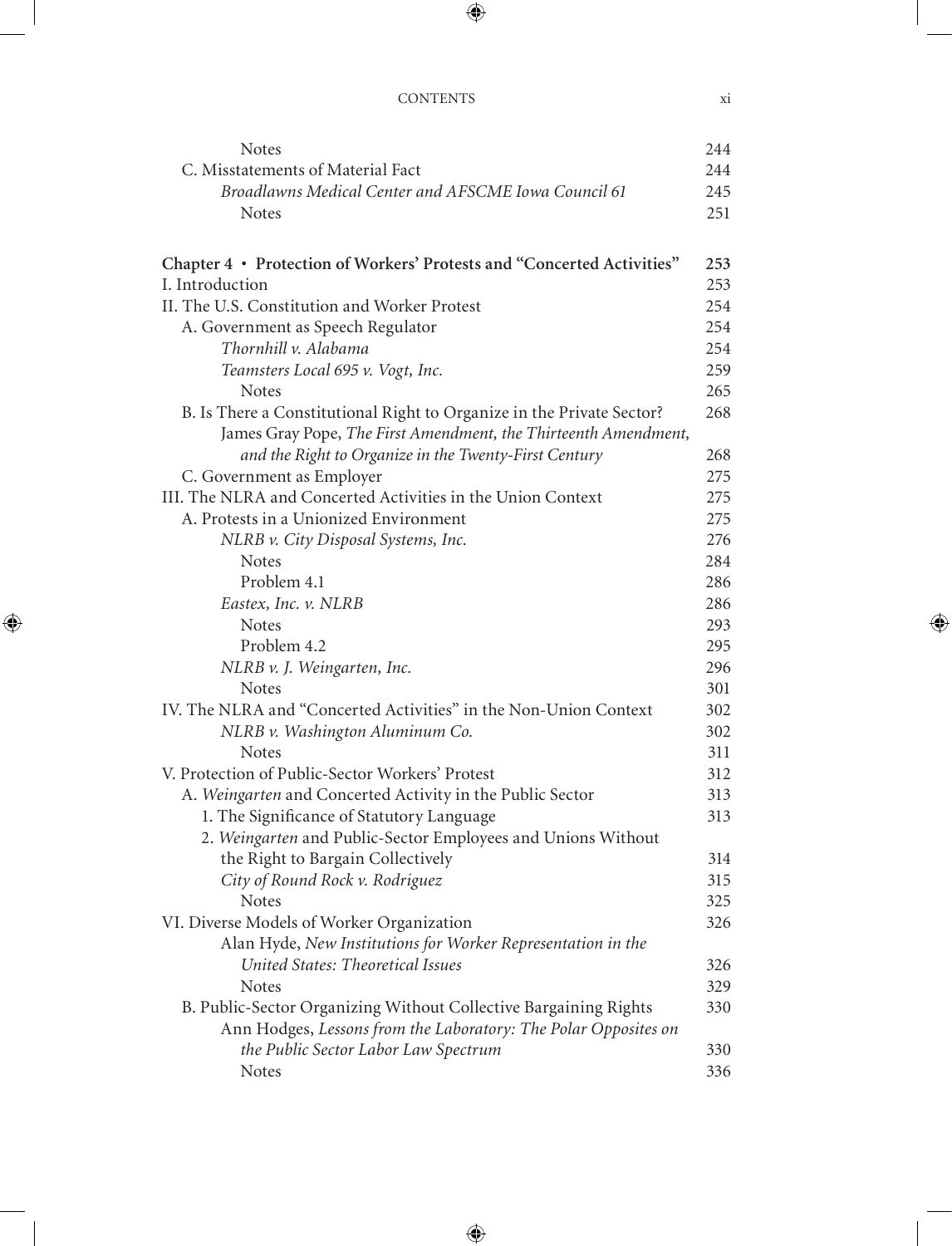| Chapter 5 • Protection and Prohibition: Other Employer Responses to    |     |
|------------------------------------------------------------------------|-----|
| Organizing                                                             | 339 |
| I. Introduction                                                        | 339 |
| II. The Exclusivity Principle, "Company Unions," and Improper Employer |     |
| Assistance to Unions                                                   | 339 |
| A. The Exclusivity Principle: The Majority Union Is the Sole and       |     |
| <b>Exclusive Employee Representative</b>                               | 339 |
| 1. In the Private Sector                                               | 339 |
| J.I. Case Co. v. NLRB                                                  | 339 |
| <b>Notes</b>                                                           | 343 |
| 2. In the Public Sector                                                | 347 |
| B. Interference and Domination-The Company Union                       | 349 |
| 1. In the Private Sector                                               | 349 |
| Electromation, Inc. v. NLRB                                            | 351 |
| <b>Notes</b>                                                           | 362 |
| Problem 5.1                                                            | 363 |
| Problem 5.2                                                            | 364 |
| 2. In the Public Sector                                                | 365 |
| C. Employer in the Middle: Competing Unions                            | 365 |
| Abraham Grossman D/B/A Bruckner Nursing Home                           | 366 |
| <b>Notes</b>                                                           | 371 |
| III. Discrimination                                                    | 373 |
| A. The Intent Requirement                                              | 373 |
| Edward G. Budd Manufacturing Co. v. NLRB                               | 373 |
| <b>Notes</b>                                                           | 375 |
| Radio Officers' Union v. NLRB                                          | 377 |
| <b>Notes</b>                                                           | 381 |
| Problem 5.3                                                            | 382 |
| B. Burdens and Proof                                                   | 383 |
| 1. In the Private Sector                                               | 383 |
| NLRB v. Transportation Management Corp.                                | 383 |
| <b>Notes</b>                                                           | 387 |
| 2. In the Public Sector                                                | 390 |
| State Employment Relations Board v. Adena Local School District        |     |
| Board of Education                                                     | 391 |
| <b>Notes</b>                                                           | 396 |
| C. Discrimination in an Employer's Capital Decisions                   | 396 |
| Textile Workers Union v. Darlington Mfg. Co.                           | 397 |
| <b>Notes</b>                                                           | 401 |
| Anne Marie Lofaso, NLRB Primer and the Boeing Complaint                | 403 |
| IV. Judicial Review of Unfair Labor Practice Determinations            | 407 |
| A. Judicial Review of the Board's Findings of Fact: The Substantial    |     |
| <b>Evidence Test</b>                                                   | 407 |
| B. Judicial Review of the Board's Construction of the NLRA: Chevron    |     |
| Deference                                                              | 408 |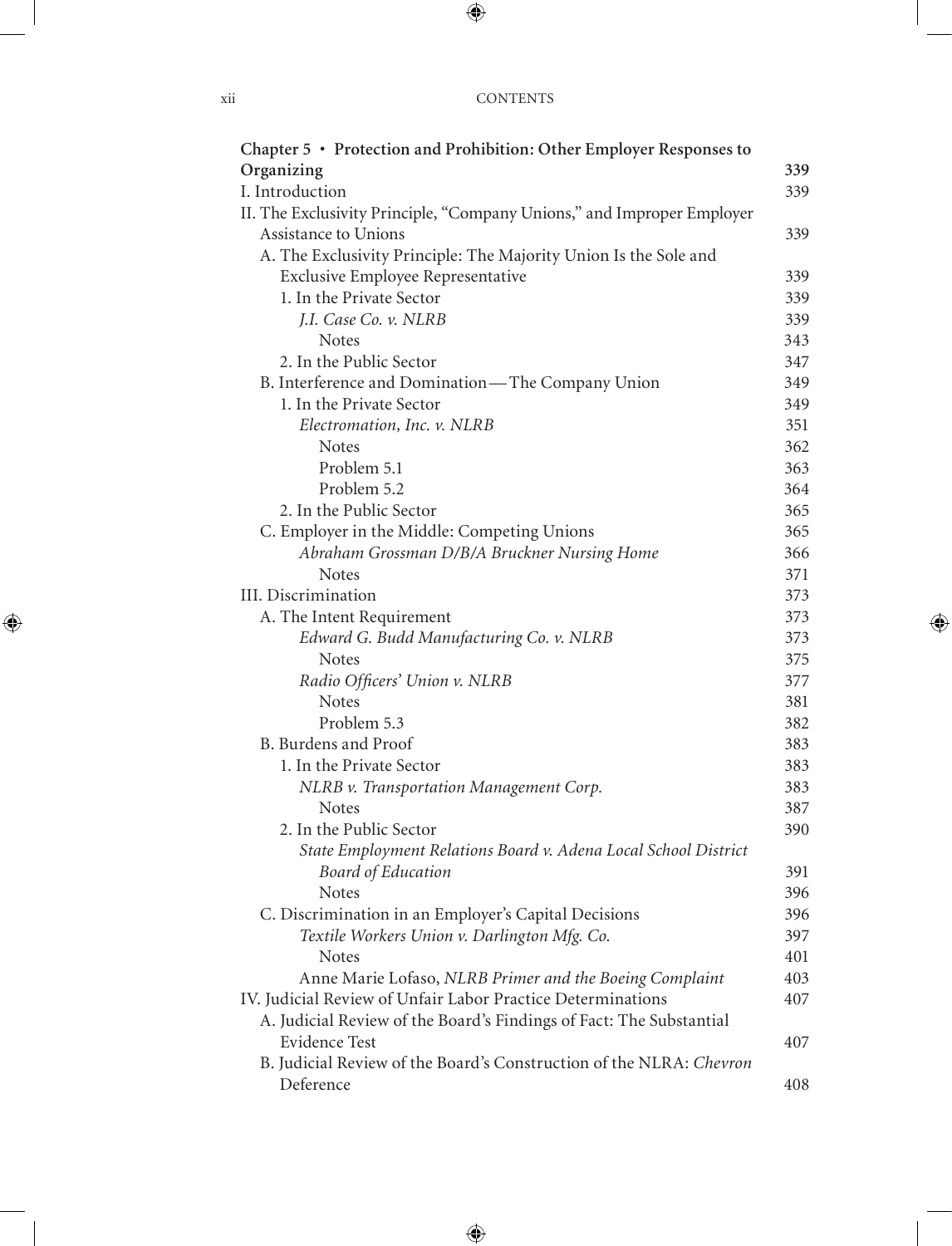| <b>Notes</b>                                                                    | 409        |
|---------------------------------------------------------------------------------|------------|
| C. Judicial Review of Arguments Not Presented to the Board: Section             |            |
| $10(e)$ Waiver                                                                  | 411        |
| Epilepsy Foundation of N.E. Ohio v. NLRB                                        | 412        |
| Chapter 6 · Remedies for Unlawful Interference with Concerted Activity          | 415        |
| I. Introduction                                                                 | 415        |
| II. The Scope of the Board's Authority to Remedy Unfair Labor Practices         |            |
| During Organizing                                                               | 415        |
| A. The Board's Remedial Authority                                               | 415        |
| 1. The Board Generally Has Broad Remedial Discretion to Remedy                  |            |
| and to Prevent Unfair Labor Practices                                           | 415        |
| 2. The Basic ULP Remedies Are Cease-and-Desist and Affirmative                  |            |
| Orders                                                                          | 416        |
| a. Cease-and-Desist Orders                                                      | 416        |
| <b>Notes</b>                                                                    | 417        |
| b. Affirmative Relief Orders                                                    | 418        |
| 3. A Closer Look at "Cease-and-Desist" Orders to Remedy §8(a)(1)                |            |
| Violations: How to Remedy Employer "Bribes"                                     | 419        |
| Problem 6.1                                                                     | 419        |
| 4. "Make-Whole Relief" to Remedy $\S 8(a)(3)$ Violations                        | 419        |
| Phelps Dodge Corp. v. NLRB                                                      | 420        |
| Note                                                                            | 422        |
| 5. Limits on Make-Whole Relief                                                  | 422        |
| Hoffman Plastics Compounds v. NLRB                                              | 423        |
| <b>Notes</b>                                                                    | 426        |
| B. Judicial Interpretation of the Board's $$10(c)$ Authority as Remedial,       |            |
| Not Punitive                                                                    | 429        |
| C. Injunctive Relief                                                            | 431        |
| 1. The Board's Decision to Seek Injunctive Relief Under 10(j)                   | 431        |
| 2. Judicial Review of the Board's 10(j) Petition                                | 432        |
| Frankl v. HTH Corp.                                                             | 433        |
| <b>Notes</b>                                                                    | 437        |
| III. Proposals for Reform                                                       | 440        |
| Paul C. Weiler, Promises to Keep: Securing Workers' Rights to Self-             |            |
| Organization Under the NLRA                                                     | 440        |
| <b>Notes</b><br>IV. In the Public Sector                                        | 447        |
|                                                                                 | 448        |
| Joseph Slater, The "American Rule" That Swallows the Exceptions<br><b>Notes</b> | 448<br>452 |
| Chapter 7 • Electing a Union Representative                                     | 453        |
| I. Introduction                                                                 | 453        |
| II. Preconditions for an NLRA Representation Election                           | 453        |
| A. Overview of Private-Sector Elections-NLRA and RLA                            | 453        |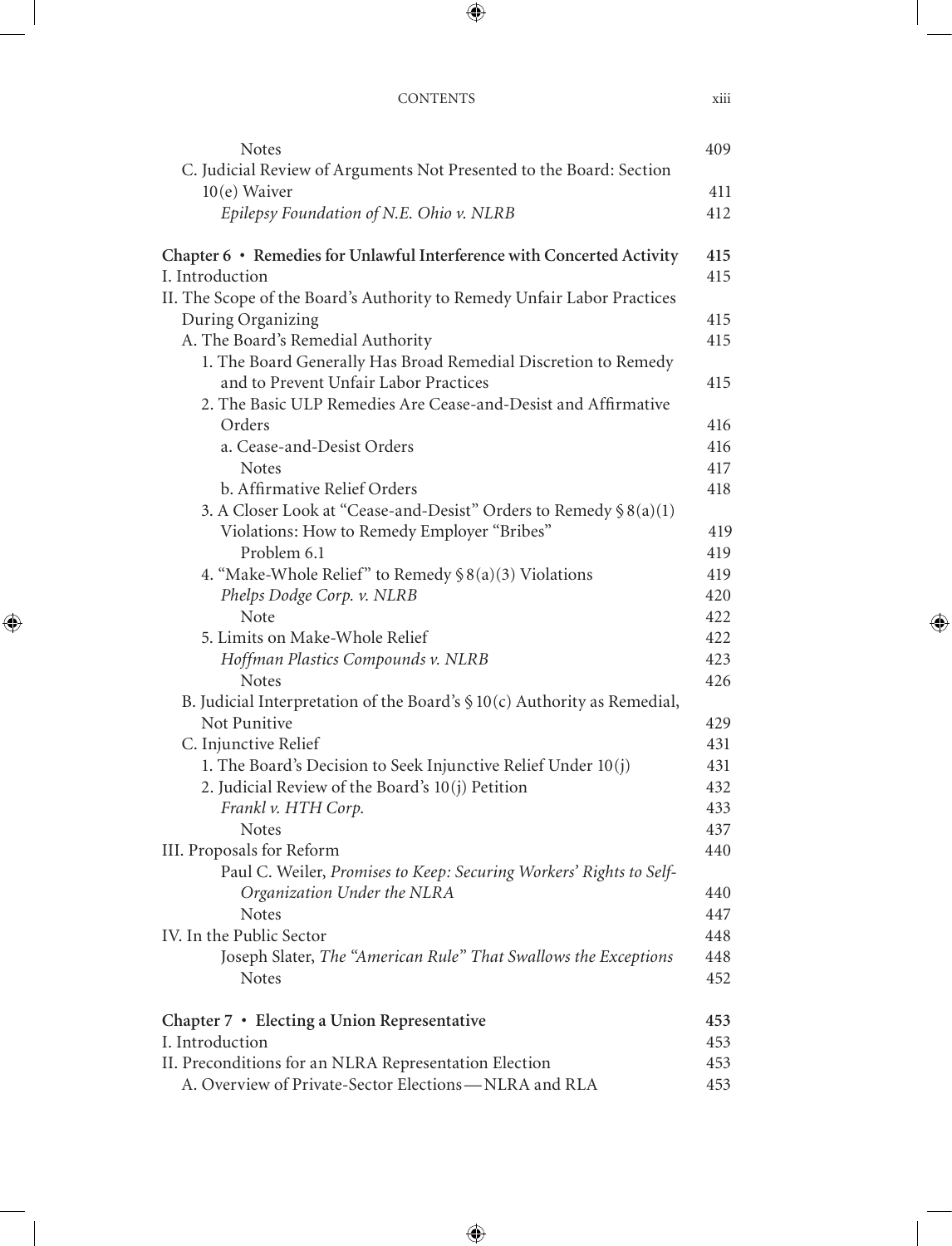| B. Bars to a NLRB-Administered Election                       | 457 |
|---------------------------------------------------------------|-----|
| 1. Certification-Year and Voluntary-Recognition Bars          | 457 |
| Brooks v. NLRB                                                | 458 |
| <b>Notes</b>                                                  | 461 |
| 2. The Contract Bar to Elections                              | 462 |
| a. Requirements, Duration, Window Periods, and Insulation     |     |
| Periods                                                       | 463 |
| b. Representative Status of the Contracting Union             | 464 |
| c. Limited Exceptions to the Contract Bar Doctrine            | 464 |
| C. The Blocking Charge                                        | 465 |
| Vincent Industrial Plastics, Inc. v. NLRB                     | 467 |
| <b>Notes</b>                                                  | 475 |
| III. Bargaining Unit Determinations                           | 476 |
| A. Overview                                                   | 476 |
| B. Appropriate Bargaining Units: General Considerations       | 477 |
| American Hospital Ass'n v. NLRB                               | 480 |
| <b>Notes</b>                                                  | 483 |
| C. Statutory Limitations on Unit Determinations               | 485 |
| <b>Notes</b>                                                  | 486 |
| D. Employers with Multiple Locations                          | 487 |
| NLRB v. Chicago Health & Tennis Clubs, Inc.                   | 487 |
| <b>Notes</b>                                                  | 494 |
| E. Private-Sector Units Encompassing Multiple Employers       | 495 |
| 1. Multiple Employers in an Industry                          | 495 |
| Charles D. Bonanno Linen Serv., Inc. v. NLRB                  | 496 |
| <b>Notes</b>                                                  | 501 |
| 2. Leased Employees                                           | 502 |
| Miller & Anderson                                             | 502 |
| <b>Notes</b>                                                  | 516 |
| IV. Testing an Incumbent Union's Majority Status              | 517 |
| Johnson Controls, Inc.                                        | 519 |
| <b>Notes</b>                                                  | 535 |
| V. Public-Sector Rules                                        | 536 |
| A. Representation Elections                                   | 536 |
| B. Bars to Elections                                          | 537 |
| Appeal of State Employees Association of New Hampshire, Inc., |     |
| SEIU Local 1984                                               | 537 |
| Note                                                          | 541 |
| C. Bargaining Unit Determinations                             | 541 |
| Alaska Nurses Ass'n v. Wrangell Medical Center                | 542 |
| <b>Notes</b>                                                  | 547 |
| D. Decertification Elections                                  | 549 |
| SERB v. Miami University                                      | 550 |
| <b>Notes</b>                                                  | 552 |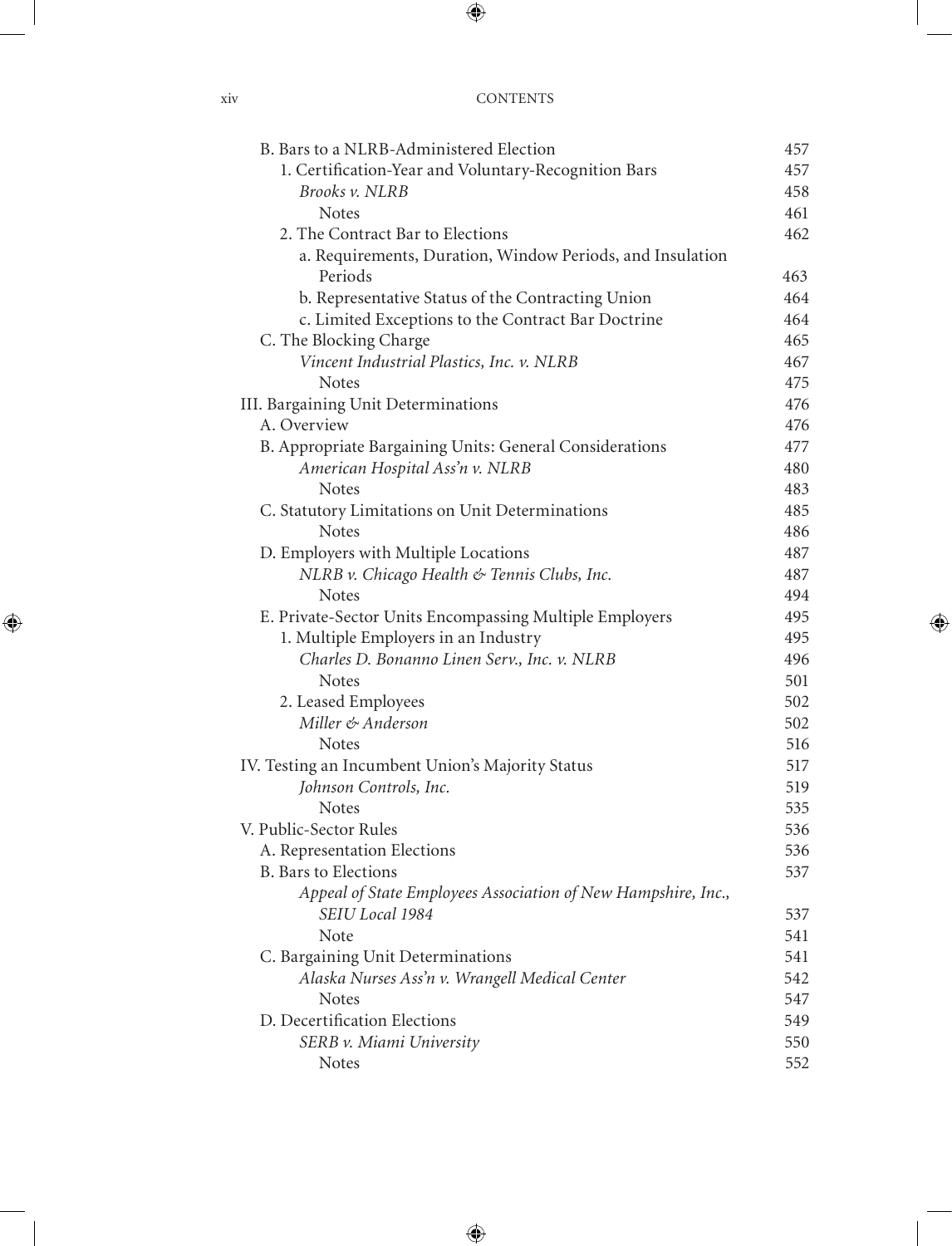| Chapter 8 • Organizing Without an Election                         | 555 |
|--------------------------------------------------------------------|-----|
| I. Introduction                                                    | 555 |
| II. Bargaining Orders in the Private Sector                        | 555 |
| NLRB v. Gissel Packing Co.                                         | 556 |
| <b>Notes</b>                                                       | 567 |
| III. Voluntary Recognition by the Employer in the Private Sector   | 578 |
| A. Voluntary Recognition and the Minority Union                    | 578 |
| International Ladies' Garment Workers' Union v. NLRB (Bernhard-    |     |
| Altmann Texas Corp.)                                               | 579 |
| <b>Notes</b>                                                       | 584 |
| B. The Union's Duty to Petition for Election                       | 584 |
| Linden Lumber Div., Summer & Co. v. NLRB                           | 585 |
| <b>Notes</b>                                                       | 589 |
| C. Modern "Card Check," Neutrality, and Pre-Recognition Agreements | 591 |
| James J. Brudney, Neutrality Agreements and Card Check             |     |
| Recognition: Prospects for Changing Labor Relations Paradigms      | 591 |
| Note                                                               | 600 |
| Majestic Weaving Co.                                               | 602 |
| Montague v. NLRB                                                   | 603 |
| <b>Notes</b>                                                       | 611 |
| D. After-Acquired Facilities                                       | 613 |
| Kroger Co.                                                         | 613 |
| Note                                                               | 614 |
| IV. Members-Only Unions in the Private Sector                      | 615 |
| Charles J. Morris, Minority Union Collective Bargaining: A         |     |
| Commentary on John True's Review Essay on the Blue Eagle at        |     |
| Work, and a Reply to Skeptics Regarding Members-Only               |     |
| Bargaining Under the NLRA                                          | 616 |
| <b>Notes</b>                                                       | 621 |
| V. In the Public Sector                                            | 626 |
| A. Organizing Without an Election                                  | 626 |
| County of Du Page v. Illinois Labor Relations Board                | 627 |
| <b>Notes</b>                                                       | 634 |
| B. The Exclusive, Majority Representation Model                    | 635 |
| Chapter 9 • The Duty to Bargain Collectively                       | 637 |
| I. Introduction                                                    | 637 |
| II. The Duty to Bargain in "Good Faith"                            | 641 |
| A. Defining "Good Faith" in the Private Sector                     | 641 |
| B. Surface Bargaining and Substantive Bargaining Positions         | 645 |
| 1. In the Private Sector                                           | 645 |
| NLRB v. A-1 King Size Sandwich                                     | 645 |
| <b>Notes</b>                                                       | 652 |
| 2. "Good Faith" in the Public Sector                               | 653 |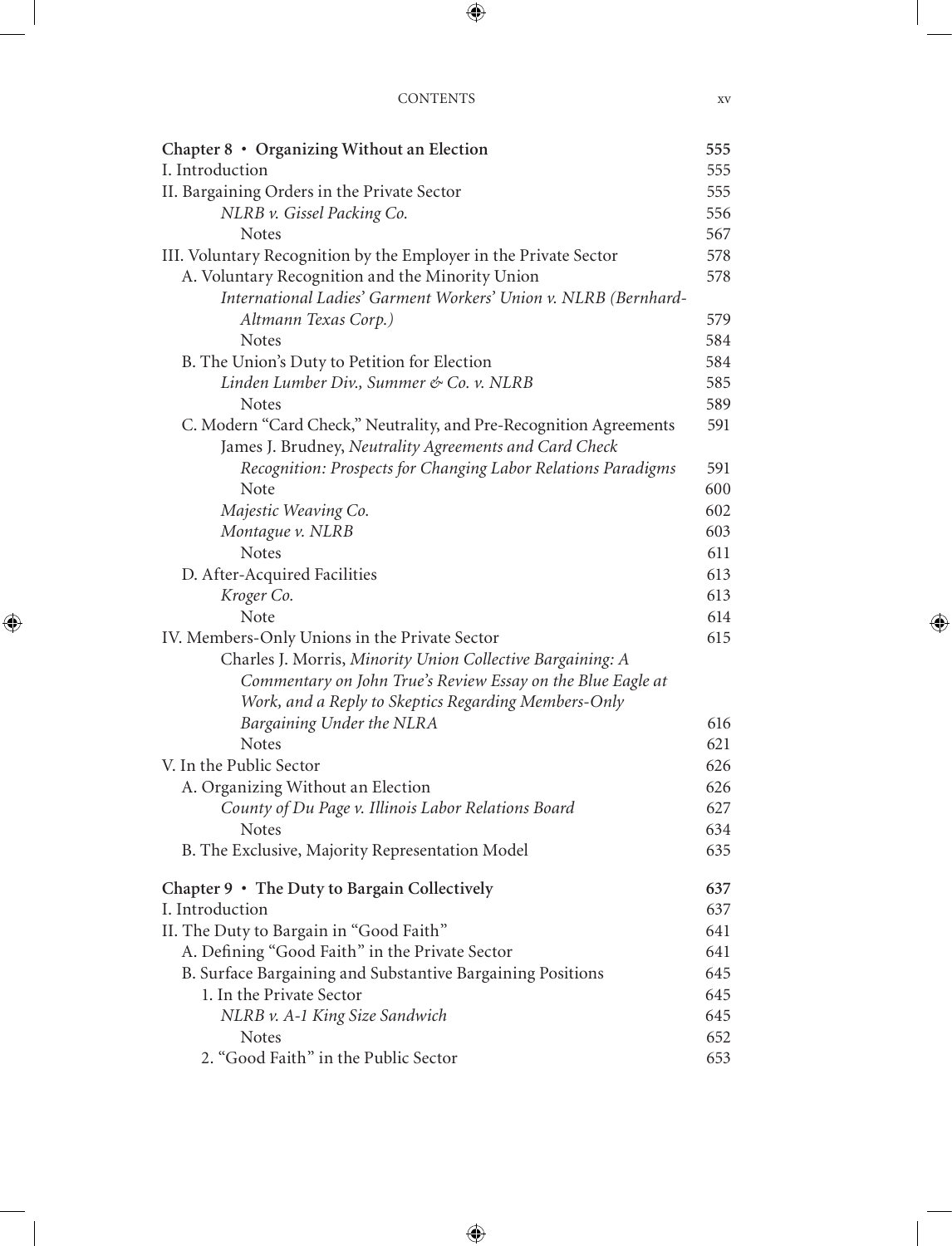| XV1 | <b>CONTENTS</b> |
|-----|-----------------|
|     |                 |

| Association of Oregon Corrections Employees v. State of Oregon,   |     |
|-------------------------------------------------------------------|-----|
| Department of Corrections                                         | 654 |
| <b>Notes</b>                                                      | 659 |
| Problem 9.1                                                       | 662 |
| C. Related Practical and Theoretical Issues                       | 662 |
| <b>Notes</b>                                                      | 665 |
| Problem 9.2                                                       | 666 |
| D. The Public-Sector Duty to Meet and Confer                      | 666 |
| City and Borough of Sitka v. Int'l Broth. of Elec. Workers, Local |     |
| Union 1547                                                        | 667 |
| <b>Notes</b>                                                      | 669 |
| III. Information Disclosure and "Good Faith"                      | 670 |
| A. In the Private Sector                                          | 671 |
| NLRB v. Truitt Mfg. Co.                                           | 671 |
| Detroit Edison v. NLRB                                            | 673 |
| <b>Notes</b>                                                      | 677 |
| Problem 9.3                                                       | 679 |
| B. In the Public Sector                                           | 679 |
| IV. The Use of Economic Weapons During Bargaining                 | 682 |
| A. In the Private Sector                                          | 682 |
| NLRB v. Insurance Agents' Int'l Union                             | 682 |
| <b>Notes</b>                                                      | 689 |
| B. In the Public Sector                                           | 690 |
| 1. Public Sector Strikes                                          | 690 |
| 2. The Impact of Public Sector Impasse Procedures                 | 692 |
| Fresno Unified School District v. Fresno Teachers Ass'n, CTA/NEA  | 692 |
| <b>Notes</b>                                                      | 694 |
| V. Bargaining, "Impasse," and the Unilateral Imposition of Terms  | 695 |
| A. The Private Sector                                             | 695 |
| NLRB v. Katz                                                      | 695 |
| <b>Notes</b>                                                      | 699 |
| B. Determining Whether There Is an Impasse in the Private Sector  | 701 |
| McClatchy Newspapers, Inc. v. NLRB                                | 701 |
| <b>Notes</b>                                                      | 707 |
| C. The Public Sector and Public Sector Impasse Procedures         | 710 |
| Moreno Valley Unified School District v. Public Employment        |     |
| Relations Board                                                   | 711 |
| <b>Notes</b>                                                      | 715 |
| D. Impasse and "Status Quo" in the Public Sector                  | 716 |
| Pennsylvania State Park Officers Ass'n v. Pennsylvania Labor      |     |
| Relations Bd.                                                     | 716 |
| <b>Notes</b>                                                      | 720 |
| VI. Duty to Bargain During the Contract's Term                    | 721 |
| A. In the Private Sector                                          | 721 |
| The Jacobs Mfg. Co.                                               | 722 |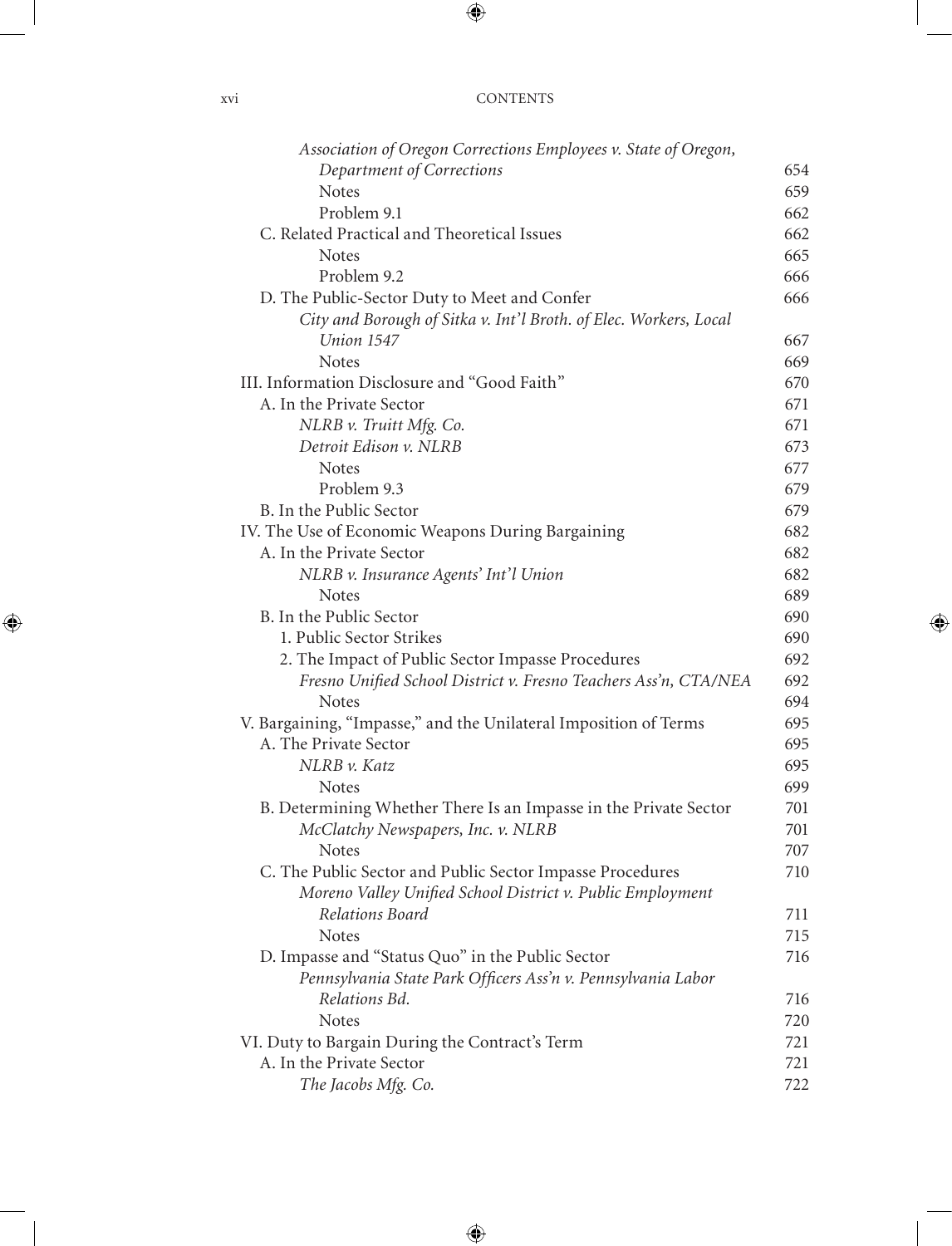| <b>Notes</b>                                                              | 726        |
|---------------------------------------------------------------------------|------------|
| <b>Notes</b>                                                              | 730        |
| B. Mid-Term Bargaining in the Public Sector                               | 731        |
| Chapter 10 · Subjects Included in the Duty to Bargain Collectively        | 735        |
| I. Introduction                                                           | 735        |
| II. Categories of Bargaining Subjects in the Private Sector               | 736        |
| A. "Mandatory," "Permissive" and "Illegal" Subjects in the Private Sector | 736        |
| NLRB v. Wooster Division of Borg-Warner Corp.                             | 736        |
| <b>Notes</b>                                                              | 744        |
| Problem 10.1                                                              | 747        |
| B. "The Core of Entrepreneurial Control"                                  | 747        |
| Fibreboard Paper Products Corporation v. NLRB                             | 748        |
| First National Maintenance Corporation v. NLRB                            | 754        |
| United Food & Commercial Workers, Local 150-A v. NLRB                     |            |
| (Dubuque Packing)                                                         | 761        |
| <b>Notes</b>                                                              | 766        |
| Problem 10.2                                                              | 769        |
| III. Scope of Bargaining in the Public Sector                             | 770        |
| A. Introduction: Policy Considerations in the Public Sector               | 770        |
| Clyde Summers, Bargaining in the Government's Business: Principles        |            |
| and Politics                                                              | 770        |
| <b>Notes</b>                                                              | 773        |
| Problem 10.3                                                              | 774        |
| B. Public-Sector Statutes with Broad Language Similar to the NLRA         | 775        |
| 1. Balancing Tests                                                        | 775        |
| In re State Employment Relations Board v. Youngstown City School          |            |
| District Board of Education                                               | 775        |
| 2. Balancing Tests, Inherent Governmental Authority, and "Effects"        |            |
| Bargaining                                                                | 780        |
| Claremont Police Officers Ass'n v. City of Claremont                      | 780        |
| <b>Notes</b>                                                              | 787        |
| 3. Recurring Topics Implicating Inherent Governmental Authority:          |            |
| Public Safety Staffing, School Issues, and Subcontracting                 | 789        |
| Problem 10.4                                                              | 792        |
| Local 195, IFPTE, AFL-CIO v. State of New Jersey<br><b>Notes</b>          | 796        |
| Problem 10.5                                                              | 800        |
|                                                                           | 802        |
| C. Statutory Language Providing Specific Lists of Topics                  | 802        |
| Black Hawk County and Public Professional & Maintenance                   |            |
| Employees, Local 2003<br><b>Notes</b>                                     | 804<br>808 |
| D. Restrictions on the Scope of Bargaining from External Law              | 809        |
| Null v. Ohio Department of Mental Retardation & Developmental             |            |
| <i>Disabilities</i>                                                       | 810        |
|                                                                           |            |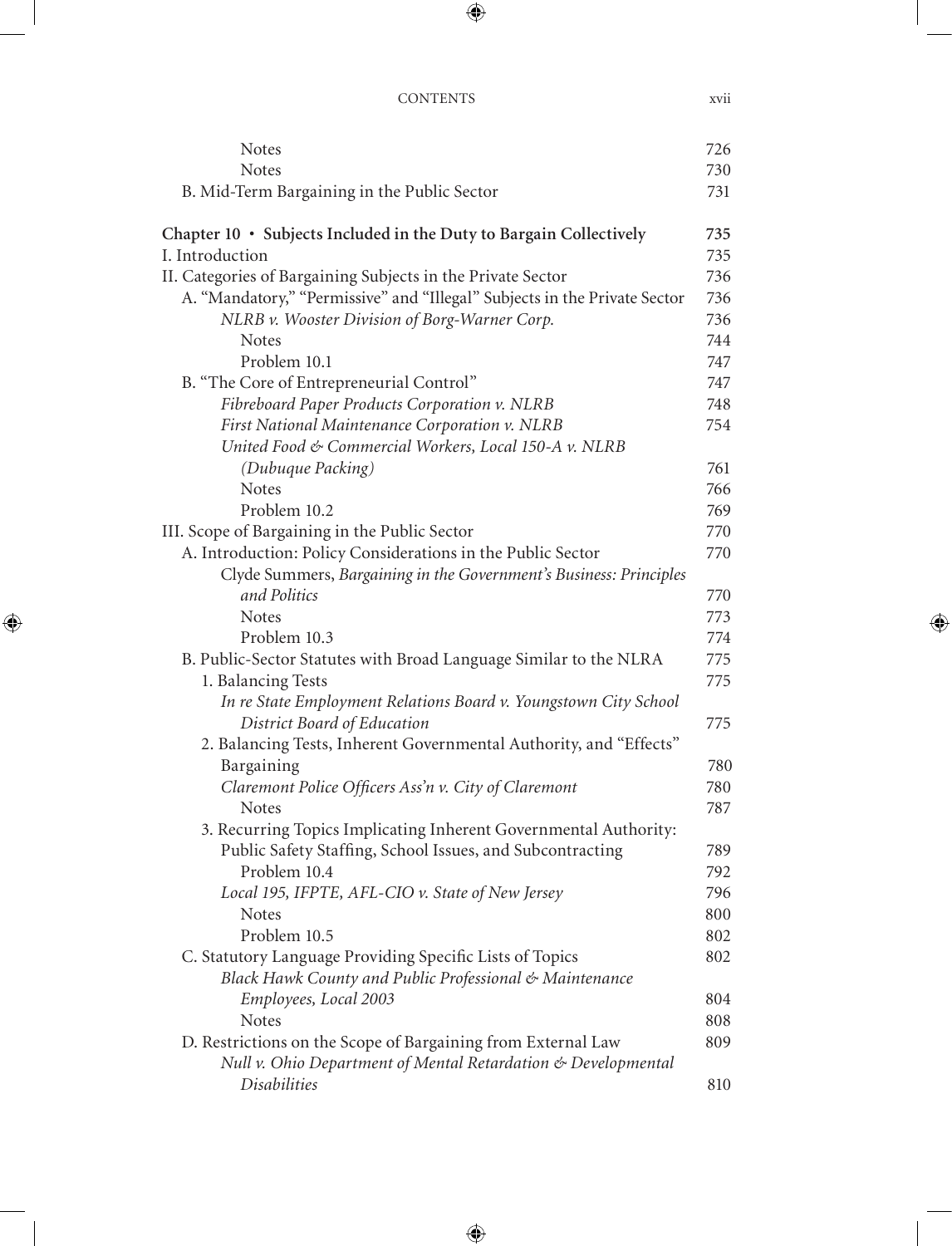| Patrolmen's Benevolent Ass'n of City of New York, Inc. v.               |     |
|-------------------------------------------------------------------------|-----|
| New York State Public Emp. Rel. Bd.                                     | 812 |
| <b>Notes</b>                                                            | 815 |
| E. Constitutional Restrictions                                          | 817 |
| F. Note on the Federal Sector                                           | 820 |
| National Treasury Employees Union v. FLRA                               | 821 |
| <b>Notes</b>                                                            | 825 |
| IV. Remedies for Failing to Bargain in Good Faith                       | 826 |
| A. Remedies in the Private Sector                                       | 826 |
| 1. Initial Contract Terms                                               | 826 |
| H.K. Porter Company v. NLRB                                             | 826 |
| <b>Notes</b>                                                            | 829 |
| Ex-Cell-O Corporation                                                   | 830 |
| <b>Notes</b>                                                            | 836 |
| 2. Remedies for Other Types of Bad-Faith Bargaining                     | 838 |
| B. Remedies in the Public Sector                                        | 839 |
| Seattle v. Public Employment Relations Commission                       | 839 |
| <b>Notes</b>                                                            | 843 |
|                                                                         |     |
|                                                                         | 845 |
| Chapter 11 • Economic Weapons and Impasse Resolution<br>I. Introduction | 845 |
| II. Strikes, Lockouts, and Employer Responses to Employee Concerted     |     |
| Activities in the Private Sector                                        | 846 |
| A. Strikes in the Collective Bargaining Process                         | 846 |
| Kenneth Dau-Schmidt & Arthur Traynor, Regulating Unions and             |     |
| Collective Bargaining                                                   | 847 |
| B. Protected and Unprotected Activity in the Strike Context             | 849 |
| 1. Activity Unprotected by §7                                           | 849 |
| 2. No-Strike Clauses and Unfair Labor Practice Strikes                  | 853 |
| <b>Notes</b>                                                            | 854 |
| 3. Liability of Unions and Employees for Illegal Strikes                | 855 |
| C. Employer Use of Economic Weapons                                     | 856 |
| 1. Replacing Striking Workers                                           | 856 |
| a. Permanent Replacements of Economic Strikers                          | 856 |
| NLRB v. Mackay Radio & Telegraph Co.                                    | 856 |
| <b>Notes</b>                                                            | 858 |
| b. Distinguishing "Unfair Labor Practice Strikers"                      | 860 |
| 2. Other Economic Weapons and "Inherently Destructive" Acts             | 861 |
| NLRB v. Erie Resistor Corp.                                             | 861 |
| <b>Notes</b>                                                            | 865 |
| <b>Notes</b>                                                            | 867 |
| NLRB v. Great Dane Trailers, Inc.                                       | 868 |
| <b>Notes</b>                                                            | 871 |
| Local 15, IBEW v. NLRB                                                  | 871 |
| <b>Notes</b>                                                            | 877 |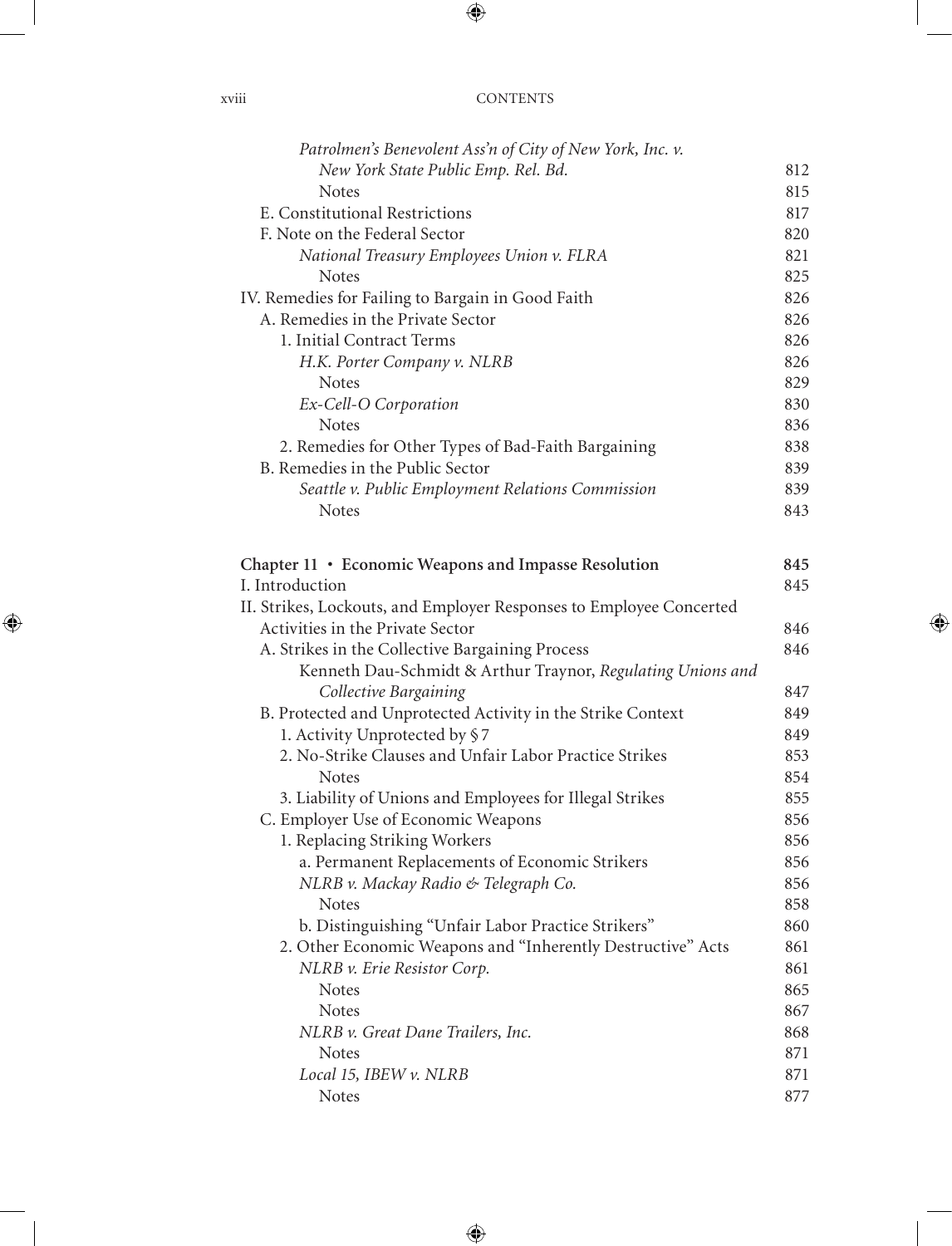| III. Impasse Resolution in the Public Sector                        | 879 |
|---------------------------------------------------------------------|-----|
| A. Illegal Strikes                                                  | 880 |
| 1. Policy Arguments for Banning Strikes in the Public Sector        | 880 |
| Michael Gottesman, Wellington's Labors                              | 880 |
| <b>Notes</b>                                                        | 882 |
| 2. Bars on Illegal Strikes                                          | 883 |
| a. Public-Sector Strikes Under Common Law                           | 883 |
| County Sanitation Dist. No. 2 of Los Angeles County v. Los Angeles  |     |
| County Employees Ass'n Local 660, Service Employees                 |     |
| International Union, AFL-CIO                                        | 884 |
| <b>Notes</b>                                                        | 895 |
| b. Statutory Prohibitions                                           | 896 |
| 3. What Is a Strike?                                                | 896 |
| In re City of Youngstown and Fraternal Order of Police, Lodge #28   | 897 |
| <b>Notes</b>                                                        | 897 |
| City of Santa Ana v. Santa Ana Police Benevolent Association et al. | 900 |
| 4. Remedies and Penalties for Illegal Strikes                       | 901 |
| a. Remedies Against Individual Strikers                             | 902 |
| Problem 11.1                                                        | 903 |
| b. Remedies Against Unions                                          | 904 |
| (i.) Injunctions                                                    | 904 |
| Feaster v. Vance                                                    | 904 |
| <b>Notes</b>                                                        | 909 |
| (ii.) Contempt                                                      | 910 |
| New York City Transit Authority v. Transport Workers                |     |
| Union of America                                                    | 910 |
| <b>Notes</b>                                                        | 917 |
| (iii.) Dues Forfeitures                                             | 918 |
| MTA Bus Company v. Transport Workers Union of America               | 918 |
| <b>Notes</b>                                                        | 921 |
| c. Private Suits                                                    | 922 |
| Burns Jackson Miller Summit & Spitzer v. Lindner                    | 922 |
| <b>Notes</b>                                                        | 927 |
| B. Alternative Impasse Resolution Procedures                        | 928 |
| 1. Overview and Mediation                                           | 928 |
| 2. Fact-Finding                                                     | 929 |
| Mattituck-Cutchogue Free School District and Mattituck-             |     |
| Cutchogue Teachers Association                                      | 929 |
| <b>Notes</b>                                                        | 933 |
| 3. Interest Arbitration                                             | 934 |
| a. Policy and Definitions                                           | 934 |
| Arvid Anderson & Loren Krause, Interest Arbitration:                |     |
| The Alternative to the Strike                                       | 934 |
| <b>Notes</b>                                                        | 937 |
| b. Variations: Conventional, Final Offer Issue-by-Issue, and        |     |
| Final Offer Total Package Arbitration                               | 938 |
|                                                                     |     |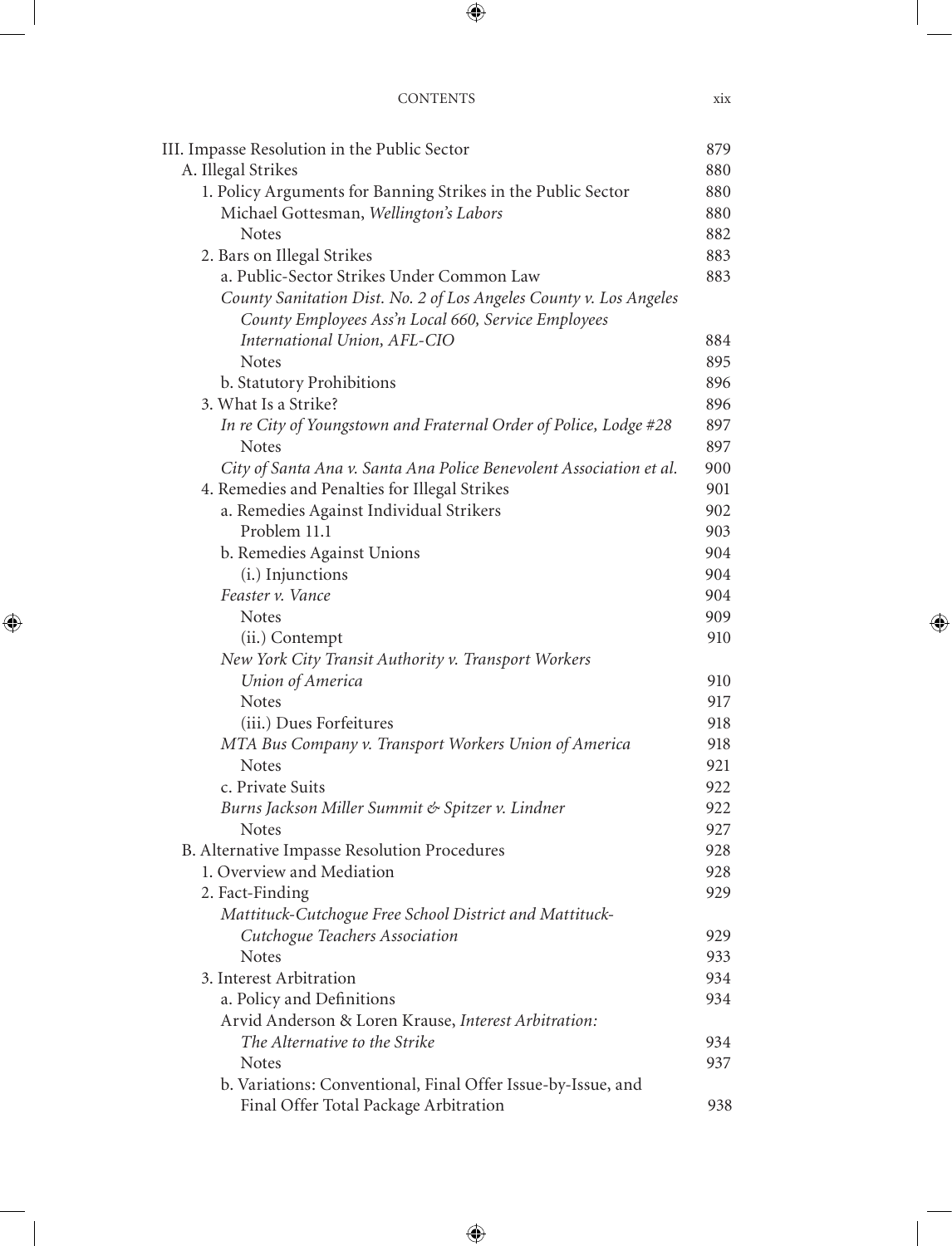| City of Helena Montana and IAFF, Local 448, Helena, Montana          | 938  |
|----------------------------------------------------------------------|------|
| <b>Notes</b>                                                         | 950  |
| c. Statutory Criteria Arbitrators Must Consider                      | 952  |
| (i.) "Comparables"                                                   | 953  |
| White Lake Township and Police Officers Labor Council                | 954  |
| <b>Notes</b>                                                         | 957  |
| (ii.) The Employer's Ability to Pay (and Hard Economic Times)        | 958  |
| State of Illinois, Dept. of Central Management Services and Int'l    |      |
| B'hood of Teamsters Local 726                                        | 959  |
| <b>Notes</b>                                                         | 961  |
| d. The Significance of Precedent                                     | 966  |
| Problem 11.2                                                         | 967  |
| Problem 11.3                                                         | 967  |
| 4. Impasse Procedures Without Mandatory, Binding Arbitration         | 968  |
| County of Riverside v. Superior Court                                | 969  |
| <b>Notes</b>                                                         | 973  |
| 5. Judicial Review of Interest Arbitration Decisions                 | 973  |
| In re Buffalo Professional Firefighters Ass'n, Inc., Local 282, IAFF |      |
| (Masiello)                                                           | 973  |
| <b>Notes</b>                                                         | 978  |
| C. Legal Strikes                                                     | 979  |
| 1. The Policy of Allowing Strikes in the Public Sector               | 979  |
| Kurt Hanslowe & John Acierno, The Law and Theory of Strikes by       |      |
| Government Employees                                                 | 980  |
| <b>Notes</b>                                                         | 983  |
| 2. Statutes                                                          | 983  |
| a. Ohio                                                              | 984  |
| b. Alaska                                                            | 985  |
| 3. Partial Strikes                                                   | 985  |
| 4. Enjoining Otherwise Legal Strikes That Threaten Public Health,    |      |
| Safety, or Welfare                                                   | 986  |
| Masloff v. Port Authority of Allegheny County                        | 986  |
| <b>Notes</b>                                                         | 991  |
| 5. Legal Strikes and Their Alternatives                              | 992  |
| Martin Malin, Public Employees' Right to Strike: Law and Experience  | 992  |
| <b>Notes</b>                                                         | 997  |
| D. Permanent Replacement of Strikers                                 | 999  |
| E. Conclusion                                                        | 1000 |
| Problem 11.4                                                         | 1000 |
| Problem 11.5                                                         | 1000 |
| Chapter 12 • Legal Constraints on Concerted Activity: Secondary      |      |
| Boycotts, Picketing, and Handbilling, and Recognitional Picketing    | 1001 |
| I. Introduction                                                      | 1001 |
| II. Overview: Distinctions Between Primary and Secondary Concerted   |      |
| Activity                                                             | 1001 |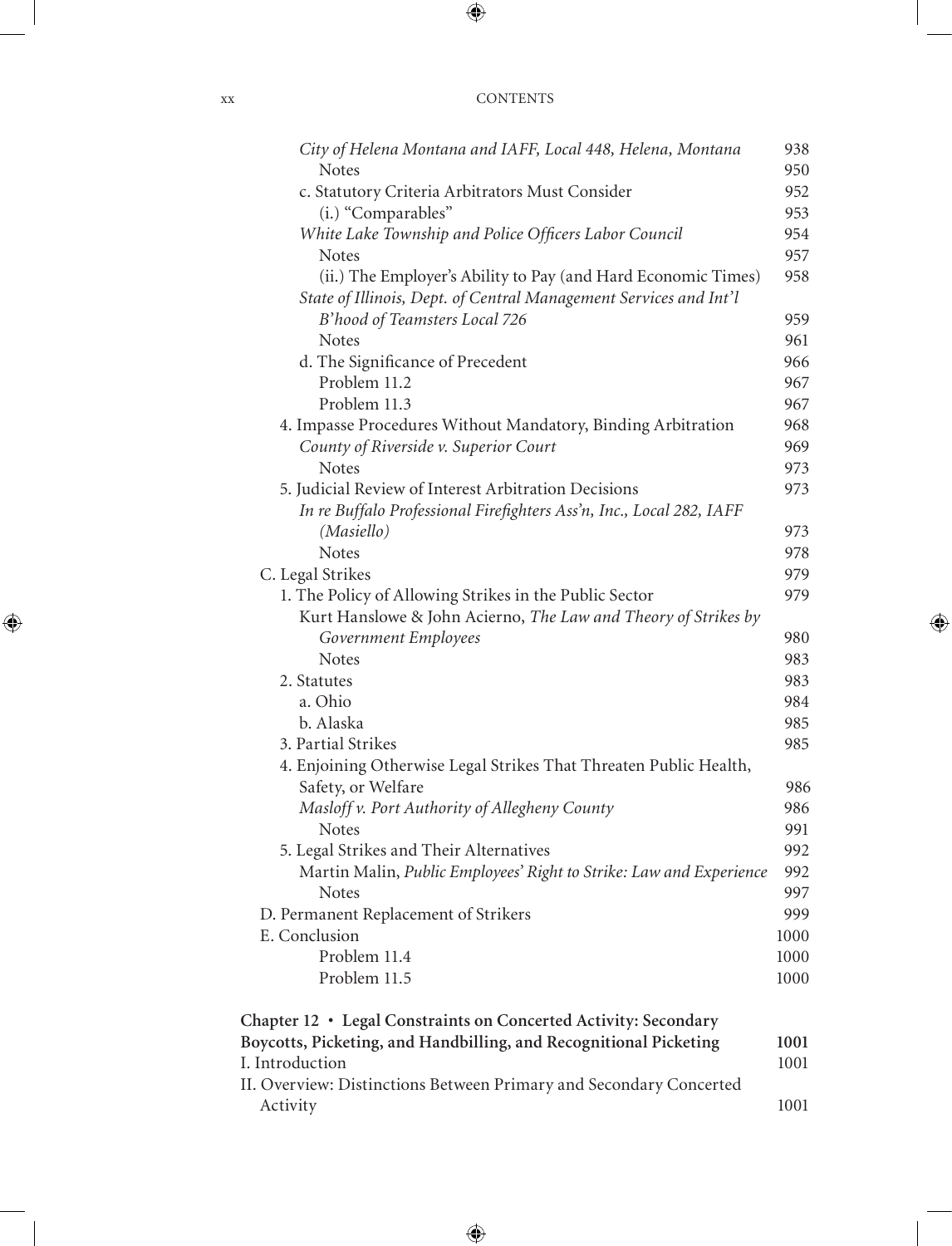| Howard Lesnick, The Gravamen of the Secondary Boycott                   | 1002 |
|-------------------------------------------------------------------------|------|
| Problem 12.1                                                            | 1003 |
| III. The Constitutional Framework for Distinguishing Among Different    |      |
| Types of Concerted Activities                                           | 1003 |
| Edward J. Debartolo Corp. v. Florida Gulf Coast Building &              |      |
| <b>Construction Trades Council</b>                                      | 1006 |
| <b>Notes</b>                                                            | 1012 |
| Problem 12.2                                                            | 1014 |
| Carpenters Local 1506 (Eliason & Knuth of Arizona, Inc.)                | 1014 |
| <b>Notes</b>                                                            | 1018 |
| IV. Hallmark Violations: Secondary Boycotts, Picketing, and Handbilling | 1019 |
| A. Deconstructing the Statutory Language                                | 1019 |
| B. Unlawful Means: Finding the Neutral Employer                         | 1021 |
| 1. Ally Doctrine: Defining the Neutral Employer                         | 1021 |
| Boich Mining Company v. NLRB                                            | 1021 |
| <b>Notes</b>                                                            | 1024 |
| 2. Ambulatory Situs Picketing                                           | 1026 |
| Sailors' Union of the Pacific (Moore Dry Dock)                          | 1026 |
| <b>Notes</b>                                                            | 1029 |
| Problem 12.3                                                            | 1030 |
| 3. Common Situs Picketing and Reserve Gates                             | 1031 |
| Local 761, IBEW v. NLRB (General Electric Company)                      | 1031 |
| <b>Notes</b>                                                            | 1036 |
| Problem 12.4                                                            | 1037 |
| Problem 12.5                                                            | 1037 |
| Problem 12.6                                                            | 1037 |
| C. Unlawful Object: Forcing a Neutral Employer to Cease Doing           |      |
| Business with Another Employer                                          | 1038 |
| 1. Forcing a General Contractor to Fire a Non-Union Subcontractor       | 1038 |
| NLRB v. Denver Bldg. & Const. Trades Council                            | 1038 |
| Note                                                                    | 1040 |
| 2. Requesting Managers to Make Lawful Managerial Decisions or           |      |
| to Boycott Other Employers' Products Under $\S 8(b)(4)(i)(B)$           | 1041 |
| NLRB v. Servette, Inc.                                                  | 1041 |
| <b>Notes</b>                                                            | 1043 |
| 3. Consumer Boycotts Under § 8(b)(4)(ii)(B)                             | 1044 |
| NLRB v. Fruit and Vegetable Packers, Local 760 (Tree Fruits)            | 1044 |
| <b>Notes</b>                                                            | 1048 |
| D. Provisos                                                             | 1050 |
| 1. Primary Picketing/Primary Activity Proviso                           | 1050 |
| 2. Sympathy Strike Proviso                                              | 1051 |
| 3. Publicity Proviso                                                    | 1051 |
| V. Other Unlawful Objects                                               | 1052 |
| A. Hot Cargo Agreements and Work Preservation Under §§8(e) and          |      |
| 8(b)(4)(ii)(A), (B)                                                     | 1052 |
| National Woodwork Manufacturers Association v. NLRB                     | 1052 |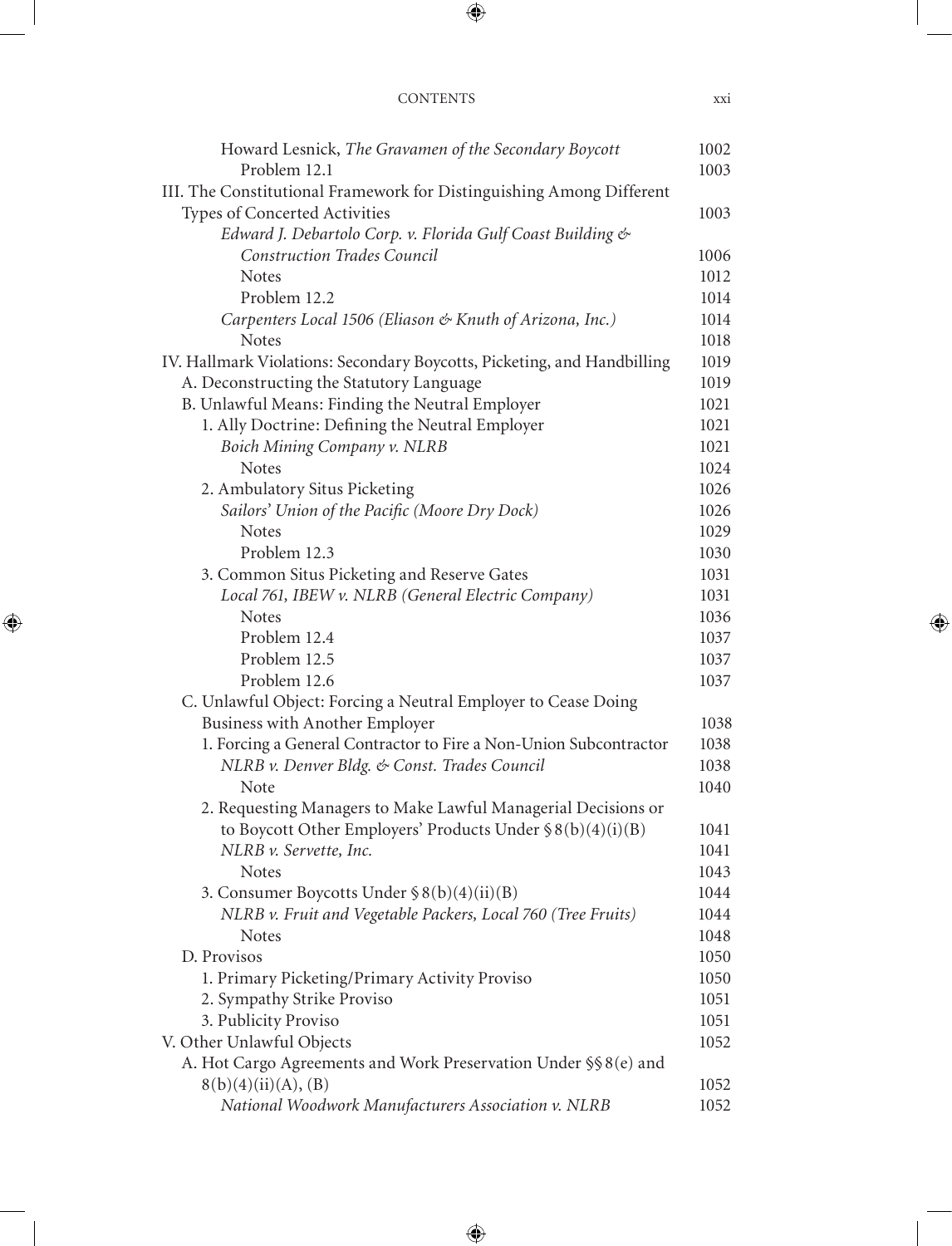| <b>Notes</b>                                                           | 1056 |
|------------------------------------------------------------------------|------|
| <b>B.</b> Jurisdictional Disputes                                      | 1059 |
| C. Featherbedding                                                      | 1059 |
| VI. Protests Seeking Union Recognition: Section 8(b)(7)                | 1060 |
| International Hod Carriers Building & Common Laborers                  |      |
| Union, Local 840 (Blinne Construction Co.)                             | 1061 |
| <b>Notes</b>                                                           | 1068 |
|                                                                        |      |
| Chapter 13 • Grievance Arbitration                                     | 1071 |
| I. Introduction                                                        | 1071 |
| II. Grievance Arbitration                                              | 1071 |
| A. Overview of the Grievance-Arbitration Process                       | 1071 |
| <b>B.</b> Arbitration Issues                                           | 1073 |
| 1. Just Cause                                                          | 1073 |
| Roger I. Abrams & Dennis R. Nolan, Toward a Theory of "Just"           |      |
| Cause" in Employee Discipline Cases                                    | 1073 |
| <b>Notes</b>                                                           | 1079 |
| Problem 13.1                                                           | 1079 |
| 2. Seniority                                                           | 1079 |
| In re Stroh Die Casting Company and International Association of       |      |
| Machinists                                                             | 1080 |
| <b>Notes</b>                                                           | 1082 |
| 3. Past Practice                                                       | 1082 |
| Richard Mittenthal, Past Practice and the Administration of            |      |
| <b>Collective Bargaining Agreements</b>                                | 1083 |
| <b>Notes</b>                                                           | 1085 |
| III. Court Intervention in Private-Sector Grievance-Arbitration        | 1086 |
| A. General Rules Under § 301                                           | 1086 |
| Textile Workers Union of America v. Lincoln Mills of Alabama           | 1087 |
| <b>Notes</b>                                                           | 1089 |
| United Steelworkers of America v. American Mfg. Co.                    | 1090 |
| <b>Notes</b>                                                           | 1092 |
| United Steelworkers of America v. Warrior &                            |      |
| Gulf Navigation Co.                                                    | 1093 |
| <b>Notes</b>                                                           | 1097 |
| United Steelworkers of America v. Enterprise Wheel & Car Corp.         | 1098 |
| <b>Notes</b>                                                           | 1101 |
| B. Judicial Intervention in Grievance Arbitration in Defense of Public |      |
| Policy                                                                 | 1105 |
| Eastern Associated Coal Corp. v. United Mine Workers, Dist. 17         | 1106 |
| <b>Notes</b>                                                           | 1111 |
| IV. Judicial Intervention in Defense of Grievance Arbitration          | 1112 |
| Boys Markets, Inc. v. Retail Clerk's Union, Local 770                  | 1113 |
| <b>Notes</b>                                                           | 1119 |
| V. Grievance Arbitration and Federal Statutory Claims                  | 1120 |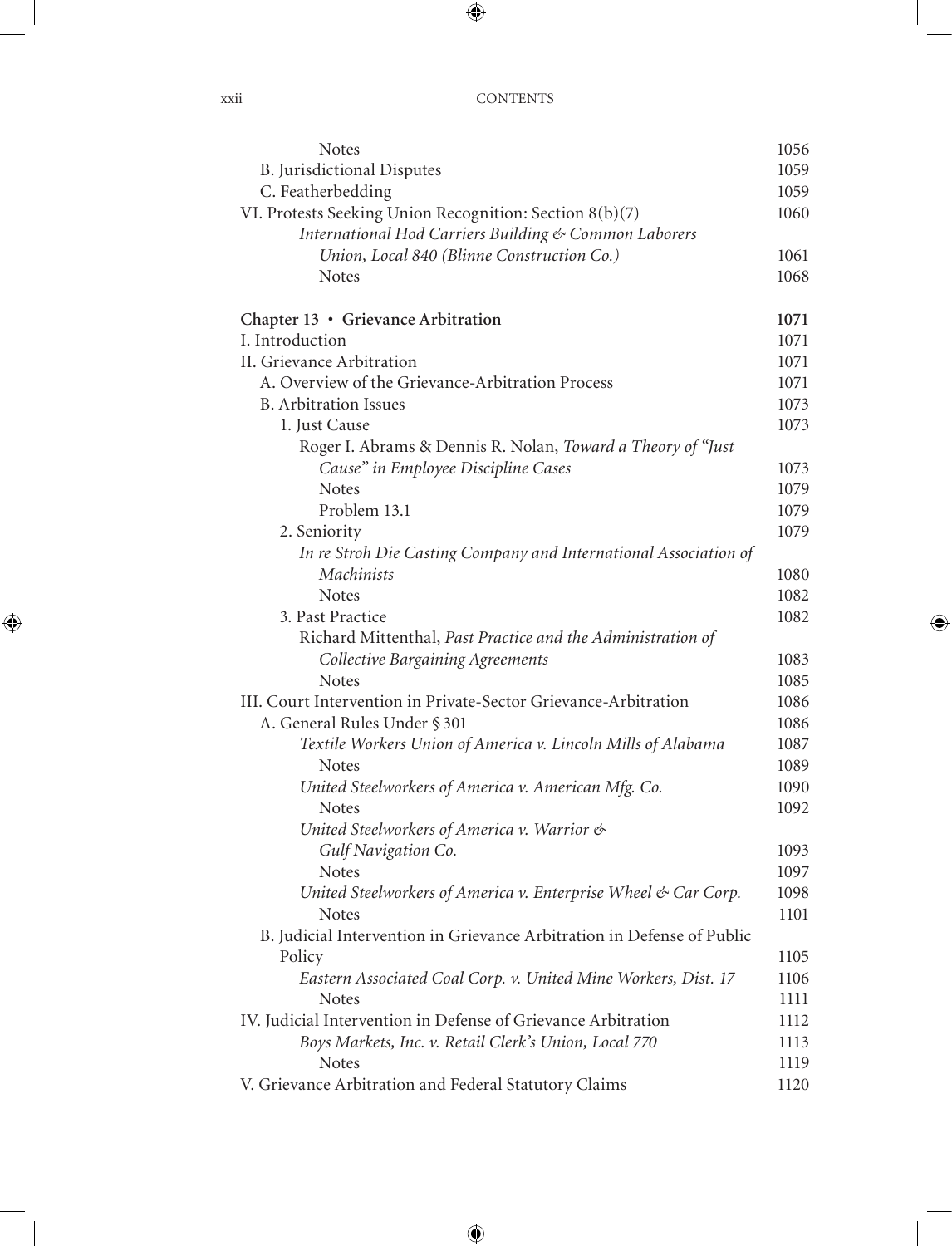| A. Arbitration and Labor Law Violations                              | 1120 |
|----------------------------------------------------------------------|------|
| 1. Concurrent Jurisdiction of Arbitrators and Labor Boards           | 1120 |
| 2. The Arbitral Deferral Doctrine                                    | 1121 |
| B. Arbitration of Other Types of Federal Statutory Claims            | 1124 |
| <b>Notes</b>                                                         | 1127 |
| VI. Grievance Arbitration in the Public Sector                       | 1129 |
| A. The Steelworkers Trilogy in the Public Sector                     | 1129 |
| City of New York v. Uniformed Fire Officers Ass'n, Local 854, IAFF   | 1130 |
| <b>Notes</b>                                                         | 1135 |
| B. The Public Policy Exception                                       | 1136 |
| Problem 13.2                                                         | 1140 |
| C. Arbitration, Civil Service, and Other Laws                        | 1140 |
| L'Anse Creuse Public Schools and Michigan Educ. Ass'n, NEA           |      |
| Local 1                                                              | 1141 |
| <b>Notes</b>                                                         | 1143 |
|                                                                      |      |
| Chapter 14 · Individual Workers and Their Unions                     | 1145 |
| I. Introduction                                                      | 1145 |
| II. Exclusive Representation and the Duty of Fair Representation     | 1146 |
| A. The Emergence of the Duty of Fair Representation                  | 1146 |
| B. Breach of the Duty as an Unfair Labor Practice                    | 1147 |
| C. The Creation of Modern DFR Law: Jurisdiction, Parties, Standards, |      |
| and Damages                                                          | 1148 |
| Vaca v. Sipes                                                        | 1149 |
| 1. Going Directly to Court: How DFR Procedures Differ from Other     |      |
| <b>ULP</b> Cases                                                     | 1158 |
| Breininger v. Sheet Metal Workers International Association Local    |      |
| Union No. 6                                                          | 1159 |
| <b>Notes</b>                                                         | 1161 |
| 2. "Hybrid DFR/§ 301" Cases: Parties and Necessary Claims            | 1162 |
| 3. Nature of the Duty in Bargaining and Contract Administration      | 1164 |
| Air Line Pilots Association, International v. O'Neil                 | 1165 |
| <b>Notes</b>                                                         | 1171 |
| Hines v. Anchor Motor Freight, Inc.                                  | 1175 |
| <b>Notes</b>                                                         | 1178 |
| 4. Remedies for a Breach of the Duty of Fair Representation          | 1178 |
| Bowen v. United States Postal Service                                | 1178 |
| <b>Notes</b>                                                         | 1184 |
| III. The DFR in the Public Sector                                    | 1184 |
| IV. Union Security Clauses                                           | 1185 |
| A. Union Security Issues Before the 1960s                            | 1186 |
| B. Membership "Whittled Down to Its Financial Core"                  | 1190 |
| C. The Emergence of Limits on Union Security Clauses Under the RLA   | 1192 |
| International Association of Machinists v. Street                    | 1192 |
| Notes                                                                | 1195 |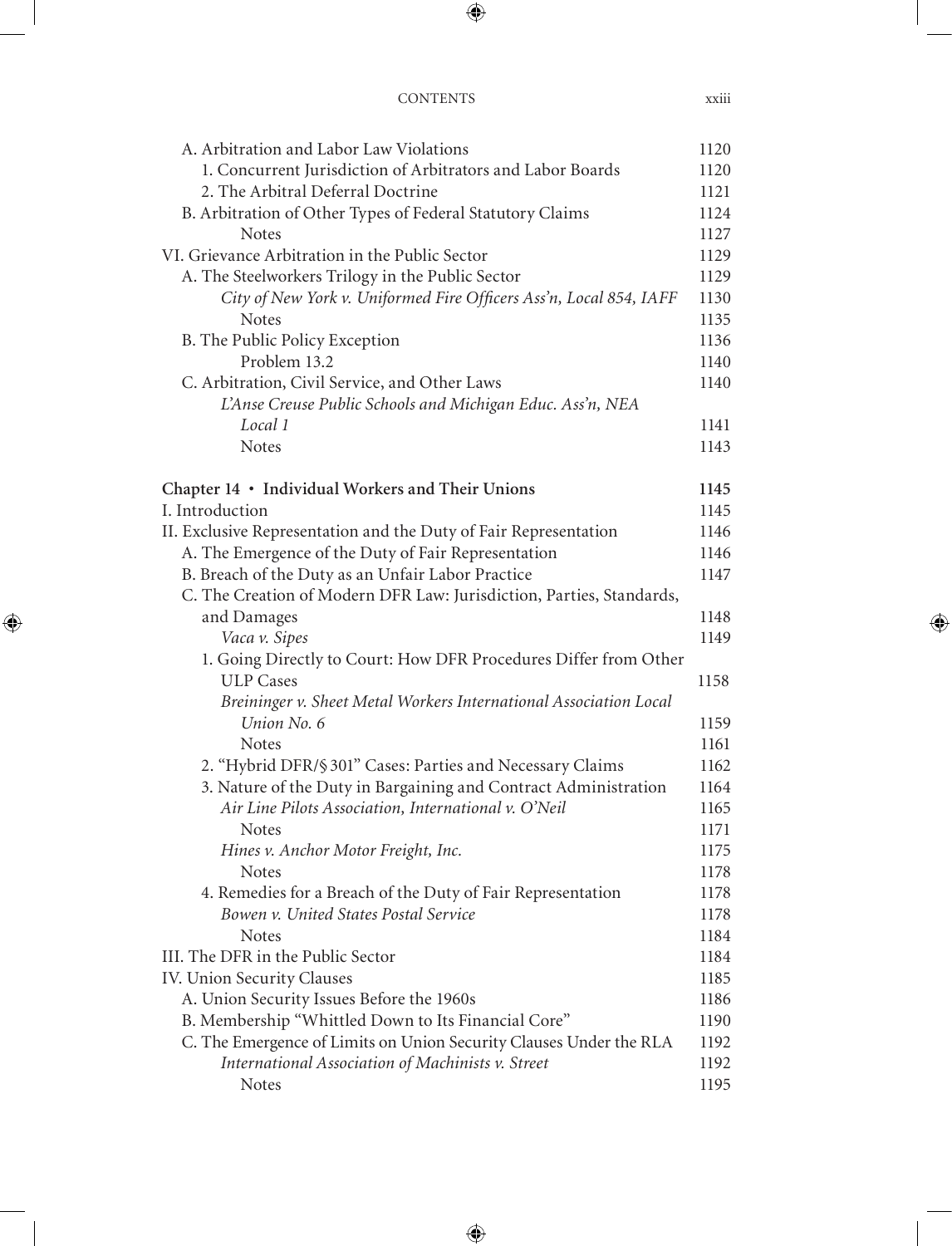| D. Union Security Clauses in the Public Sector                          | 1197 |
|-------------------------------------------------------------------------|------|
| 1. Phase 1: Abood v. Detroit Board of Education and the Chargeable/     |      |
| Non-Chargeable Distinction                                              | 1197 |
| Abood v. Detroit Board of Education                                     | 1197 |
| <b>Notes</b>                                                            | 1201 |
| 2. Phase 2: The Court's Retreat from Abood                              | 1202 |
| Janus v. AFSCME, Council 31                                             | 1203 |
| <b>Notes</b>                                                            | 1218 |
| E. Agency Fee Rules Come to the NLRA                                    | 1222 |
| Communications Workers v. Beck                                          | 1222 |
| <b>Notes</b>                                                            | 1232 |
| Marquez v. Screen Actors Guild, Inc.                                    | 1233 |
| <b>Notes</b>                                                            | 1236 |
| F. Practical Issues in Agency Fee Cases: What Activities Are Chargeable |      |
| to Objectors and What Procedures Must Unions and Objectors              |      |
| Follow?                                                                 | 1237 |
| 1. What Is Chargeable?                                                  | 1237 |
| Ellis v. Brotherhood of Railway Clerks                                  | 1237 |
| <b>Notes</b>                                                            | 1240 |
| 2. Procedures                                                           | 1243 |
| <b>Notes</b>                                                            | 1247 |
| G. Statutory Developments in the Public Sector                          | 1249 |
| Problem 14.1                                                            | 1249 |
| V. A Note on Labor Management Reporting and Disclosure Act              | 1250 |
| Chapter 15 · Bargaining Relationships in Transition                     | 1251 |
| I. Introduction                                                         | 1251 |
| II. Successorship in the Private Sector                                 | 1251 |
| A. What Is a Successor and What Are Its Legal Obligations Under the     |      |
| NLRA?                                                                   | 1252 |
| NLRB v. Burns International Security Services, Inc.                     | 1252 |
| <b>Notes</b>                                                            | 1257 |
| Fall River Dyeing & Finishing Corp. v. NLRB                             | 1261 |
| <b>Notes</b>                                                            | 1269 |
| B. The Successor's Obligation to Arbitrate Under the Predecessor's CBA  | 1270 |
| Howard Johnson Co. v. Detroit Local Joint Executive Bd.                 | 1271 |
| <b>Notes</b>                                                            | 1275 |
| III. Special Rules for Employers in Bankruptcy                          | 1275 |
| A. Overlapping Rules in the NLRA and the Bankruptcy Code                | 1275 |
| B. The Bankrupt Employer's Collective Bargaining Agreements             | 1276 |
| IV. Public-Sector Successorship: Contracting Out Public-Sector Work to  |      |
| the Private Sector                                                      | 1277 |
| Dean Transportation v. NLRB                                             | 1278 |
| <b>Notes</b>                                                            | 1280 |

xxiv CC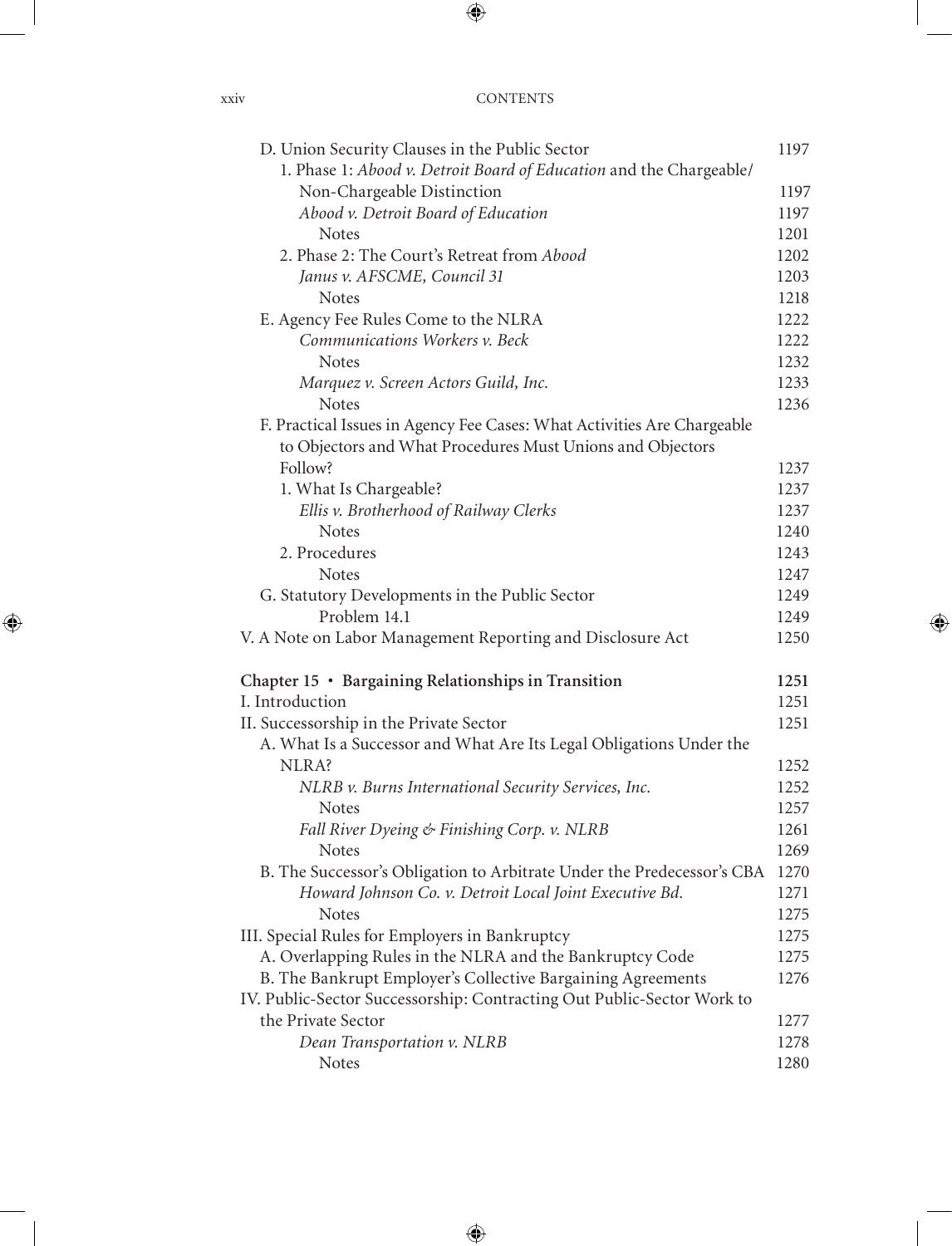| Chapter 16 • Modern Authority Over Labor Relations: Federalism,         |      |
|-------------------------------------------------------------------------|------|
| Delegation, and Preemption                                              | 1283 |
| I. Introduction                                                         | 1283 |
| II. NLRA Preemption of State Action                                     | 1284 |
| A. The Board's Primary Jurisdiction over Employees' Substantive         |      |
| Labor Rights                                                            | 1284 |
| San Diego Bldg. Trades Council v. Garmon                                | 1284 |
| <b>Notes</b>                                                            | 1289 |
| B. The NLRA Preempts State Regulation of Conduct that Congress          |      |
| Intended to Leave Unregulated                                           | 1295 |
| Lodge 76, International Ass'n of Machinists v.                          |      |
| Employment Rel. Bd.                                                     | 1295 |
| <b>Notes</b>                                                            | 1301 |
| Chamber of Commerce v. Brown                                            | 1303 |
| <b>Note</b>                                                             | 1307 |
| Lingle v. Norge Div. of Magic Chef, Inc.                                | 1309 |
| <b>Notes</b>                                                            | 1313 |
| III. Note on the Public Sector: Should the Federal Government Guarantee |      |
| Basic Collective Bargaining Rights for (Some) Employees of State and    |      |
| Local Governments?                                                      | 1316 |
| <b>Notes</b>                                                            | 1317 |
| Index                                                                   | 1319 |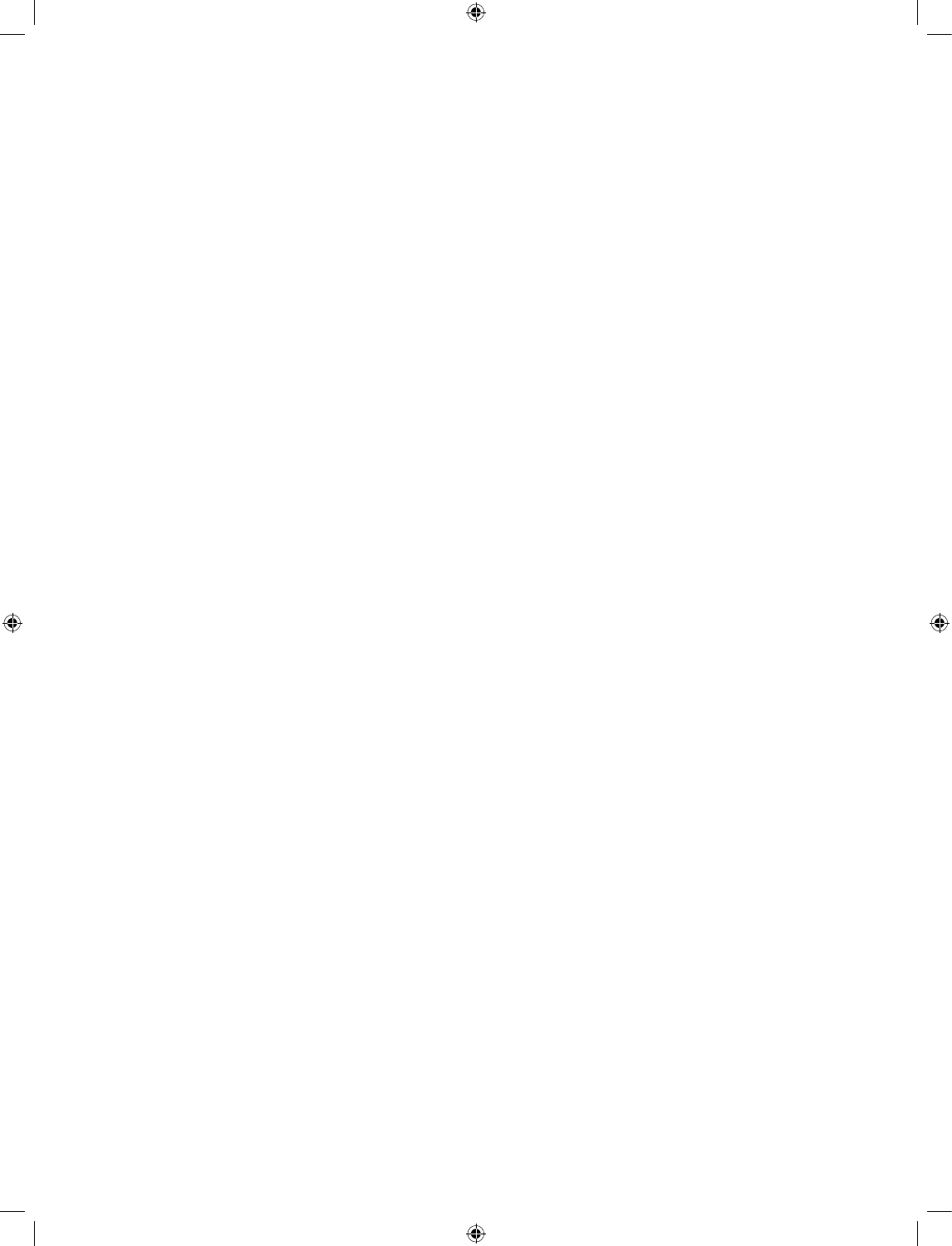# **Table of Agency Decisions**

[References are to pages.]

A.P.R.A. Fuel Oil Buyers Group, Inc., 426 AAA Cab Services, 103 Aaron Brothers, 560 Abraham Grossman D/B/A Bruckner Nursing Home, 366 Adelphi University, 132 ADF, Inc., 1259 Air Florida, Inc., In re, 457 Air Master Corporation, 369 Airport 2000 Concessions, 239 Alaska Nurses Ass'n v. Wrangell Medical Center, 542 Albertson's, Inc. (N.L.R.B. 2000), 187 Albertson's, Inc. (N.L.R.B. 2005), 225 Albertsons, Inc. (N.L.R.B. 1990), 173 Alleluia Cushion Co., 308, 309 Allison Corp., 726 Alpha Beta Co., 1122 Alsey Refractories Company, 709 Alstate Maintenance, LLC & Trevor Greenidge, 285 Alta-Dena Dairy, 90 America's Best Quality Coatings Corp., 573 American Directional Boring, 569, 570 American Fire Apparatus Co., 834 American Sunroof Corp., 217 American Suppliers, Inc., 463 American Water Works Company, Inc., 852

Appalachian Shale Prods. Co., 463, 538, 539, 612 Aqua-Chem, Inc., 859 Aquacultural Research Corp., 90 Archer Laundry Co., 227 Architectural Contractors Trade Ass'n, 496 Arlan's Department Store, 854 Arrow Automotive, Inc., 761 Asplundh Tree Expert Co., 143 Atlanta Typographical Union No. 48 (Times-Journal, Inc.), 1048 Atlantic Steel Co., 195 Automotive Plastic Technologies, Inc., 190 AWB Metal, Inc., 230 Babcock & Wilcox Constr. Co., 193, 1121, 1122 Bali Blinds Midwest, 873 Bartlett-Collins Co. (N.L.R.B. 1978), 665 Bartlett Collins Co. (N.L.R.B. 2001), 476 Beavers v. United Paperworkers Int'l Union, Local 1741, 1173 Be-Lo Stores, 213 Bethlehem Steel, 699 Bexar Cty. Performing Arts Center Fdn., 190 BFI Newby Island, 145, 146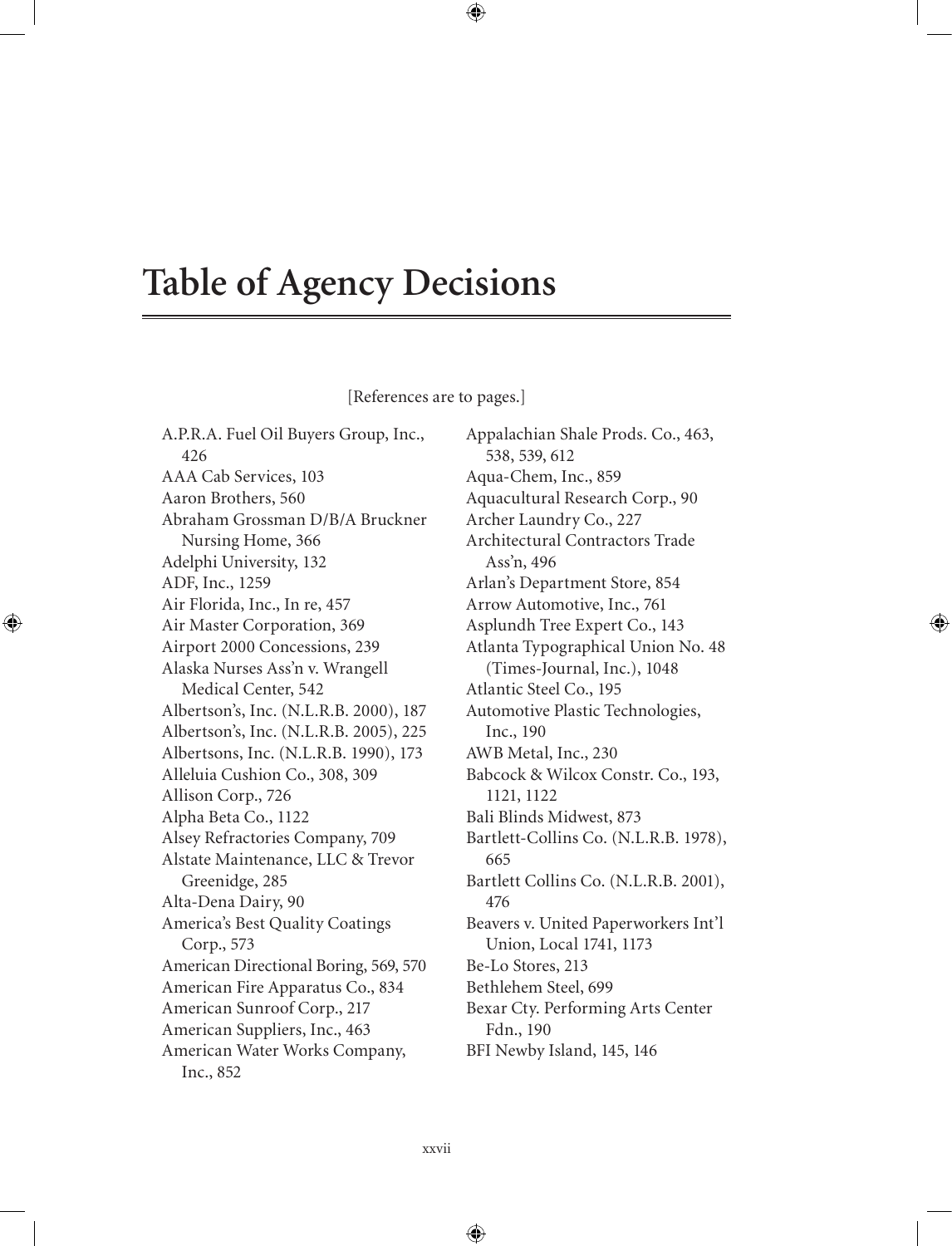Black Hawk County and Public Prof. & Maint. Employees, Local 2003, 804, 805, 806 Bob's Big Boy Family Restaurants, 761 Boeing Co. (N.L.R.B. 2001), 478 Boeing Co. (N.L.R.B. 2017), 195 Boeing Co. (N.L.R.B. 2019), 479 Bon Secours Hospital, 142 Bonwit Teller, Inc., 229 Boston Medical Center, 132 Bradford College, 131 Branch 6000, Nat'l Association of Letter Carriers, 1175 Broadlawns Medical Center and AFSCME Iowa Council 61, 245 Brooks Research & Mfg., Inc., 859 Brown University, 133, 136 Browning Ferris (BFI), 512 Buckley Broadcasting Corp. of Ca., 536 Buddies Supermarkets, Inc., 249 Buffalo Teachers Federation, In the Matter of, 921 Building & Constr. Trades Council, 1069 Burns & Roe Servs. Corp., 486 Butterworth-Manning-Ashmore Mortuary, 1051 C. Hager & Sons Hinge Mfg. Co., In re, 465 C.W. Post Center of Long Island University, 132 California Gas Transport, Inc., 143 California Nurses Ass'n v. Regents of the University of California, 999 California Saw and Knife Works, 1244, 1245, 1247 California Sch. Emp. Ass'n v. Bakersfield City Sch. Dist., 681 Canisteo Mining Co., 144 Capital Coors Co., 494 Capital Ornamental Concrete Specialties, Inc., 285 Capitol-Husting Co., 690

Carpenters (Society Hill Towers Owners' Assn.), 1017 Carpenters Local 55 (Prof'l & Business Men's Life Ins. Co.), 1031, 1034 Carpenters Local 1506 (Eliason & Knuth of Arizona, Inc.), 1014 Celanese Corp. of America, 523, 533 Centra, Inc., 495 Charles D. Bonanno Linen Service, Inc., 500, 501 Charter Oak Educators Association, CTA/ NEA v. Charter Oak Unified School District, 933 Chelsea Indus., Inc., 535 Chicago & N.W. Ry. Co., 457 Chicago Mathematics & Science Academy Charter School, Inc., 160 Children's Hospital & Research Center of Oakland, 621 City Markets, 540 City of (See Name of City) Clayton & Lambert Mfg. Co., 464 Clear Pine Mouldings, 850, 855 Coastal Electric Cooperative, Inc., 652 Colgate-Palmolive Co., 746 Collyer Insulated Wire, 283, 1122 Colorado Interstate Gas Co., 478 Columbia Portland Cement Co., 472 Consolidated Builders, Inc., 618 Consolidated Vultee Aircraft Corp., 128 Consumers Research, 385 Contrast Teamsters Local 764 v. Snyder County, 732 Cooper Craft Plumbing, Inc., 1259 Cooper Health Systems, 174 Corn Products Refining Company, 222 Cornell University, 132, 142 County of (See Name of County) County Window Cleaning Co., 137 Croft Metals, Inc., 117, 118

Carolina Lumber Co., 1043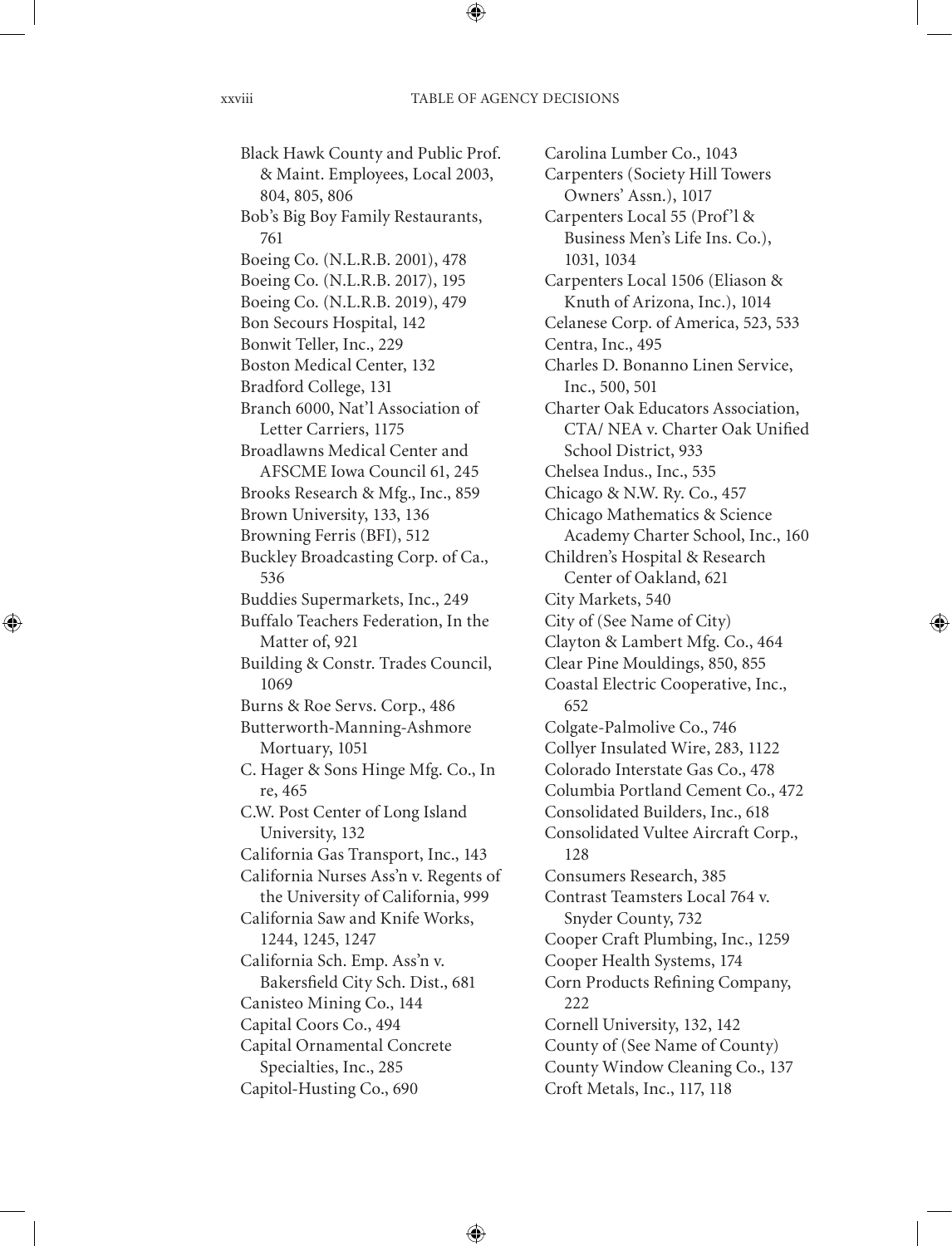Crown Bolt, Inc., 214 Crown Cork & Seal Co., 212, 362 Cumberland Shoe Corp., 557 Cutten Supermarket, 536 D.R. Horton, Inc., 306 Dal-Tex Optical Co., 208 Dana Corp. (N.L.R.B. 2007), 462, 611, 1251 Dana Corp. (N.L.R.B. 2010), 611, 612, 613 Davis Grain Corp., 90 De Paul Adult Care Cmtys., Inc., 463 Dean Transportation, 1280 Des Moines County, 804 Detroit Newspaper Agency, 850, 860 Dial-A-Mattress, 101 Dick's Sporting Goods, 622 Didlake, Inc., 226 Direct Press Modern Litho, Inc., 540 Doctors' Hospital of Staten Island, 174 Dow Chemical Co., 385 Dravo Corp., 161 DTR Industries, 238 Dubo Manufacturing Corp., 1123 Dynamic Sci., Inc., 120 E.I. du Pont & Co. (N.L.R.B. 1993), 362 E.I. Du Pont de Nemours (N.L.R.B. 2016), 700 E.I. DuPont de Nemours & Co. (N.L.R.B. Jun. 21, 2019), 710 E.I. Du Pont de Nemours & Co. (N.L.R.B. Sep. 4, 2019) 709 East Cleveland Educ. Ass'n v. SERB, 985 East Whittier City Elem. Sch. Dist. and East Whittier Administrators and Supervisors Ass'n, 126 East Whittier Education Association v. East Whittier School District, 240 Eckert Fire Protection, Inc., 173 Eddy Potash, Inc., 741 Edward J. Debartolo Corp., 1012

El Cerrito Mill & Lumber Co., 501, 502 Eldorado Tool, 213 Electrical Workers IBEW Local 76, 1037 Electrolux Home Products, Inc., 388 Electromation, Inc. and Int'l B'hood of Teamsters, Local Union No. 1049, AFL-CIO 350, 358, 362, 363 Elevator Constructors Local 3 (Long Elevator), 1123 Elk Lumber Co., 850 Elko General Hospital, 203 Empire Screen Printing, Inc., 463 Ensher, Alexander & Barsoom, Inc., 367 Entergy Mississippi, Inc., 120 Epilepsy Fdn. of Northeast Ohio, 310, 410 Erie, County of, v. State of New York, 681 Evans, Town of, 679 Ex-Cell-O Corporation National Labor Relations Board, 830 Excelsior Underwear Inc., 191, 192 F.W. Woolworth Co. (N.L.R.B. 1980), 230 F.W. Woolworth Co. (N.L.R.B. 1993), 238 Fallbrook Hosp. Corp., 837 Fallon-Williams, Inc., 1259 Federated Logistics & Operations v. NLRB, 212 FedEx Home Delivery, 104 Firstline Transp. Sec., Inc. and Int'l Union, Sec. Police & Fire Professionals, 161 Five Star Transportation, Inc., 294 Flamingo Hilton-Laughlin, 173 Food Hauler, Inc., 465 Ford Motor Co. (N.L.R.B. 1946), 128 Ford Motor Co. (N.L.R.B. 1975), 295 Ford Motor Co. (Rouge Complex) (N.L.R.B. 1977), 296 Forestville Transportation Ass'n, In re, 897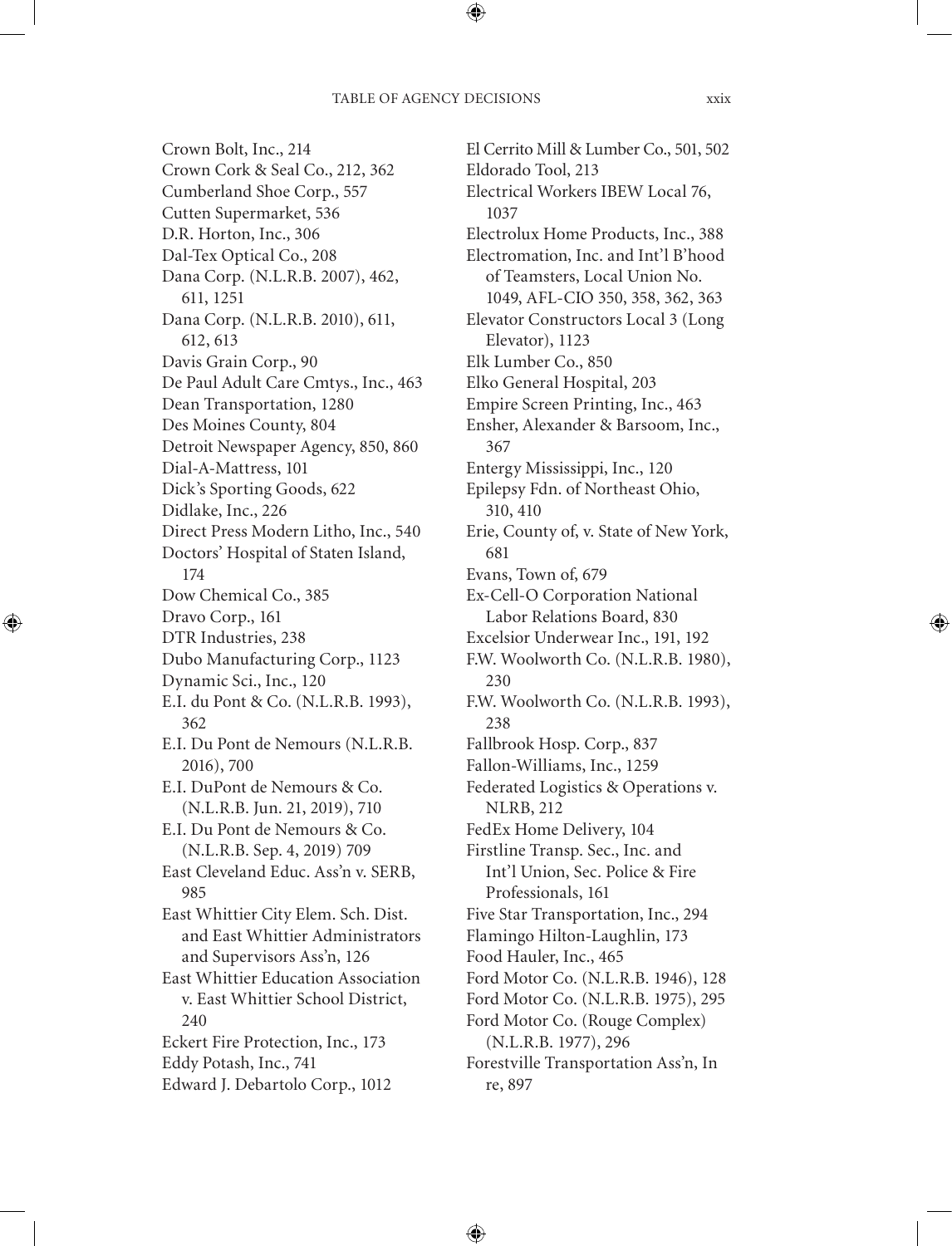Formco, Inc., 225 Frank Hager, Inc., 462 Fred Meyer Stores, Inc., 191 Fremont Unified School Dist. v. Fremont Unified Dist. Teachers Ass'n, 999 G.K. Chevrolet, Inc., 128 Galloway Sch. Lines, 1260 Garney Morris, Inc., 573 Garvey Marine, Inc., 576 Gary-Hobart Water Corp. & Int'l Union of Dist. 50, Allied & Tech. Workers, 1051 General Cable Corp., 463, 520 General Extrusion Co., 465 General Foods Corp., 363 General Knit of California, 219, 221 General Portland, Inc., 873 General Shoe Corp., 207, 222 Globe Mach. & Stamping Co., In re, 487 Golden Crest Health Care Center, 117 Gourmet Foods, Inc., 569 Great Atl. & Pac. Tea Co., 464 Green River Comm'ty College v. Higher Educ. Personnel Bd., 841 Greenhoot, Inc., 506 Greenhorne & O'Mara, Inc., 477 Grenada Stamping and Assembly, Inc., 1259 Groendyke Transport, 478 Gummed Products Company, 222 Haag Drug Corp., 488, 489, 492 Hammary Mfg. Corp., 175 Harry Shulman, Reason, Contract, and Law in Labor Relations, 1097 Harter Equipment, Inc., 867 Headquarters Nat'l Aeronautics & Space Admin., 320 Healthbridge Mgmt., LLC, 174 Helena Montana, City of, and IAFF, Local 448, Helena, Montana, 938, 953 Hershey Chocolate Corp., 464

Hexton Furniture Co., 462 Hickmott Foods, Inc., 417 Highlands Regional Medical Center, 528 Hilton-Davis Chem. Co. Div., 699 Hispanics United of Buffalo, Inc., 307 Hi-Way Billboards, Inc., 499 Hogan Transps., Inc., 217 Hollywood Ceramics Co., 218, 221, 222, 223, 248 Hotel Emp'rs Ass'n of San Francisco, 463 Houston Division of the Kroger Co., 605, 613 Hubbard Apiaries, 90 Hunts Point Recycling Corp., 495 Hy-Brand I (2017), 145, 517 Hy-Brand II (N.L.R.B. Feb. 26, 2018), 145, 517 Hy-Brand III (N.L.R.B. Jun. 6, 2018), 145 Hyde Leadership Charter School — Brooklyn, 160 IBEW Local 332, 1037 IBEW Local Union 357, 1030 IBEW, Local 98 (Shree Sai Siddhi Spruce), 1019 IBM Corp., 310, 311, 410 In re (See Name of Party or Matter) In the Matter of (See Name of Party or Matter) In the Matter of City of (See Name of City) In the Matter of Town of (See Name of Town) Independent Metal Workers Local 1 (Hughes Tool Co.), 1148 Interboro Contractors, Inc., 278 International Ass'n of Machinists & Aerospace Workers, Local Union No. 697 (The H.O. Canfield Rubber Co. of VA, Inc.), 1188 International Hod Carriers Building & Common Laborers Union,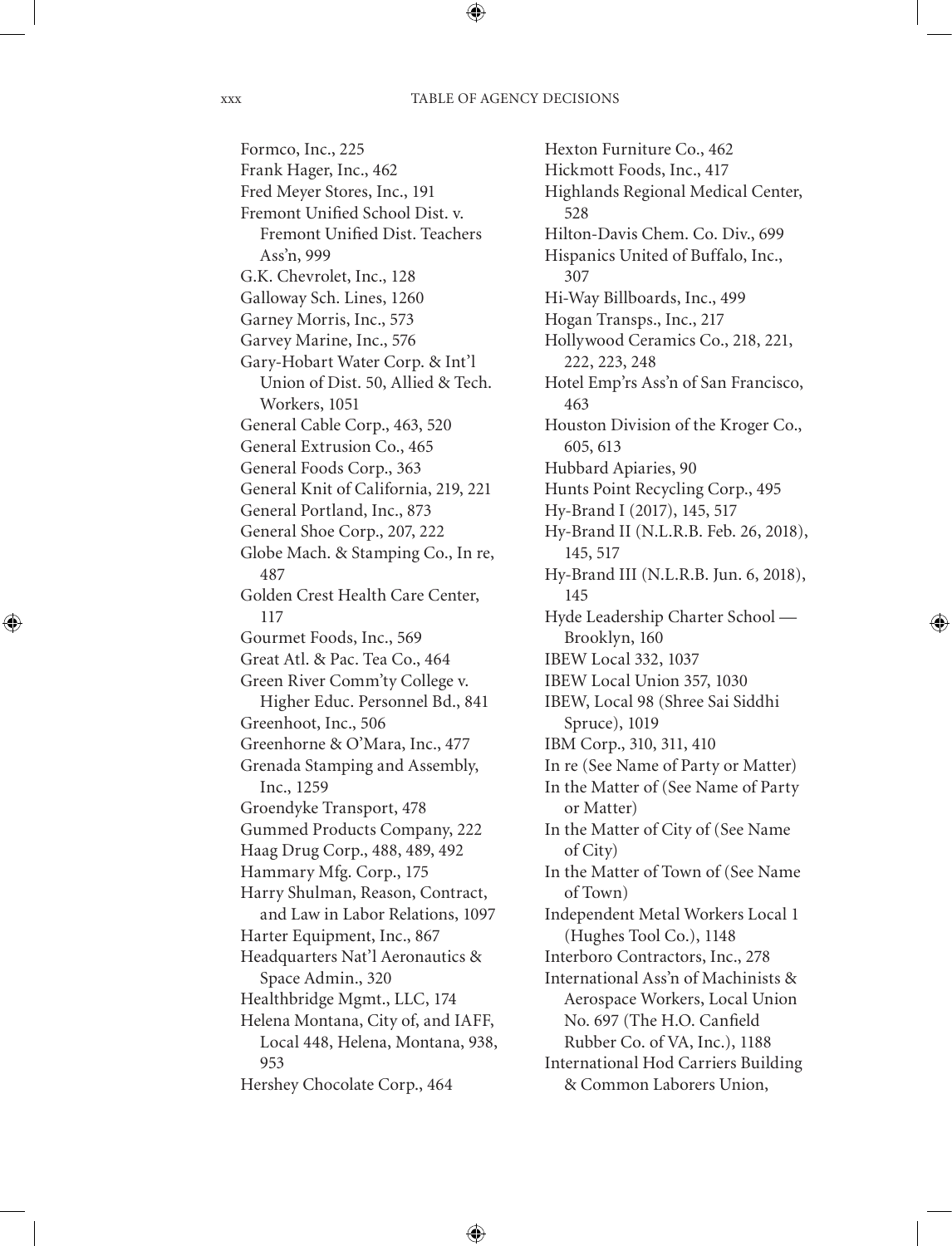Local 840 (Blinne Construction Co.), 1061, 1068 Intersweet, Inc., 577 IRIS U.S.A., Inc., 208 Iron Workers Local 386, 1014 Islip, Town of, 627 IT Services, 536 Ithaca, NY, City of, v. Ithaca Police Benevolent Ass'n, 967 IUOE Local 150, 1019 J&L Plate, Inc., 494 J. Sullivan & Sons, Mfg. Corp., 463 J.D. Consulting, LLC, 495 J.P. Sand & Gravel Co., 462 Jackson Hospital v. NLRB, 448 Jacobs Mfg. Co., 722 Jean Country, 180, 181 Jewish Day School of Greater Washington, 142 Johnson Controls, Inc., 519 Johnson-Bateman Co., 726 Joy Silk Mills, Inc., 559 Kaiser Engineers, 293 Kansas City Southern Ry. Co., In re, 457 Keeler Brass Co., 362 Keller Plastics Eastern, Inc., 461, 462 Kelly Bros. Nurseries, Inc., 90 KIPP Academy Charter School, 160 Kroger Co., 613, 745 Kroger Ltd. P'Ship, 187, 477 Kusan Mfg. Co. v. District Lodge 155, 238 L'Anse Creuse Public Schools and Michigan Educ. Ass'n, NEA Local 1, 1141 LA Specialty Produce Co., 196 Laborers E. Region Org. Fund, 1018 Laclede Gas Co., 873 Laerco Transportation, 145 Laidlaw Corp., 859 Lamons Gasket Co., 462, 523 Lee Hospital, 505, 516 Lee Lumber & Building Material Corp., 519, 523

Leland Stanford Junior University, 132, 133, 137 Levi Strauss & Co., 557, 564 Levitz Furniture Co., 518, 519, 524, 535 Liberal Market, Inc., 222 Lincoln Lutheran of Racine, 700 Livingston Shirt Corp., 229 Livingstone College, 142 Local 259, Int'l U., United Automobile, Aircraft & Agricultural Implement Workers of Am., 1069 Local 761, I.U.E., 1036 Loehmann's Plaza, 1292 Long Island University (Brooklyn Center), 132 Los Rios Community College Dist., 682 Luxuray of New York, 230 M.B. Sturgis, Inc., 503, 506, 509, 516 M.J. Metal Products, Inc., 572 Machinists Lodge 1743 (J.A. Jones Constr. Co.), 1059 Majestic Weaving Co., Inc., of New York, 602, 605, 609, 611 Mallinckrodt Chem. Works (N.L.R.B. 1949), 461 Mallinckrodt Chem. Works (N.L.R.B. 1967), 486 Management Training Corporation, 148 Marion Cty. Children's Services Bd., In re, 551 Martin Luther Memorial Home, Inc., 194 MasTec Technologies, 203, 204 Master Window Cleaning, Inc., 710 Materials Research Corp., 310 Matros Automated Elect. Constr. Corp., 212 Matter of (See Name of Party) Mattituck-Cutchogue Free School District and Mattituck-Cutchogue Teachers Association, 929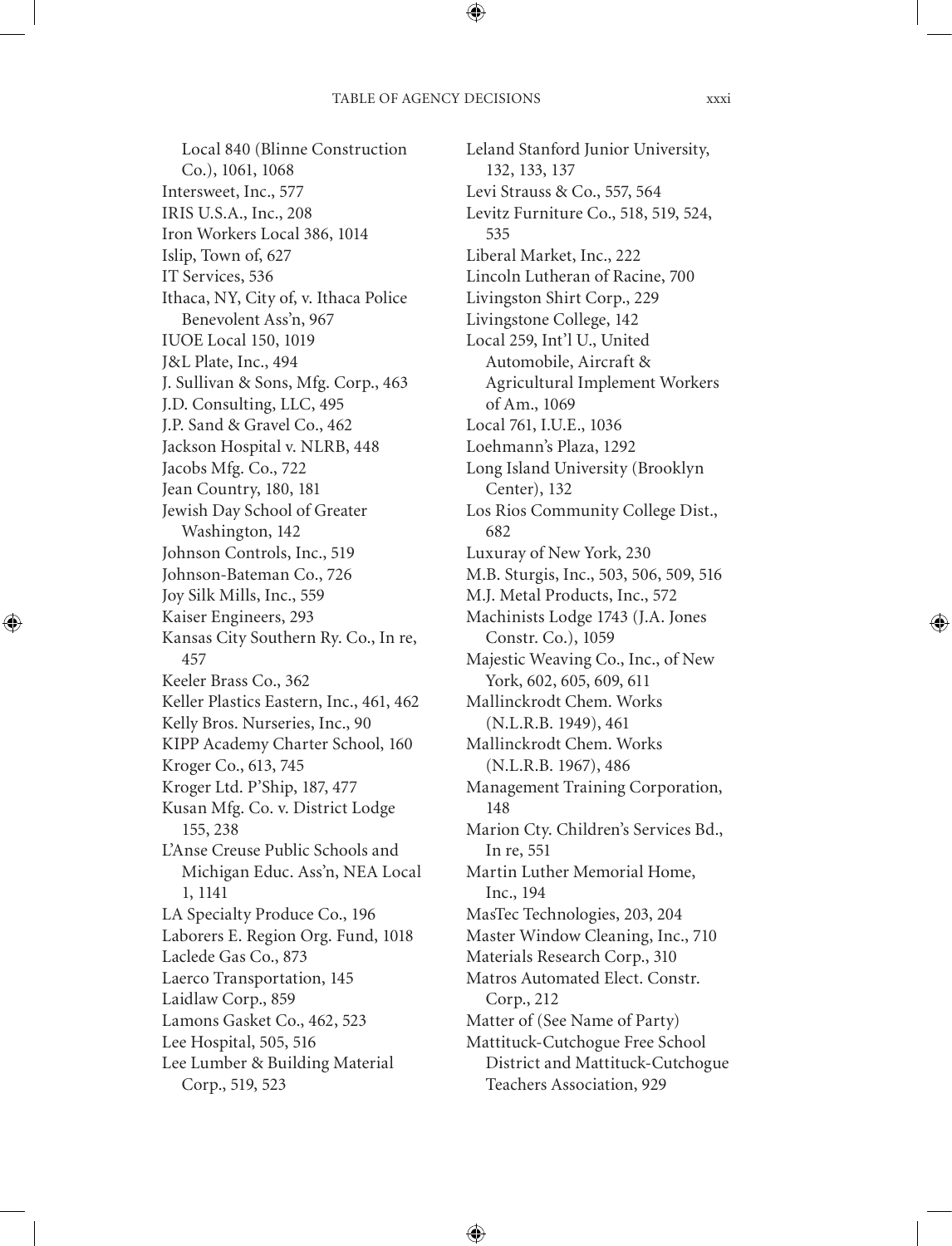Maywood Hosiery Mills, Inc., 222 McDonald's USA, LLC, 147 McElrath Poultry Co., Inc., 90 McLean Hospital Corp., 485 Medco Health Solutions of Las Vegas, Inc., 203 MEI-GSR Holdings, LLC, 191 Meijer, Inc., 1241 Mesker Door, Inc., 528 Metallic Lathers Union of NY, 1060 Metro North R.R., 464 Meyers Industries, 279, 307, 309 Mezonos Maven Bakery Inc., 427, 428 Michigan Bell Tel., 726 Midland National Life Insurance Company, 219 Midwest Generation, 872, 874, 875 Midwest Piping & Supply Co., 367 Mike Yurosek & Son, Inc., 238 Miller & Anderson, 502 Milwaukee Spring Division of Illinois Coil Spring Co., 727, 728 Minneapolis Soc. of Fine Arts, 128 Misericordia Hosp. Med. Ctr., 294 Mississippi Chemical Corp., 90 Mobil Oil Corp., 298, 299 Mobil Oil Exploration & Producing, 1123 Monson Trucking, Inc., 1236 Montgomery Ward & Co., 463 Moreno Valley Educators Assn. v. Moreno Valley Unified School Dist., 713, 714 Motor Freight Drivers Local 707 (Claremont Polychem. Corp.), 1069 Mt. Sinai Hospital, 1123 MV Transportation, 1270 Nabors Alaska Drilling, Inc., 186 National Assoc. of Gov't Employees, Local R14-87 v. Kansas Army Nat'l Guard, 824 National Indemnity Co., 197 National Semiconductor Corp., 173

National Treasury Employees Union and United Customs Service, 733 National Treasury Employees Union v. U.S. Dep't of the Treasury, U.S. Customs Service, 822 Nephi Processing Plant, Inc., 90 New Hampshire Retirement System, In re, 125 New Rochelle, City of, and Uniformed Fire Fighters Ass'n, Inc., Local 273 of the IAFF, In the Matter of, 921 New York University, 132, 134, 135 New York, New York Hotel & Casino, 190 Newlonbro, LLC (Connecticut's Own) Milford, 237 Newspaper & Mail Deliverers (Macromedia Pub.), 1069 Newspaper & Mail Deliverers' Union, 1058 Nielsen Lithographing Co., 678 NLRB v. Miranda Fuel Co., 1147, 1150 North Hills Services, Inc., 189 Northeast Illinois Regional Commuter R.R. Corp., In re, 457 Northwestern Univ. Employer & Coll. Athletes Players Ass'n (Capa) Petitioner, 135 NP Palace LLC, 673 Oakwood Care Center, 503, 516 Oakwood Healthcare Inc., 117, 118 Ohio Valley Carpenters Dist. Council, 1058 Olin Corp., 1121 Oroville Union High Sch. Dist. v. Oroville Secondary Teacher's Ass'n, 794 Otis Elevator Co., 761 Our Way, Inc., 173 Ozburn-Hessey Logistics, LLC, 301 P. Ballantine & Sons, 476 Pacific 9 Transportation., Inc., 104 Pacific Gas & Elec. Co., 128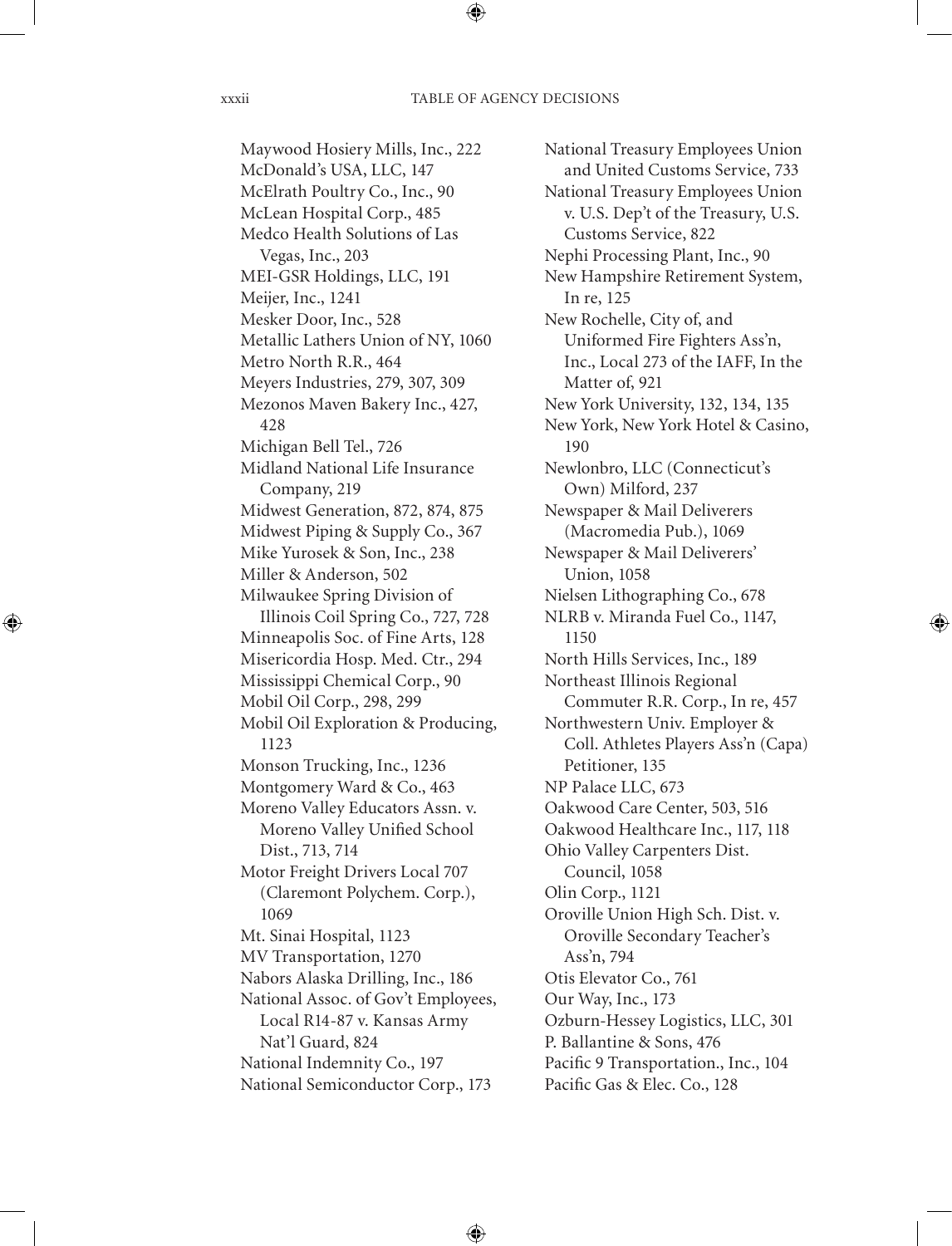Pacific Lutheran University, 142 Packinghouse Employees Local 616, 1025 Pan American Grain Co., 103 Pantex Towing Corp., 850 Paper Mfrs. Co., 1123 Park Manor Care Center, 484 Parker-Robb Chevrolet, Inc., 120 Parma Industries, Inc., 766 Parts Depot, Inc., 578 Patterson-Sargent Co., 203 PCC Structurals, Inc., 478, 485, 625 Peck, Inc., 849 Peerless Plywood, 230 Pennant Foods Co., 860 Pennsylvania Academy of the Fine Arts, 103 Pennsylvania Interscholastic Athletic Association, Inc., 105 Pennsylvania Power & Light Co., 128 Pennsylvania Power Co., 678 Pennsylvania Virtual Charter School, 160 Petrochem Insulation, Inc., 294 Peyton Packing Co., 171 Phelps Dodge Specialty Copper Products, Co., 746 Philadelphia Newspapers, Inc., 103 Phoenix Processor Ltd., 850 Pioneer Bus Co., 465 Pittsburgh Valve Company, 367 Playskool, Inc., 368 Plaza Auto Ctr., Inc., 195 Plumbers and Steamfitters Union No. 323 (P.H.C. Mechanical Contractors), 500 Polytechnic Institute of New York University, 135 Post Tension of Nev., Inc., 860 Poway Unified Sch. Dist., 244 Preferred Building Services, 389, 1030 Prime Healthcare Paradise Valley, LLC, 307 Providence Hospital, 117

Public Safety Employees Ass'n, AFSCME Local 803 v. City of Whittier, 547 Purple Communications, 177, 178, 240 Quality Mfg. Co., 298 Ralphs Grocery Company, 301 Randell Warehouse of Arizona, Inc. v. NLRB, 238 Raytheon Network Centric Systems, 700 RCA del Caribe, Inc., 367, 371 Regency Serv. Carts, Inc., 663 Register Guard, 178 Retail Associates, Inc., 498 Retail Fruit & Vegetable Clerks (Crystal Palace Market), 1034, 1035 Ridgewell's Inc., 103 Ridgewood Health Care Center, 1260 Rio All-Suites Hotel and Casino, 177 Riverboat Serv. of Ind., Inc., 120, 294 Road Sprinkler Fitters Local Union 669, 439 Roadway Package System Inc., 101, 103 Roman Catholic Archdiocese of Baltimore, 410, 411 Root-Carlin, Inc., 309 Roseburg, Oregon, City of, 966 S.S. Kresge Co., 504, 517 Sailors' Union of the Pacific (Moore Dry Dock), 1026, 1029, 1033 Salvation Army, 142 San Mateo Community College Dist., 714, 715 Sandusky Mall Co., 187 Sangamo Construction Co., 500 SCA Tissue North America, 622 Sears, Roebuck & Co. (N.L.R.B. 1985), 310 Sears, Roebuck & Co. (N.L.R.B. 1991), 214 Security Alum. Co., 461 SEIU Local 73 and Palatine Community Consolidated School District No. 15, 241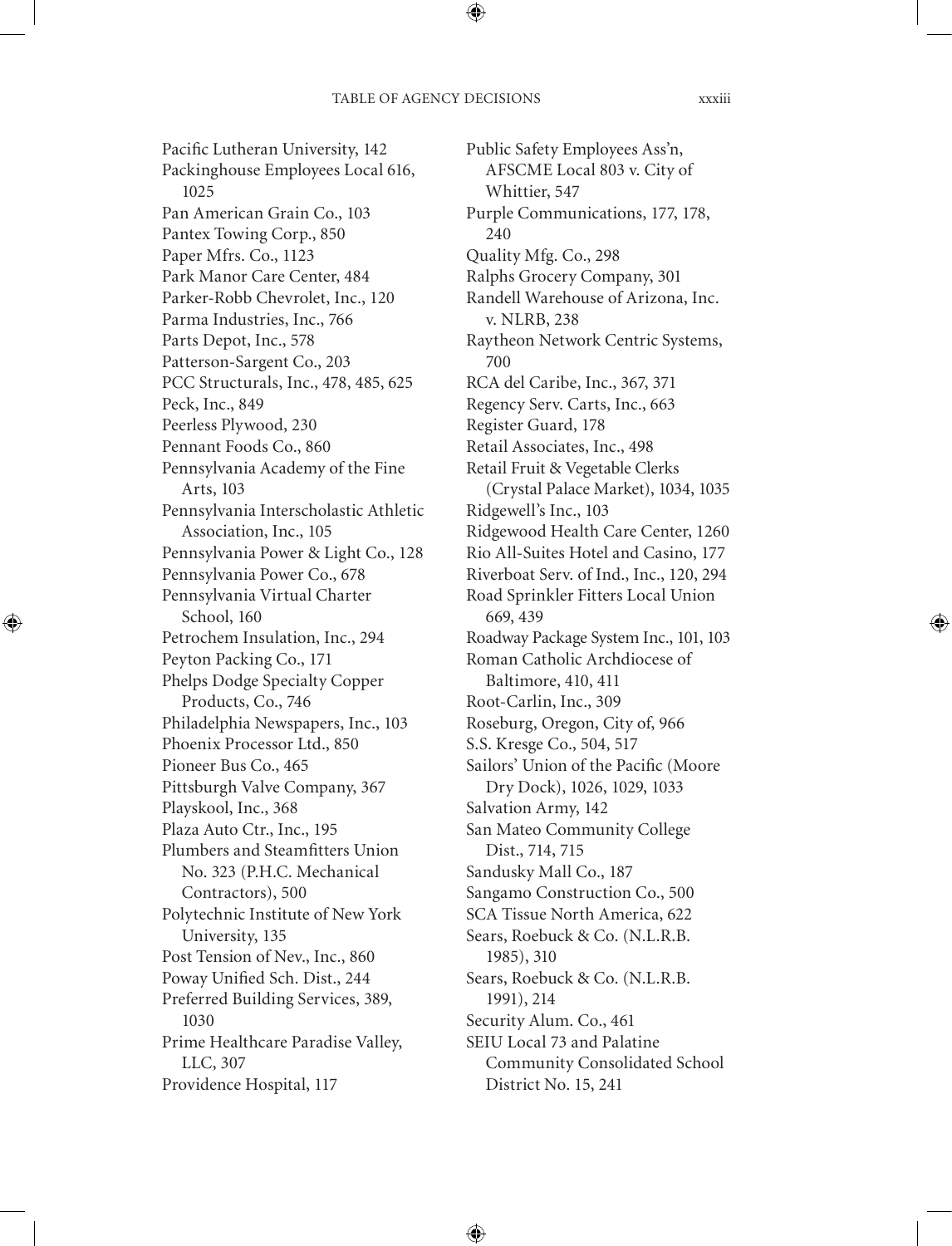SEIU Local 1021 v. Sonoma County Superior Court, 239 SERB v. Central Ohio Transit Authority, 999 Service Elect. Co., 690 Service Electric Co. v. Int'l B'hood of Electrical Workers, 861 Sewell Mfg. Co., 226, 227 Shaw's Supermarkets, 614, 615 Sheet Metal Workers Int'l Ass'n, Local 15 & Galencare, Inc. (N.L.R.B. 2006), 1019 Sheet Metal Workers Int'l Ass'n, Local 15 & Galencare, Inc. (N.L.R.B. 2011), 1018 Sheffield Corp., 487 Shoenberg Farms, 90 Shopping Kart Food Mkt., Inc., 218, 219, 221 Sierra Vista Hosp., 454 Slack Corp., 467, 469 Solvay Process Co., 618 Sonotone Corp., In re, 485 South Hampton, Town of, v. New York State, In the Matter of, 691 Specialty Healthcare & Rehabilitation Center of Mobile, 478, 485 Specialty Healthcare, 478 Spielberg Mfg. Co., 1121 Spring Industries, Inc., 213 Spruce Up Corp., 1258, 1269 Spurlino Materials, LLC, 838 St. Edmunds Roman Catholic Church, 142 St. Elizabeth Manor, Inc., 1270 St. George Warehouse, Inc., 173 St. Joseph News-Press, 103 Stamford Taxi, Inc., 103, 690 Standard Brands, Inc., 463 Star Tribune, 745 Star, Inc., 217 State of Illinois, Dept. of Central Management Services and Int'l

B'hood of Teamsters Local, 726, 959 Staunton Fuel & Material, Inc., 590 Stericycle of Puerto Rico, Inc., 517 Stericycle, Inc., 218 Stern Produce Co., 577 Stoddard-Quirk Mfg. Co., 173 Stoner Rubber Co., 536 Stormor, Inc., 536 Struksnes Constr. Co., 233 Success Village Apartments, Inc., 666 Sugar River Educ. Ass'n v. Claremont School Dist., 795 Sunset Station Hotel Casino, 672, 673 SuperShuttle DFW, Inc., 104, 105 Swope Ridge Geriatric Center, 851 Sysco Grand Rapids, LLC, 577 Taft Broadcasting Co., 701, 708 Taracorp Indus., 301 Teamsters Local 50 (E.J. Dougherty Oil), 1022 Teamsters Local 75, 1241 Teamsters Local 287, International Brotherhood of Teamsters, 652 Teamsters Local 578 (USCP-Wesco, Inc.), 1059 Teamsters Local 807 (Schultz Refrigerated Service, Inc.), 1027 Teamsters Local 955, 708 Telescope Casual Furniture, Inc., 652 Tenneco Automotive, Inc., 673 Thrift Drug Co., 876 TKB Int'l Corp., 1259 TLI, Inc., 145 Toering Elec. Co., 189 Tompkins Cortland Community College Adjuncts Ass'n, 548 Torrington Construction Co., 1051 Torrington Industries, Inc., 768 Town of (See Name of Town) Trailmobile Trailer, 214 Trane Co., 212 Tri-County Medical Center, Inc., 190 Trompler, Inc., 305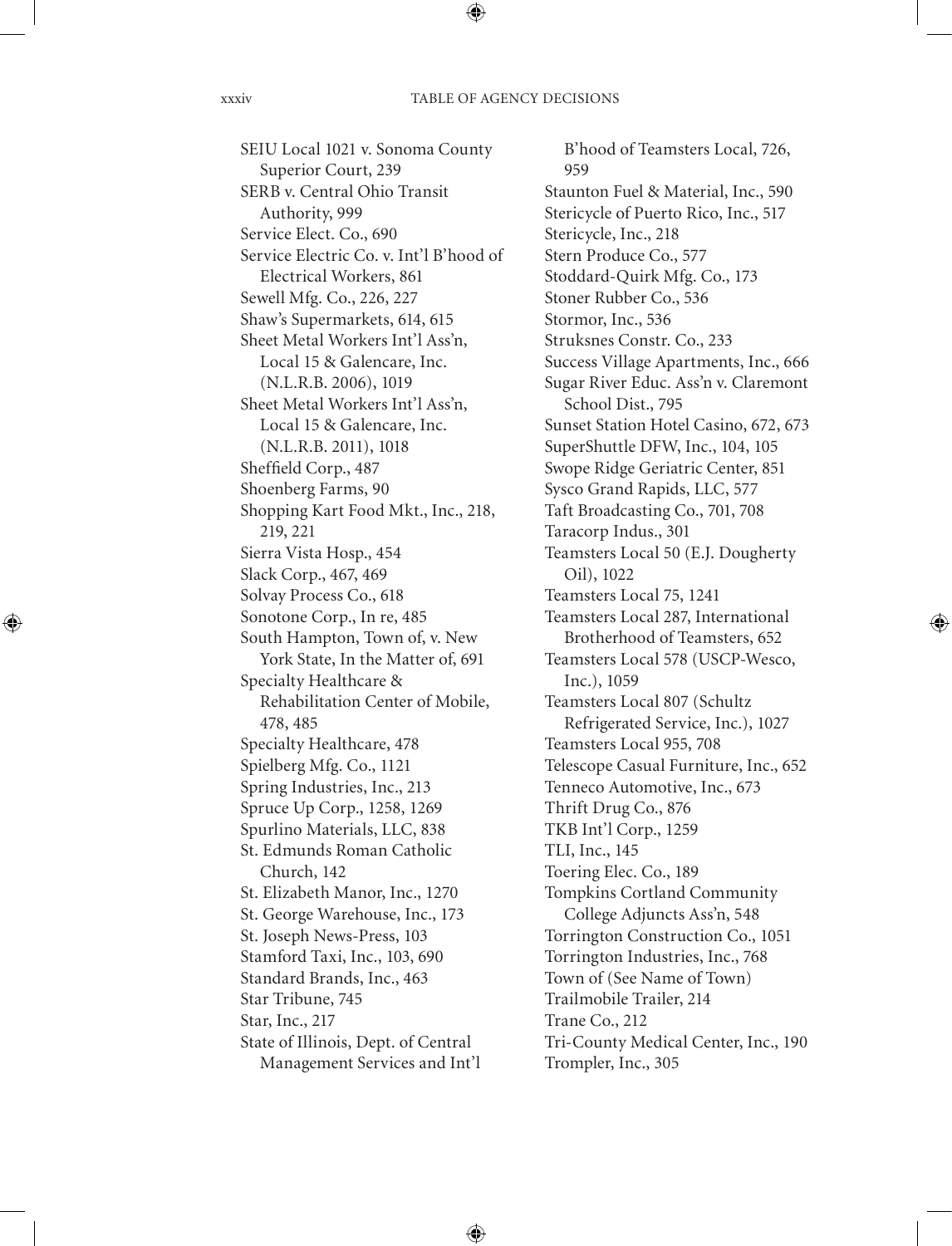Trustees of Columbia University in the City of New York, 134, 193 Tube Craft, Inc., 855 Tunica Manufacturing Company, 249 TWU Local 106, 660 TXU Electric Company, 710 Typographical Union No. 2 (Philadelphia) (Philadelphia Inquirer), 1059 U.S. Coal & Coke Co., 465 U.S. Corr. Corp., 486 U.S. Dep't of the Interior & U.S. Geological Survey, Reston, VA, 733 UGL-UNICCO Serv. Co., 523, 1270 Union de Tronquistas de Puerto Rico, Local 901, 850 Union of American Physicians & Dentists v. State of California, 710 United Aircraft Corporation, 222 United Federation of Teachers, Local 2, 921 United Food & Commercial Workers Int'l Union, Local 700, 1247 United Food & Commercial Workers Int'l Union, Local No. 1439, 1023 United Marine Div., NMY, 1025 United Mine Workers, 745 United Mine Workers v. Waters, 1292 United Nurses and Allied Professionals (Kent Hospital), 1242, 1243 United Operations, Inc., 478, 479 United Paperworkers Int'l Union (Duro Paper Bag Mfg. Co.), 1049 United Parcel Service, Inc., 1122 United Technologies Corp., 1122 University of Southern California, 129

UPMC, 188

US Air, Inc., 476 Valley Central Emergency Veterinary Hospital, 652 Van Eerden Co., 495 Van Lear Equipment, Inc., 1279, 1280 Velox Express, 105 Vincent Industrial Plastics, Inc., 475 Virginia Mfg. Co., 487 Volkswagen Group of America Chattanooga Operations, LLC, 625 Wal-Mart Stores, Inc., 174, 851 Waste Mgmt. of Md., Inc., 463 Waste Mgmt. of Palm Beach, 175, 217 Waterloo Educ. Ass'n v. Iowa Public Employment Relations Bd., 809 Waters of Orchard Park, 294 Webutuck Teachers Assn., Matter of, 920 West Irondequoit Bd. of Educ., 793, 794 White Cross Stores, Inc., 128 White Lake Township and Police Officers Labor Council, 954 Whitehead Bros. Co., 761 Wild Oats Mkts., Inc., 212 William Wolf Bakery, Inc., 464 Williams Enters., 466 WKYCTV, Inc., 700 WorldMark by Wyndham, 285 Wright Line, 383, 385 Wurtland Nursing & Rehabilitation Center, 528 Yale University, 851 Yeshiva University in Pacific Lutheran University, 129 YKK (USA), 227 YWCA of Western Massachusetts, 539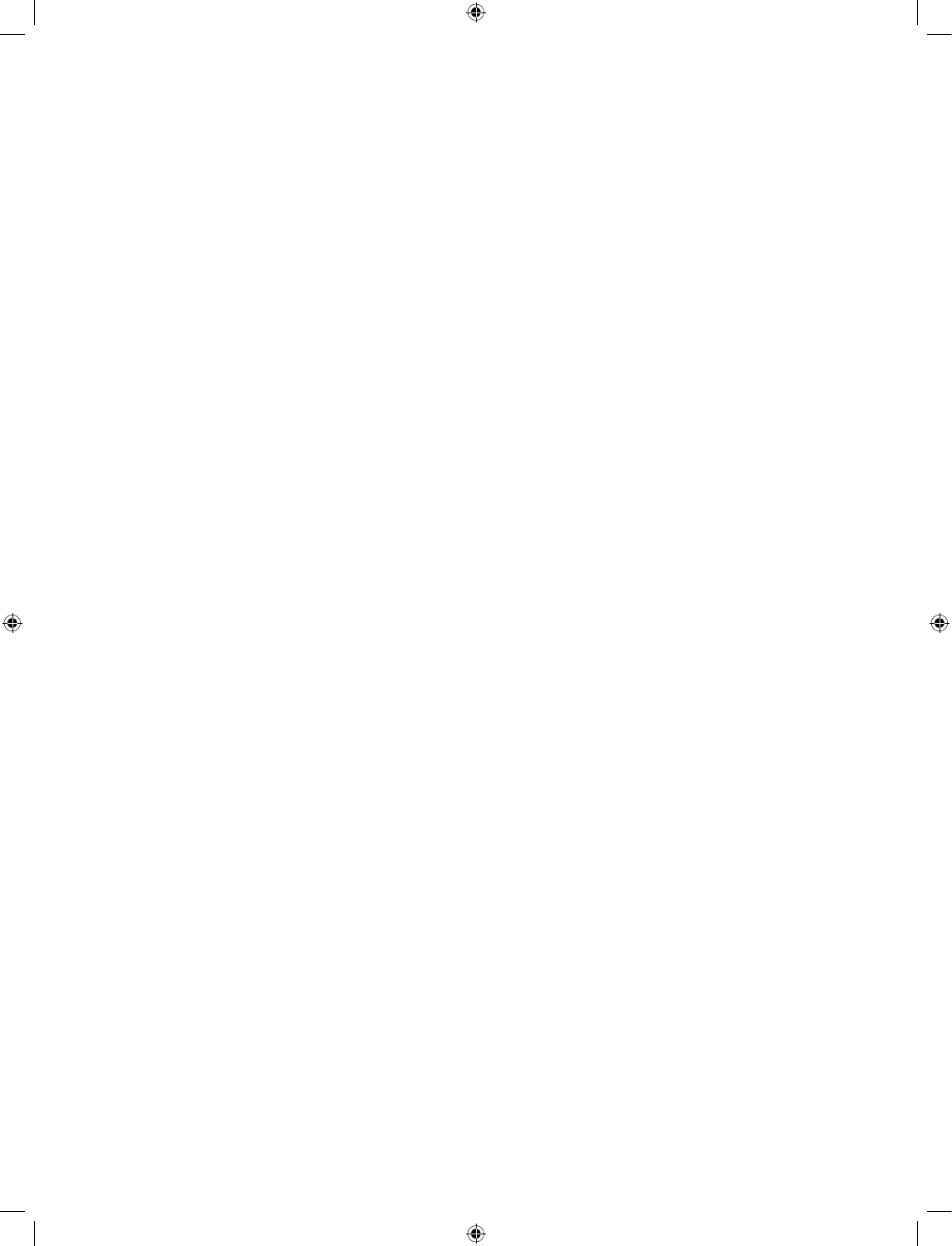# **Table of Cases**

### [References are to pages.]

6 West Ltd. Corp. v. NLRB, 175 14 Penn Plaza LLC v. Pyett, 1124, 1125, 1126, 1127, 1315 520 South Michigan Ave. Assocs. v. Unite Here Local 1, 1043 800 River Rd. Operating Co. LLC v. NLRB, 381 A-1 King Size Sandwich, NLRB v., 645, 726 Abel v. City of Pittsburgh, 815 ABF Freight Sys., Inc. v. NLRB, 428 Abilene Sheet Metal v. NLRB, 1175 Abood v. Detroit Board of Education, 1197 Ackley v. Local Union 337, UAW, 1174 Acme Industrial Co., NLRB v., 672, 1121 Adair v. U.S., 27 Adams and Associates, Inc. v. NLRB, 1260 Adcock v. Freightliner LLC, 601 Adena Local School Dist. Bd. of Edn. 550 Adkins v. Children's Hospital, 12 AFL v. NLRB, 484 AFL v. Swing, 259, 261, 1004 AFSCME v. Department of Central Management Services, 1136, 1137 AFSCME v. ISLRB, 818 AFSCME, AFL-CIO v. Woodward, 77

AFSCME, Council 31 v. Illinois State Labor Relations Board, State Panel, 152 AFSCME Iowa Council 61 v. State, 84 AFSCME Local 201 v. City of Muskegon, 64 AFTRA v. NLRB (D.C. Cir. 1968), 701 AFTRA v. NLRB (D.C. Cir. 1992), 1025 Agri Processor Co., Inc. v. NLRB, 138 Aguilera v. City of East Chicago, Fire Civil Service Comm., 817 Air Line Pilots Ass'n v. Miller, 1247 Air Line Pilots Association, International v. O'Neil, 1165, 1232 Airhart v. New Orleans Fire Dept., 898 Airline Service Providers Ass'n v. Los Angeles World Airports, 1308 Akins v. United Steel Workers of America, Local 187, 1185 Akron, City of, v. SERB, 661 Alaska Public Emp. Ass'n v. State of Alaska, 715 Alden v. Maine, 1317 Alexander v. FedEx Ground Package System, Inc., 105 Alexander v. Gardner-Denver Co., 1124, 1125, 1312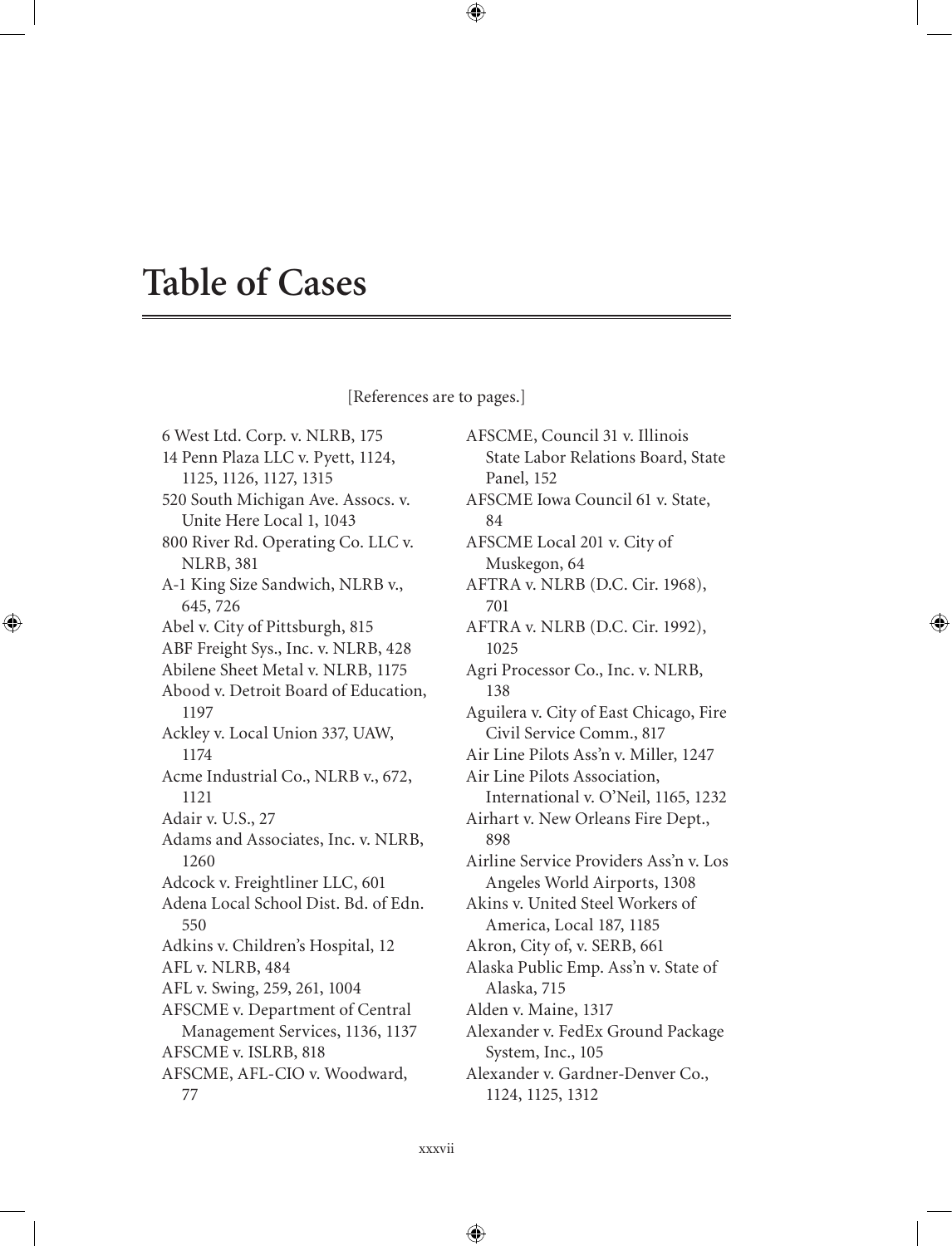Allegheny Ludlum Corp. v. NLRB, 238 Allegheny, County of, v. Allegheny County Prison Employees Indep. Union, 1135 Allen-Bradley Local No. 1111 v. Wisconsin Employment Relations Board, 1286 Allentown Mack Sales & Serv., Inc. v. NLRB, 95, 518, 524 Allentown, City of, v. IAFF Local 302, 791 Allied Chem. & Alkali Workers of America v. Pittsburgh Plate Glass Co., 726, 730, 742, 744, 745 Allis-Chalmers Corp. v. Lueck, 1307, 1310, 1311, 1313 Allis-Chalmers Manufacturing Co., NLRB v., 345, 512, 852 Amalgamated Ass'n of Street, Elec., Ry. & Motor Coach Emps. v. Employment Rel. Bd., 1291 Amalgamated Ass'n of Street, Elec., Ry. & Motor Coach Emps. v. Lockridge, 1290 Amalgamated Clothing & Textile Workers Union v. Facetglas, Inc., 1315 Amalgamated Meat Cutters v. Fairlawn Meats, Inc., 1285 Amalgamated Transit Union, Local 1300 v. Maryland Transit Admin., 1140 Amalgamated Transit Union, Local 1593 v. Hillsborough Area Reg'l Transit Auth., 795 Amber Delivery Service, Inc., NLRB v., 402 American (Nat.) Ins. Co., NLRB v., 749, 756 American Bread Co. v. NLRB, 1049 American Can Co., NLRB v., 382 American Cyanamid Co. v. NLRB, 768

American Federation of Teachers v. Ledbetter, 669 American Hospital Ass'n v. NLRB, 480, 507, 542 American Hotel & Lodging Ass'n v. Los Angeles, 1302 American Insurance Co., NLRB v., 738, 739 American Mfg. Co., NLRB v., 839, 849 American Nat. Ins. Co., NLRB v., 638, 642, 644, 645, 646, 689, 706, 721, 750, 751, 828 American Newspaper Publishers Association v. NLRB, 1060 American Ship Building Co. v. NLRB, 866, 869, 870, 1300 American Steel Foundries v. Tri-City Central Trades Council, 583 American West Airlines v. NMB, 476 Anchorage Educ. Ass'n v. Anchorage Sch. Dist., 883, 909 Ancor Concepts, Inc., NLRB v., 867 Annapolis Emergency Hosp. Ass'n, NLRB v., 454 Apex Hosiery Co. v. Leader, 40 Appeal of (See Name of Appellant) Appeal of City of (See Name of City) Appeal of the State of (See Name of State) Aquatech, Inc., NLRB v., 388 Ario v. Underwriting Members of Syndicate 53 at Lloyds for 1998 Year of Account, 1112 Armstrong Education Association v. Armstrong School District, 988 Armstrong School District v. Armstrong Education Ass'n, 989 Arnold v. North Carolina, 1197 ARO, Inc. v. NLRB, 278, 279 Associated Builders and Contractors of Texas, Inc. v. NLRB, 455 Association of Civilian Technicians v. FLRA, 824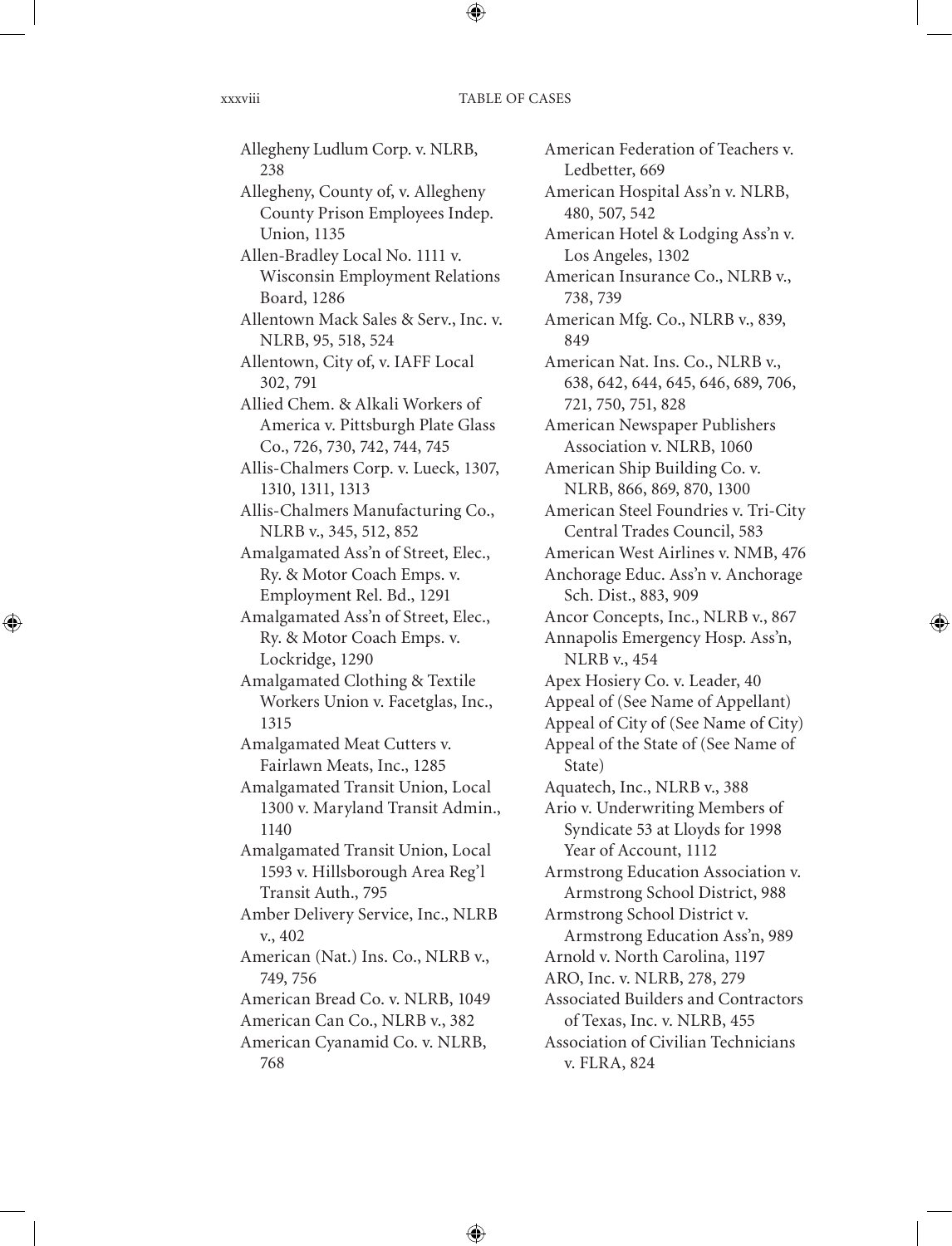### TABLE OF CASES xxxix

Association of N.J. State College Faculties, Inc. v. Dungan, 816 Association of Oregon Corrections Employees v. State of Oregon, Department of Corrections, 654, 664 Atchison, T. & S. F. R. Co. v. Buell, 1312 Atkins v. City of Charlotte, 71 Atkinson v. Sinclair Refining, 855 Atlantic and PBA Local 243, In re County of, 721 Atlas Metal Parts Co., Inc. v. NLRB, 652 Auciello Iron Works, Inc. v. NLRB, 461, 463, 523, 535 Augusta, City of, v. Maine Labor Relations Board, 721 Automobile Salesmen's Union Local 1095, United Food & Commercial Workers Union, AFL-CIO v. NLRB, 1294 Avco Corp. v. Aero Lodge 735, 1114, 1307, 1313 Avco Corp. v. Machinists, 1313 B.A. Mullican Lumber & Mfg. Co., NLRB v., 535 B.G. Costich & Sons, Inc. v. NLRB, 381 Babbitt v. Farm Workers, 1010, 1016 Babcock & Wilcox Co., NLRB v., 172, 179, 181, 182, 183, 184, 185, 186, 228, 229, 243, 291 Baggett v. Gates, 971 Bailey v. Alabama, 273, 892 Bailey v. Callaghan, 82 Bain v. Cal. Teachers Ass'n, 1232 Bakery and Pastry Drivers Local v. Wohl, 261, 264 Bakery Drivers Local v. Wohl, 1004, 1013, 1016 Bancroft Mfg. Co., NLRB v., 227 Barrentine v. Arkansas-Best Freight System, 1124, 1312

Bartels v. Birmingham, 94 Baumgartner v. Perry Public Schools, 816 Bausch & Lomb, Inc. v. NLRB, 250, 251 Bayside Enterprises, Inc. v. NLRB, 90 Beaird Indus. v. Local 2297, UAW, 1102 Beavers v. United Paperworkers Int'l Union, Local 1741, 1172, 1173 Beck v. Food & Commercial Workers Local 99, 1172 Bedford Co. v. Stone Cutters Assn. 892 Belanger v. Matteson, 1184, 1185 Belgau v. Inslee, 1222 Belknap, Inc. v. Hale, 860, 1293 Bell Aerospace, NLRB v., 128 Bell v. DaimlerChrysler Corp., 1164 Belleville Educ. Ass'n, Matter of, 802 Be-Lo Stores v. NLRB, 187, 213, 577 Beloit Educ. Ass'n v. WERC, 793 Bensel v. Allied Pilots Ass'n, 464 Benz v. Compania Naviera Hidalgo, S. A., 143 Bestfoods, United States v., 1259 Beth Israel Hospital v. NLRB, 174, 409 Biddeford, City of, v. Biddeford Teachers Ass'n, 793 Bierman v. Dayton, 1221 Bildisco & Bildisco, NLRB v., 1277, 1290 Bill Johnson's Restaurant v. NLRB, 1123 Blackburne (Governor's Off. of Empl. Relations), Matter of, 1131, 1133 Blackhawk Engraving Co. v. NLRB, 1025 Bloom v. NLRB, 1236 Blount, NLRB v., 91 Blue Man Vegas, LLC v. NLRB, 477, 478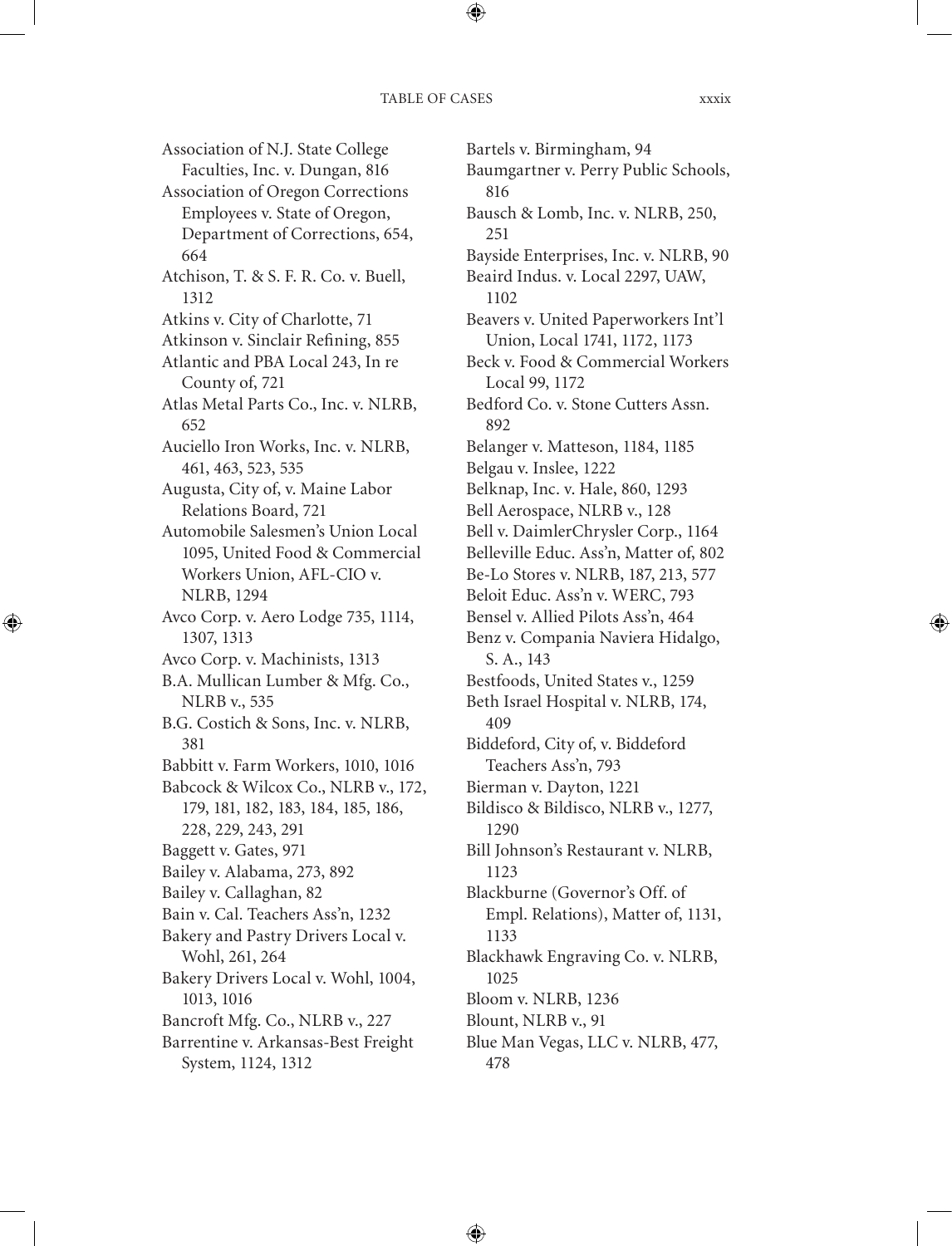Board of Cooperative Educational Services of Rockland County v. New York State Public Employment Relations Board, 718, 719 Board of Educ. v. Greenburgh Teachers Fed., 793 Board of Educ. v. N.J. Educ. Ass'n, 899 Board of Educ. v. Shanker, 898 Board of Educ., Great Neck Union Free School Dist. v. Areman, 813 Board of Educ. of Borough of Alpha, Warren County v. Alpha Ed. Ass'n, 1129 Board of Educ. (Watertown Educ. Assoc.), Matter of, 1134 Board of Tr. of the Univ. of Maine Sys. v. Associated Colt Staff, 720, 721 Board of Tr., Robert H. Champlin Mem'l Library v. Rhode Island, 121 Boich Mining Company v. NLRB, 1021 Boire v. Greyhound Corp., 144, 495 Boling v. Public Employees Rel. Bd., 662 Bonner Sch. Dist. No. 14 v. Bonner Educ. Ass'n, 794 Bonwit Teller, Inc., v. NLRB, 229 Boston Hous. Auth. v. LRC, 895 Bourne v. NLRB, 236 Bowen v. Matheson, 18, 22, 25 Bowen v. United States Postal Service, 1178, 1179 Boyle v. Anderson Firefighters Ass'n Local 1262, 928 Boys Markets, Inc. v. Retail Clerk's Union, Local 770, 1113 Branch v. Commonwealth Employment Relations Board, 1221, 1232 Breininger v. Sheet Metal Workers International Association Local Union No. 6, 1159, 1169

Breitling, NLRB v., 429 Brooks v. NLRB, 458, 461, 581, 1264 Brotherhood of Railroad Trainmen v. Chicago River & Ind. R. Co., 1117 Brown v. Board of Education, 465 Brown v. Department of Transp., F.A.A., 903 Brown, NLRB v., 501, 870 Browning-Ferris Indus., NLRB v., 145, 859 Browning-Ferris Industries of California Inc., 146, 159 Bryant & Stratton Business Inst., Inc. v. NLRB, 638 Buckley v. Valeo, 1201 Buffalo Forge Co. v. United Steelworkers of America, 1119 Buffalo Police Benevolent Assn. v. City of Buffalo, Matter of, 975, 977 Buffalo Professional Firefighters Ass'n, Inc., Local 282, IAFF (Masiello), In re, 973, 979 Buffalo, City of, v. Rinaldo, Matter of, 977 Building & Constr. Trades Council v. Associated Builders & Contractors of Mass./R. I., Inc., 1304, 1306, 1307, 1308 Building & Constr. Trades Dep't v. Allbaugh, 1290 Building Material & Constr. Teamsters' Union v. Farrell, 782, 783, 785, 786 Building Service Employees v. Gazzam, 260, 263, 1012 Burns Int'l Sec. Servs., Inc., NLRB v., 464, 1252, 1257, 1263, 1272, 1273 Burns Jackson Miller Summit & Spitzer v Lindner, 917, 922 Burnup & Sims, Inc., NLRB v., 176, 382 Business Machine, Local 459 (Royal Typewriter Co.), NLRB v., 1025 Business Services by Manpower Inc. v. NLRB, 852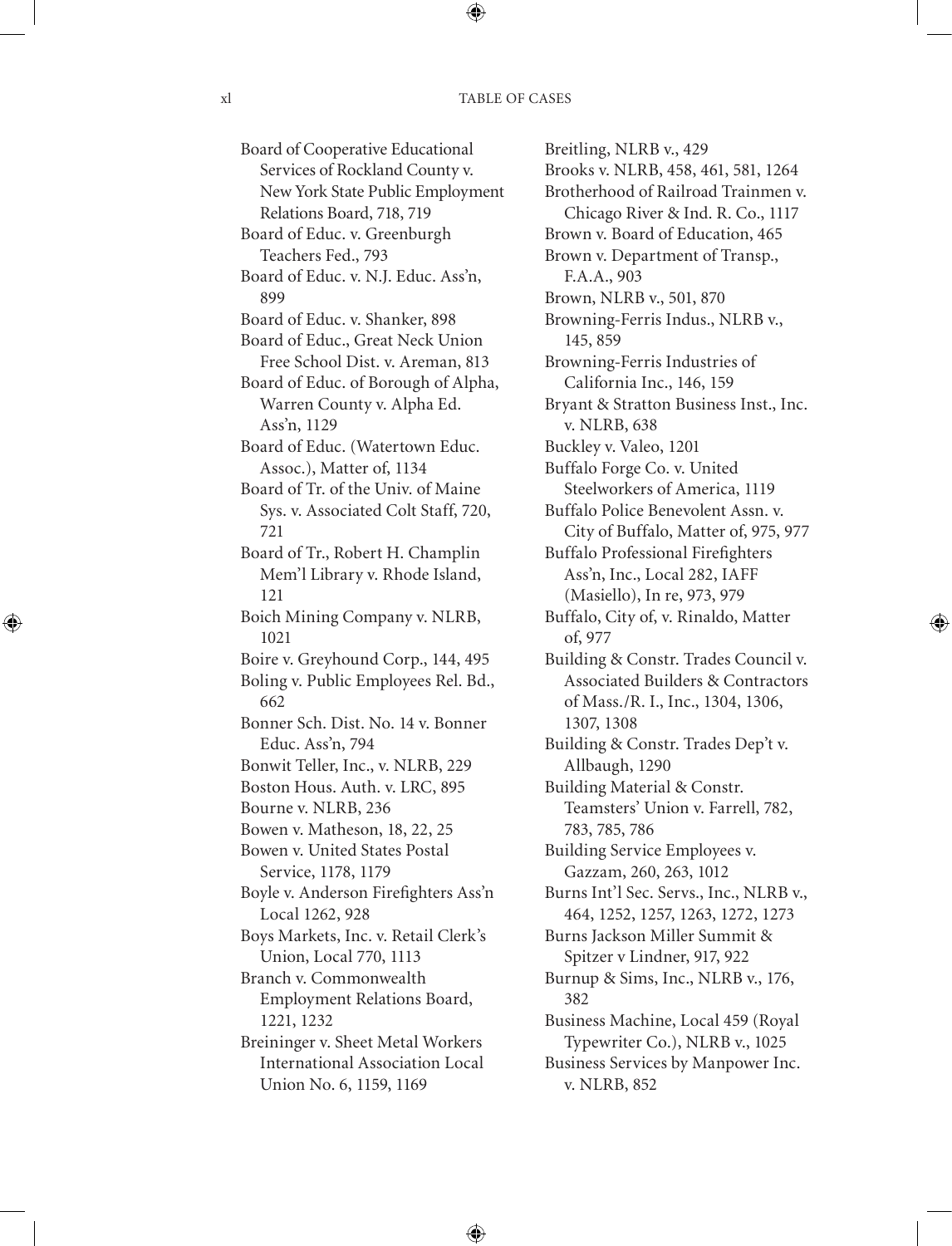#### TABLE OF CASES  $x^{\dagger}$

C & C Plywood Corp., NLRB v., 1105, 1120, 1121 C.G. Conn, Ltd. v. NLRB, 851 Cable Vision, Inc., NLRB v., 652 Cabot Carbon Co., NLRB v., 350, 363 Camden Bd. of Ed. v. Alexander, 1129 Camelot Terrace, Inc. v. NLRB, 439 Cannon v. Consolidated Freightways Corp., 1175 Canteen Corp. v. NLRB, 1258 Capital Cleaning Contractors, Inc. v. NLRB, 1260 Carbon Fuel Co. v. United Mine Workers, 855 Care One at Madison Avenue, LLC v. NLRB, 217 Carew v. Rutherford, 23 Carey v. Brown, 1013 Carey v. Westinghouse Elec. Corp., 1120 Carpenters Local 1976 v. NLRB, 410, 423 Carpenters Union v. Ritter's Café, 1004 Carrington South Health Care Center v. NLRB, 227 Carroll v. City of Westminster, 817 Carroll v. Ringgold Educ. Ass'n, 991 Carson Cable TV, NLRB v., 494 Carter v. Carter Coal Co., 12 Carter v. Thompson, 66 Caso v. Coffey, 977 Caterpillar, Inc. v. Williams, 1314 Catholic Bishop of Chicago, NLRB v., 410, 1007, 1008, 1009 Central City Education Assn. v. Ill. Educational Labor Relations Bd., 778 Central County Emergency 911 v. IAFF Local 2665, 126, 127 Central Dauphin Educ. Ass'n v. Central Dauphin Sch. Dist., 716 Central Hardware Co. v. NLRB, 182, 183, 291

Central State University v. American Association of University Professors, Central State University Chapter, 818, 819 Chamber of Commerce v. Brown, 1303 Chamber of Commerce v. NLRB (4th Cir. 2013), 484 Chamber of Commerce v. NLRB (D.D.C. 2015), 455 Chamber of Commerce v. Seattle, 1291 Chamber of Commerce of the U.S. v. Reich, 859, 1290 Charles D. Bonanno Linen Serv., Inc. v. NLRB, 496, 501, 705, 713 Charles Wolff Packing Co. v. Court of Indus. Relations, 273 Chevron, U.S.A., Inc. v. Natural Res. Def. Council, Inc., 95, 176, 185, 186, 408, 409, 410, 413, 429, 1008, 1229 Chicago & N.W.R. Co. v. Transportation Union, 1231 Chicago Health & Tennis Clubs, Inc., NLRB v., 487 Chicago Park Dist. v. Illinois Lab. Rel. Bd., 789 Chicago, City of, v. Fraternal Order of Police, 1135, 1139 Chief Judge v. Illinois State Labor Relations Bd., 140 Chiles v. State Employees Attorneys Guild, 139 Chiles v. United Faculty of Florida, 77 Ciba-Geigy Pharm. Div. v. NLRB, 709 Cincinnati Newspaper Guild, Local 9 v. NLRB, 653 Cintas Corp. v. NLRB, 198 CIO v. City of Dallas, 62, 63 Circuit City Stores, Inc. v. Adams, 1129 Citizens Publ'g & Printing Co. v. NLRB, 860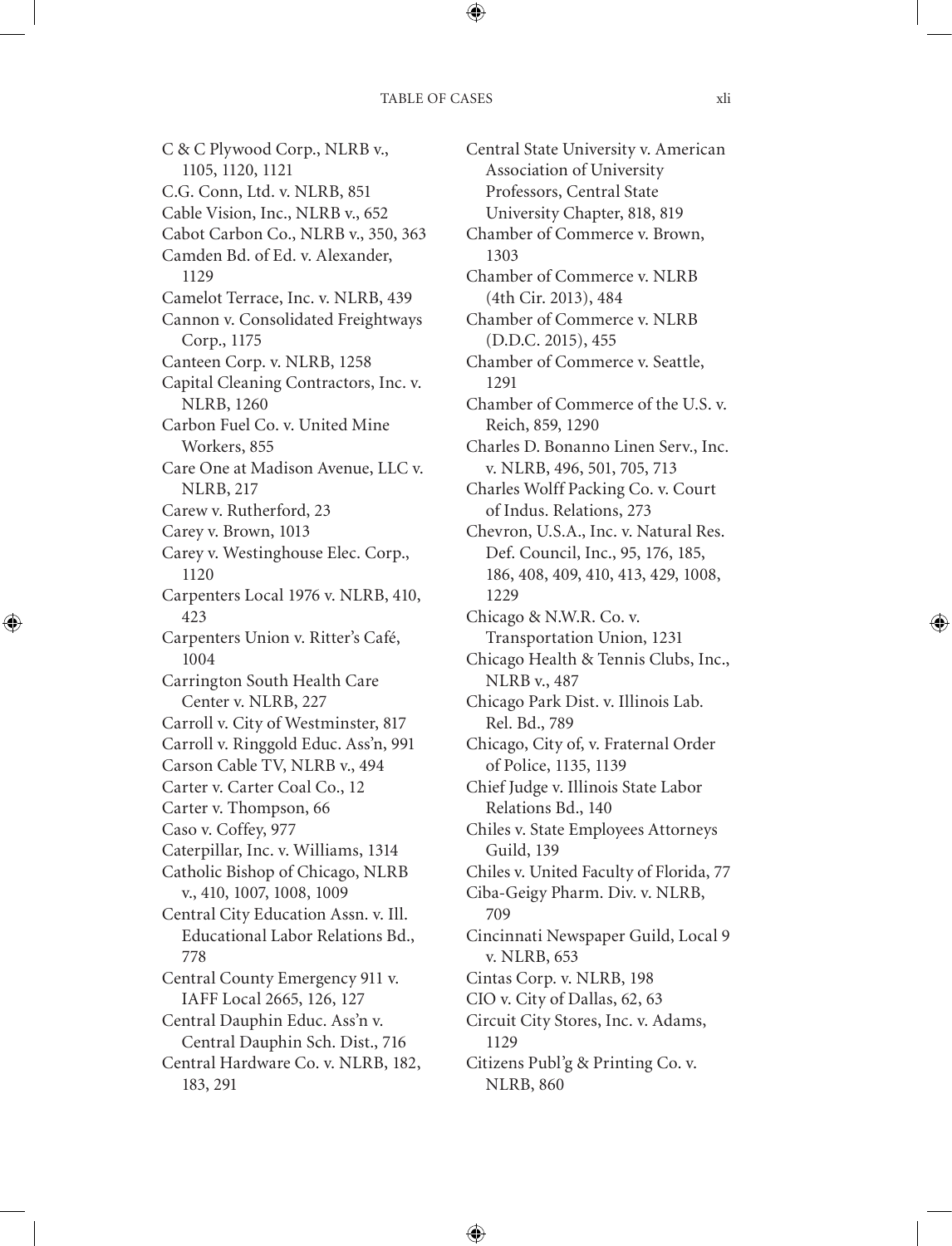City of (See Name of City) City and Borough of (See Name of City and Borough) City and County of (See Name of City and County) City Disposal Systems, Inc., NLRB v., 276, 285 Civil Service Comm. v. City of Kelso, 1141 Civil Service Employees Local 1000 v. Bd. of Trustees of Mount Vernon Pub. Library, 1135 Claremont Police Officers Ass'n v. City of Claremont, 780 Clark County Sch. Dist. v Local Government Employee Management Rel. Bd., 793, 794 Clarry v. United States, 922 Classified Employees Ass'n v. MatanuskaSusitna Borough Sch. Dist., 1135 Clayton v. International Union, United Automobile Workers, 1163, 1164 Clearwater, City of, v. Lewis, 323 Cleveland Real Estate Partners v. NLRB, 187 Clinton's Ditch Coop. Co. v. NLRB, 1259 Coalition of Graduate Workers v. Curators of the University of Missouri, 136 Coastal Intern. Sec. Inc. v. NLRB, 1258 Cohen v. Cowles Media Co., 1222 Cohoes City School Dist. v. Cohoes Teachers Assn., 1132 Cohoes City School Dist. v. Cohoes Teachers Assn., Matter of, 812, 816 Colgate-Palmolive-Peet Co. v. NLRB, 589 Collins v. City of Manchester, 344 Colorado Fire Sprinkler, Inc. v. NLRB, 590

Colorado-Ute Elec. Ass'n v. NLRB, 707 Columbian Enameling & Stamping Co., NLRB v., 407 Commonwealth v. (See Name of Commonwealth) Commonwealth Emp. Rel. Bd. v. Boston Teachers Union, Local 66, AFT, 694, 903 Commonwealth Foods, Inc., NLRB v., 429 Communications Workers v. Beck, 1169, 1222 Community Hosps. of Cent. Cal. v. NLRB, 1280 Complete Auto Transit, Inc. v. Reis, 855 ConAgra, Inc. v. NLRB, 663, 678 Concrete Form Walls, Inc., NLRB v., 138 Condenser Corp., NLRB v., 374 Congress of Indust. Org. v. City of Dallas, 320, 325 Conley v. NLRB, 388 Connick v. Myers, 71 Consolidated Edison Co. of New York v. NLRB, 407, 130, 582, 583, 618, 637 Consolidation Coal Co. v. Local 1261, 855 Continental Airlines, Inc. v. Air Line Pilots Ass'n, Int'l, 1111 Contractors' Labor Pool v. NLRB, 877, 878 Cook County State's Attorney v. Illinois Local Labor Relations Bd., 140 Cook, County of, v. Licensed Practical Nurses Ass'n of Ill., Div. I, 817 Coons by Coons v. Kaiser, 928 Coppage v. Kansas, 27 Cornerstone Builders, Inc., NLRB v., 535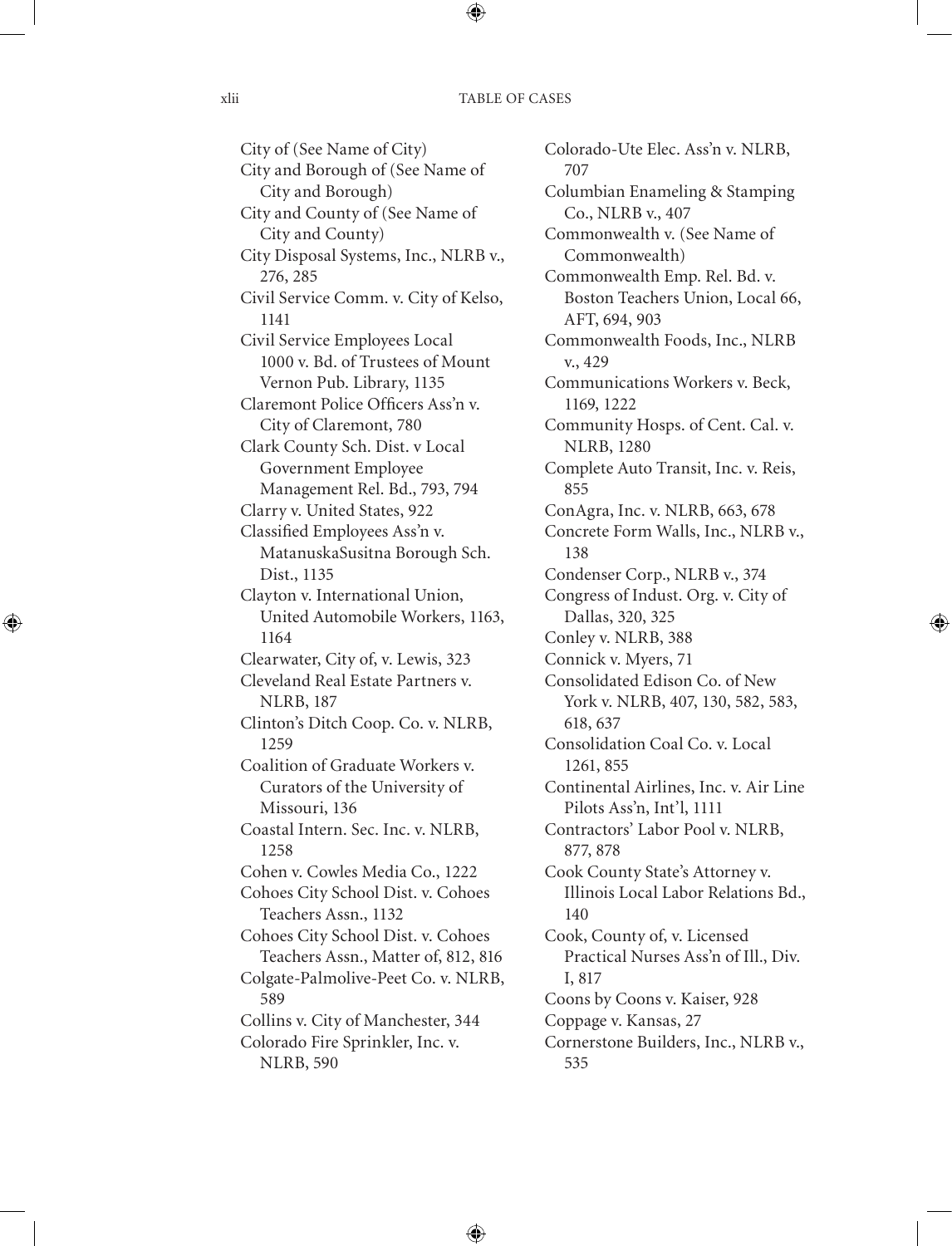Coronado Coal v. United Mine Workers, 35 Country Ford Trucks, Inc. v. NLRB, 672 County of (See Name of County) County Sanitation District No. 2 of Los Angeles County v. Los Angeles County Employees Ass'n, Local 660, 883, 884, 899 Cox v. Louisiana, 1013 Creative Vision Resources, L.L.C. v. NLRB, 1258 Crew One Productions, Inc. v. NLRB, 104 Crowley Marine Services, Inc. v. NLRB, 673 Crown Cork & Seal Co. v. NLRB, 212 Cruz v. Electrical Workers (IBEW) Local 3, 1173 Cummer-Graham Co., NLRB v., 651, 652 Curators of the University of Missouri v. Public Service Employees Local No. 45, 667 Curley v. Bd. of Sch. Dir. of Greater Johnstown Sch. Dist., 127 Curtin Matheson, NLRB v., 535 Curtis v. Irwin Indus., Inc., 1314 Cuyahoga Metropolitan Housing Auth. v. Fraternal Order of Police, Ohio Labor Council, 1138 CWI of Maryland, Inc., NLRB v., 390 Czosek v. O'Mara, 1182, 1183 D.H. Overmyer Co. v. Frick Co., 598 D'Agostino v. Baker, 1221 Daily News of Los Angeles v. NLRB, 710 Danielson v. Inslee, 1221 Dataphase Sys., Inc. v. C L Sys., Inc., 438 Davenport v. Wash. Educ. Ass'n, 1202 Davis v. Henry, 895 Davis, NLRB v., 572 Davis Supermkts, Inc. v. NLRB, 570

Day-Brite Lighting, Inc. v. Missouri, 1169, 1170 Dayton Newspapers, Inc. v. NLRB, 401 DBM Technologies, Inc. v. Local 227, United Food & Commercial Workers Int'l Union, 1112 De Jonge v. Oregon, 74 De Souza Silva v. Pioneer Janitorial Services, 1128 Dean Transportation v. NLRB, 1278 Debs, In re, 33 Decatur Bd. of Educ. Dist. No. 61 v. IELRB, 794 Del Rey Tortilleria, Inc. v. NLRB, 138 DelCostello v. Int'l B'hood of Teamsters, 1148 Demings v. Ecorse, 1185 Denver Building & Const. Trades Council, NLRB v., 1033, 1035, 1038 Department of Corrections and Dept. of Public Welfare v. Pa. State Corrections Officers Ass'n, 816, 817 Department of Defense v. FLRA, 680, 681 Design Sciences, NLRB v., 90 Detroit, In re City of, 962 Detroit, City of, v. Division 26 of the Amalgamated Association of Street, Electric Railway & Motor Coach Employees of America, 68 Detroit Edison v. NLRB Supreme Court of the United States, 673 Detroit Fire Fighters Ass'n v. City of Detroit, 790 Detroit Newspaper Agency v. NLRB, 495 Detroit Typographical Union No. 18 v. NLRB, 746 DirecTV, Inc. v. NLRB, 204 Dish Network Corp. v. NLRB, 700 Dole Fresh Vegetables, Inc., NLRB v., 120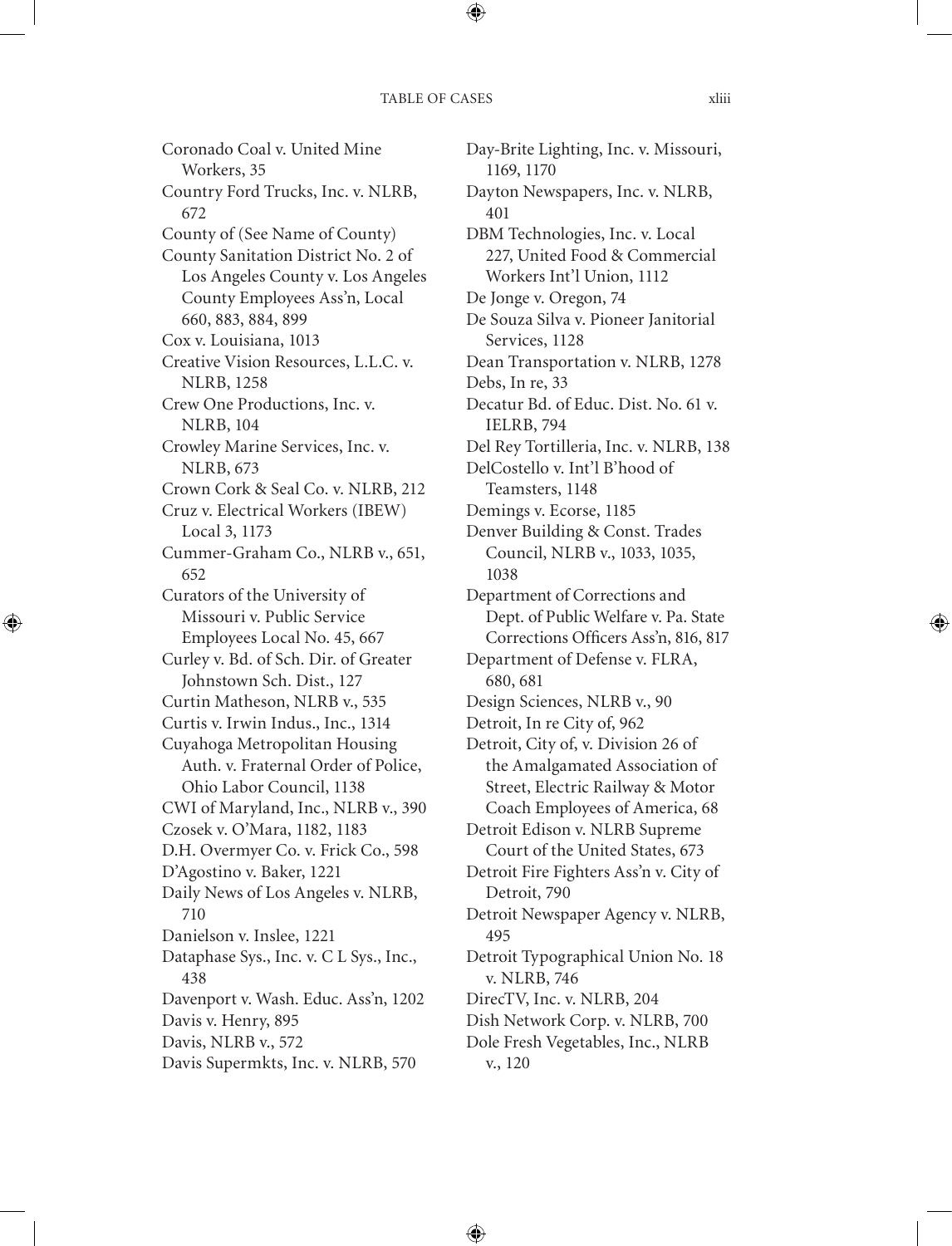Dorsey Trailers, Inc. v. NLRB (3d Cir. 1998), 768 Dorsey Trailers, Inc. v. NLRB (4th Cir. 2000), 401, 768 Douds v. Int'l Longshoremen's Ass'n, 745 Douds v. Local 1250, 583 Douds v. Metropolitan Fed'n of Architects, 1025 Douglas Foods Corp. v. NLRB, 577 Dow Chemical Co. v. NLRB, 854 Dowd Box Co. v. Courtney, 1089, 1115 Drivers Local 695 v. NLRB, 1056 Drivers Local Union No. 639, NLRB v., 583 Drivers, NLRB v., 1009, 1010, 1061 Du Page, County of, v. Illinois Labor Relations Board, 627 Duffy Tool & Stamping, LLC v. NLRB, 665, 701 Dunbar Armored, Inc. v. NLRB, 478 Duplex Printing Press Co. v. Deering, 37, 38 Duquesne University of the Holy Spirit v. NLRB, 143 Dutrisac v. Caterpillar Tractor Co., 1165 E.I. DuPont de Nemours & Co. v. NLRB, 665 Eastbrook Community Schools Corp. v. Indiana Education Employment Rel. Bd., 793 Eastern Associated Coal Corp. v. United Mine Workers, Dist. 17, 1106 Eastern Maine Medical Center v. NLRB, 651 Eastex, Inc. v. NLRB, 278, 286, 293 Edge Ho Holding Corp, Matter of, 1132 Edward G. Budd Manufacturing Co. v. NLRB, 349, 373 Edward J. DeBartolo Corp. v. Florida Gulf Coast Bldg. & Constr. Trades Council, 269, 1006, 1013, 1015

Edward S. Quirk Co. v. NLRB, 746 Electrical Workers (IBEW) v. Foust, 1165, 1181 Electromation, Inc. v. NLRB, 350, 351, 362, 408 Electro-Voice, Inc., NLRB v., 438 Ellis v. Railway Clerks, 1205, 1224, 1227, 1237 Emporium Capwell Co. v. Western Addition Community Organization, 295, 345, 346, 1126, 1146 Encino LLC v. NLRB, 710 Entwistle Mfg. Co., NLRB v., 572 Epic Systems Corp. v. Lewis, 306, 410, 1289 Epilepsy Foundation of N.E. Ohio v. NLRB, 410, 412 Equal Employment Opportunity Comm'n v. Arabian American Oil Co., 143 Erie R. Co. v. Tompkins, 1111 Erie Resistor Corp., NLRB v., 381, 386, 861, 869, 870, 876, 1171 Esmark, Inc. v. NLRB, 1259 Evans v. Stephens, 53 Exchange Parts Co., NLRB v., 214, 419, 573, 578 Exxel/Atmos, Inc. v. NLRB, 413, 745 Facet Enterprises, Inc. v. NLRB, 678 Fairview School District v. Unemployment Compensation Board of Review, 717 Fall River Dyeing & Finishing Corp. v. NLRB, 1261, 1269, 1278 Fallbrook Hosp. Corp. v. NLRB, 838 Fansteel Metallurgical Corp., NLRB v., 293, 423, 430, 431, 687, 849, 850 Farber v. City of Paterson, 1185 Farmer v. United Bhd. of Carpenters and Joiners of Am., Local 25, 1292 Fashion Valley Mall, LLC v. NLRB, 188 Feaster v. Vance, 904 Federal Express Home Delivery v. NLRB, 98, 103, 104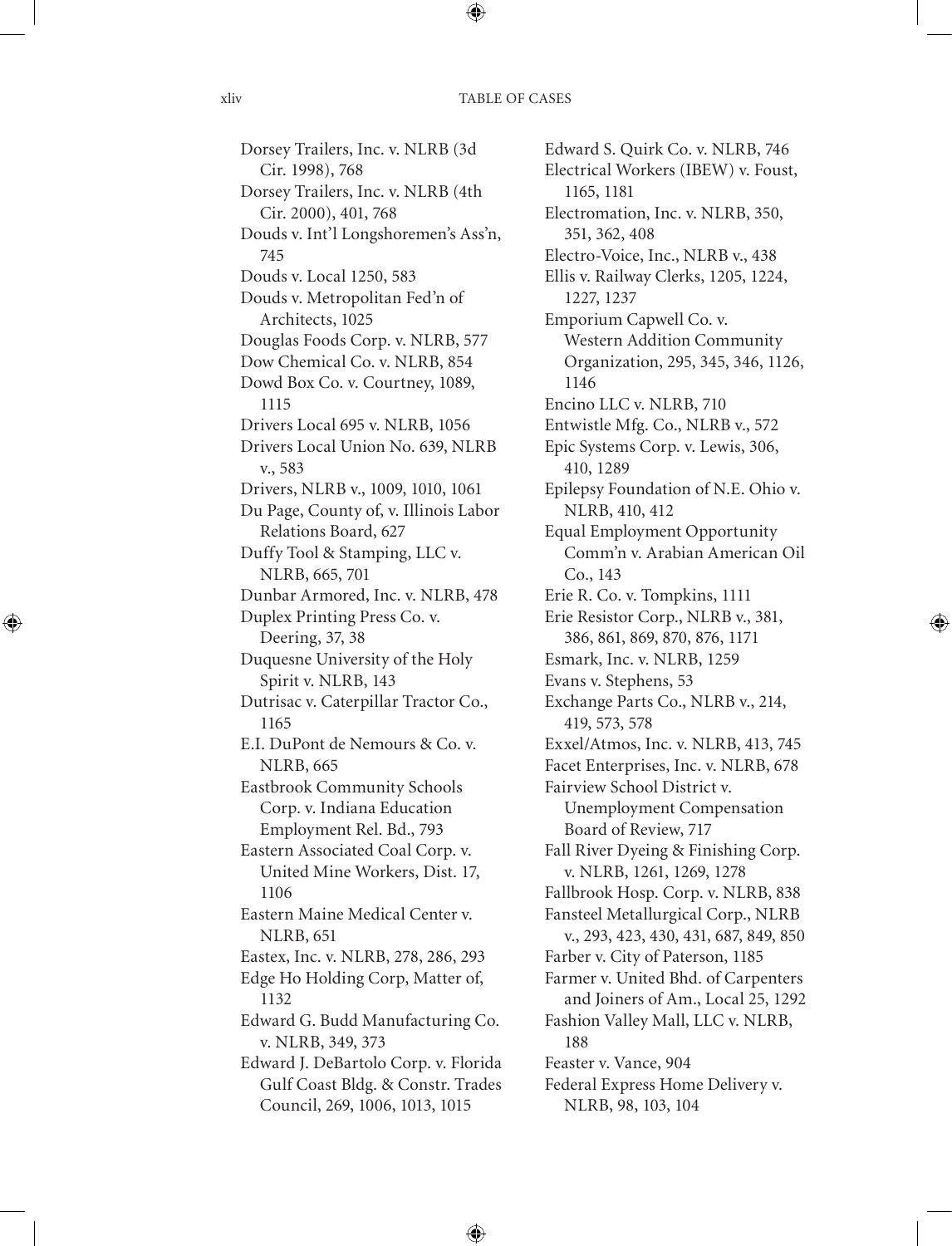Federated Logistics & Operations v. NLRB, 417, 418 Ferriso v. NLRB, 1247 Fibreboard Paper Products Corp. v. NLRB, 714, 743, 744, 748, 756, 757, 759, 763, 764, 797, 1055 Fieldcrest Cannon, Inc. v. NLRB, 836, 837 Figueroa v. Foster, 1294 Financial Institution Employees of America, Local 1182, NLRB v., 1175 Fire Fighters Union v. City of Vallejo, 782 First Healthcare Corp. v. NLRB, 190 First Nat'l Bank v. Bellotti, 269, 270 First Nat'l Maintenance Corp. v. NLRB, 742, 754, 763, 776, 777, 784, 786 FirstEnergy Generation, LLC v. NLRB, 700 Fleetwood Trailer Co., NLRB v., 859 Flex Frac Logistics, L.L.C. v. NLRB, 197, 307 Florida Police Benevolent Assoc., Inc., State v., 795 Food and Commercial Workers v. NLRB, 1241 Food Employees v. Logan Valley Plaza, Inc., 182, 183 Ford Motor Co. (Chicago Stamping Plant) v. NLRB, 742 Ford Motor Co. v. Huffman, 1147, 1150, 1154, 1164, 1165, 1168, 1169, 1170 Fort Halifax Packing Co. v. Coyne, 1301, 1302, 1312 Franchise Tax Board of the State of Cal. v. Constr. Laborers Vacation Trust for Southern Cal., 1313 Frank Briscoe, Inc. v. NLRB, 309 Frankl v. HTH Corp., 433 Franklin Township Bd. of Educ. v. Quakertown Educ. Ass'n, 928 Franks Bros. Co. v. NLRB, 460, 565 Franks v. Bowman Transp. Co., 437

Fraternal Order of Police Fort Pitt Lodge No. 1. v. City of Pittsburgh, 966 Fraternal Order of Police Lodge No. 89 v. Prince George's County, MD, 962 Fraternal Order of Police, Miami Lodge 20 v. City of Miami, 818 Freeport, City of, v. Illinois State Labor Relations Bd., 122 Freund Baking Co. v. NLRB, 218 Friedrichs v. California Teachers' Ass'n, 1203, 1212 Friendly Ice Cream v. NLRB, 492, 493 Frisch's Big Boy Ill-Mar, Inc., NLRB v., 489 Fruit Packers, NLRB v., 1009, 1044, 1048 Fugazy Continental Corp., NLRB v., 98 Furnco Const. Corp. v. Waters, 389 Furniture Rentors of America, Inc. v. NLRB, 768 Fursman, People ex rel., v. City of Chicago, 60 Gallenkamp Stores Co. v. NLRB, 505 Gamble Enterprises, Inc., NLRB v., 1060 Garcetti v. Ceballos, 71 Garcia v. San Antonio Metro. Transp. Auth., 1317 Garment Workers v. Quality Mfg. Co., 296, 298 Garner v. Teamsters, 1284, 1287, 1297, 1299 Garrison v. Cassens Transport Co., 1163 Garrity v. New Jersey, 71 Gateway Coal Co. v. Mine Workers District 4, Local 6330, 1119 Gaynor News Co., Inc., NLRB v., 376 Geiger Ready-Mix Co. v. NLRB, 768 General Elec. Co., NLRB v., 347 General Indus. Employees Union, Local 42 v. NLRB, 860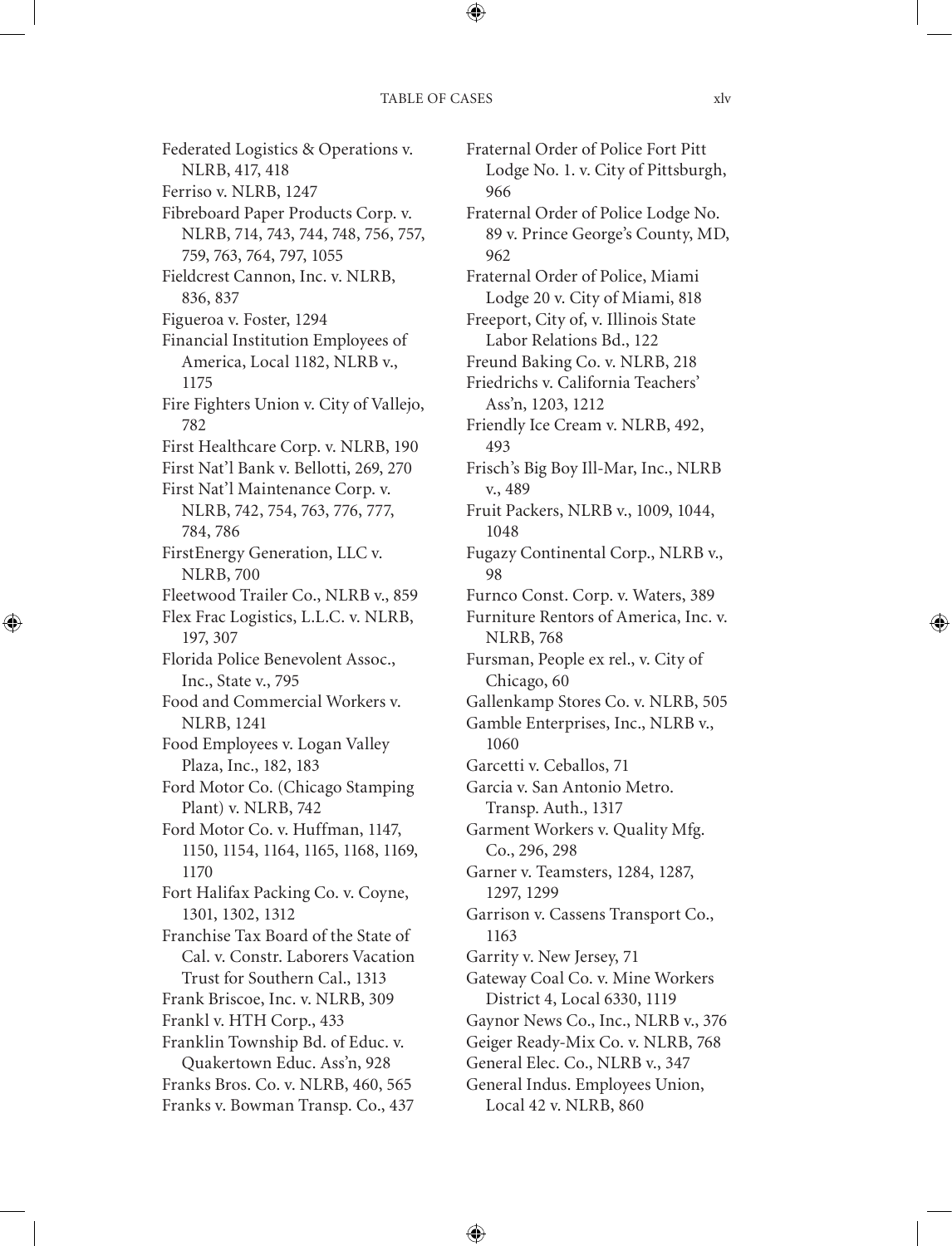General Motors Corp., NLRB v., 1190, 1191 General Wood Preserving Co., NLRB v., 1270 George A. Hormel and Co. v. NLRB, 203 Georgia Power Co. v. NLRB, 746 Giboney v. Empire Storage & Ice Co., 262, 265, 270, 1004, 1005 Gilmer v. Interstate/Johnson Lane Corp., 1124, 1127 Gissel Packing Co., NLRB v., 208, 370, 403, 405, 419, 453, 476, 555, 556, 569, 571, 572, 573, 574, 575, 579, 584, 585, 586, 587, 1304, 1305 Glidden, State v., 26 Globe Cotton Mills v. NLRB, 639 Golden State Bottling Co., Inc. v. NLRB, 1260, 1265, 1266, 1270, 1273 Golden State Transit Corp. v. Los Angeles, 1308 Gompers v. Bucks Stove & Range Co., 29 Gouveia v. Napili-Kai, 1291 Graduate Employees' Organization v. Illinois Educational Labor Relations Bd., 136 Grane Health Care v. NLRB, 1281 Graphic Commc'ns Int'l Union, Local 508 O-K-I, AFL-CIO v. NLRB, 678 Graphic Commc'ns Local 458-3M v. NLRB, 652 Great Dane Trailers, Inc., NLRB v., 381, 868, 872, 876, 877 Green River Comm'ty College v. Higher Educ. Personnel Bd., 841 Green Tree Financial Corp.-Ala. v. Randolph, 1127 Greensburg Coca-Cola Bottling Co., NLRB v., 744 Griffin v. Auto Workers, 1173 Griggs v. Duke Power Co., 878 Guss v. Utah Labor Relations Board, 1285, 1288

Gutierrez-Brizuela v. Lynch, 411 H.K. Porter Company v. NLRB, 826, 831, 842, 1168, 1255 Hague v. C.I.O., 259 Hajoca Corp. v. NLRB, 346 Hall, State ex rel., v. State Employment Relations Board, 1185 Hamilton v. Consolidated Freightways, 1173 Hansen v. Qwest Communications, 1171 Hardesty Co., NLRB v., 663 Hardin County Educ. Ass'n v. IELRB, 390 Harding Glass Co., NLRB v., 860 Harris v. Quinn, 1202 Harrison Hills Teachers' Ass'n v. State Emp. Rel. Bd., 898 Hawaii Meat Co. v. NLRB, 768 Hayman v. City of Los Angeles, 67 Headley v. City of Miami, 732 Health Care & Retirement Corp. of America Health Care, NLRB v., 109, 110, 112, 114, 115 HealthBridge Management, LLC v. NLRB, 1260 Healthcare Employees Union, Local 399 v. NLRB, 388 Hearst Publications, NLRB v., 92, 93, 94, 109 Helvering v. Hallock, 1114 Hendricks Rural Elec. Membership Corp., NLRB v., 128 Henry Vogt Mach. Co., NLRB v., 726 Herman Sausage Co., NLRB v., 639, 640 Heywood v. Tillson, 18 Hill v. Colorado, 267 Hill v. Florida, 1299 Hill v. Serv. Emps. Int'l Union, 1221 Hillsborough Classroom Teachers Ass'n, Inc. v. School Bd. of Hillsborough County, 793 Hillsdale PBA Local 207 v. Borough of Hillsdale, 979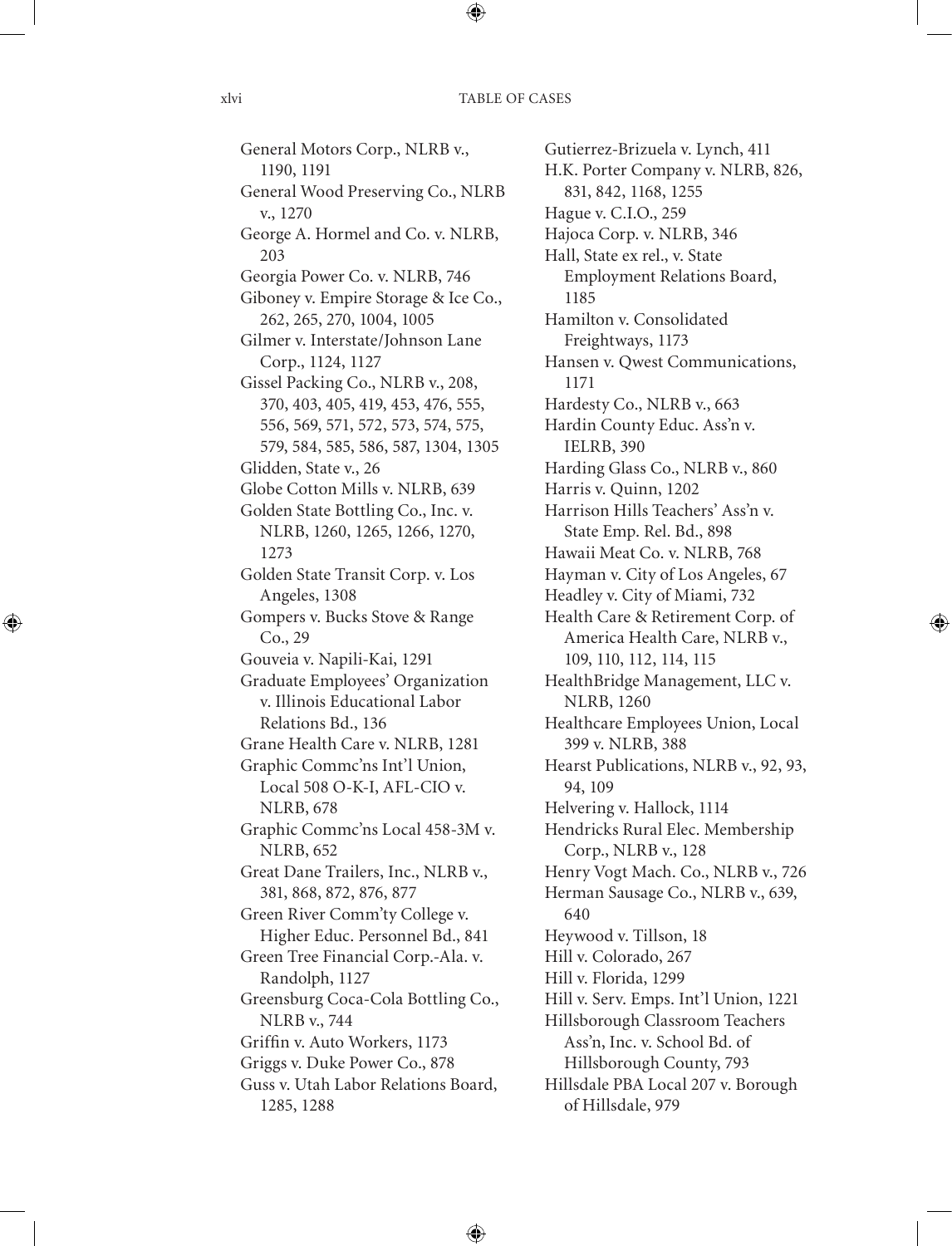Hines v. Anchor Motor Freight, Inc., 1175, 1178, 1182 Hinesburg Sch. Dist. v. Vermont NEA, 999 Hitchman Coal & Coke Co. v. Mitchell, 27 Hoffman Plastic Compounds v. NLRB, 138, 410, 418, 423, 428, 1290 Holliday v. City of Modesto, 817 Holly Farms Corp. v. NLRB, 90, 1259 Holy Trinity Church v. United States, 1054 Honeoye Falls-Lima Educ. Assn., 1131 Honeyville Grain v. NLRB, 227 Honolulu Typographical Union No. 37 v. NLRB, 1050 Hooper v. California, 1008 Hopkins v. Oxley Stave Co., 26 Horizon Air Servs., Inc., NLRB v., 573 Horton v. Miller Chemical Co., 1310 Hortonville Jt. Sch. Dist. v. Hortonville Educ. Ass'n, 903 Hospital Cristo Redentor, Inc. v. NLRB, 387 Hotel Employees, Rest. Employees Union, Local 2 v. Marriott Corp., 598 Hotel Employees, Rest. Employees Union, Local 57 v. Sage Hospitality Res., LLC, 601 Houston Insulation Contractors Association v. NLRB, 1057 Howard Johnson Co., Inc. v. Detroit Local Joint Executive Bd., 1258, 1260, 1271, 1300 HQM of Bayside, NLRB v., 535 Hudgens v. NLRB, 179, 180, 183, 184, 291, 1012 Hudson, Town of, v. Labor Relations Comm'n, 323 Hughes v. Superior Court, 262, 1010, 1012, 1016 Humphrey v. Moore, 1147, 1150, 1154

Hunt, Commonwealth v., 8 Hutcheson, United States v., 40, 41 IBEW v. NLRB, 746, 1002, 1033 IBEW, Local 21 v. Ill. Bell Tel. Co., 1098 IFFA v. Trans World Airlines, 104 Illinois Council of Police v. Ill. Labor Relations, 547, 548 Illinois Dept. of Central Mgmt. Servs. v. Illinois Labor Relations Bd., 140 In re (See Name of Party or Matter) In re City of (See Name of City) In re County of (See Name of County) Independence Nat'l Educ. Ass'n v. Independence Sch. Dist., 77, 348, 669 Indianapolis Power & Light v. NLRB, 852 In-N-Out Burger v. NLRB, 174 INS v. National Center for Immigrants' Rights, Inc., 424 Insurance Agents' Int'l Union, NLRB v., 682, 695, 705, 828, 846, 850, 1168, 1296, 1299, 1300 International Alliance of Theatrical and Stage Employees v. NLRB, 852 International Ass'n of Bridge, Structural, and Ornamental Ironworkers, AFLCIO, Local No. 111 v. NLRB, 408, 409 International Ass'n of Bridge, Structural, Ornamental & Reinforcing Ironworkers Union, Local 433, NLRB v., 1006 International Ass'n of Machinists v. Cutler-Hammer, Inc., 1091 International Ass'n of Machinists v. Gonzales, 1286, 1287 International Ass'n of Machinists v. Street, 1192, 1196, 1224, 1227, 1231, 1239 International B'hood of Boilermakers v. NLRB, 867, 872 International Bhd. of Teamsters, NLRB v., 375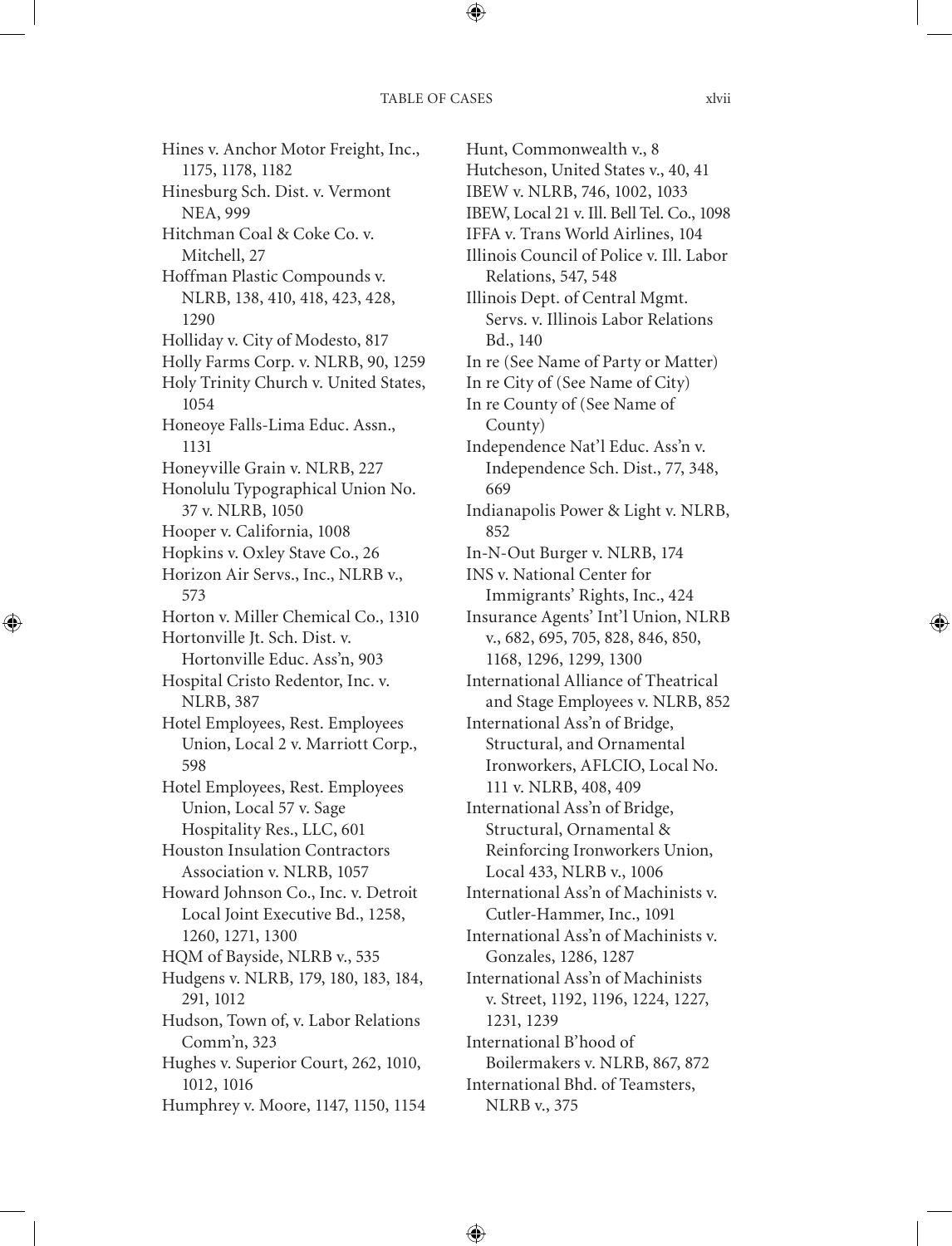International B'hood of Teamsters Local 700 v. Illinois Labor Rel. Bd., 790 International B'hood of Teamsters, Local No. 863 v. Seaboard Farms, 90 International Chemical Workers Union Council of the UFCW v. NLRB, 678 International Ladies' Garment Workers' Union v. NLRB (Bernhard-Altmann Texas Corp.), 347, 365, 523, 579, 602, 605, 608, 609, 618 International Ladies' Garment Workers' Union v. Quality Mfg. Co., 411 International Longshoremen's Ass'n v. Allied Int'l, Inc., 266 International Longshoremen's Ass'n v. Davis, 1291 International Organization of Masters, Mates & Pilots, 925 International Paper Co. v. NLRB, 768, 867 International Rice Milling Co., NLRB v., 1033, 1034, 1051 International Tours & Travel, Inc. v. Khalil, 909 International Union of Electrical Workers v. NLRB, 836 International Union of Elevator Constructors, NLRB v., 1037, 1057 International Union of Operating Eng'rs Local 49 v. City of Minneapolis, 680 International Union of Operating Eng'rs, Local 399 v. Village of Lincolnshire, 1187 International Union, U.A.W.A. v. Wisconsin Empl. Rel. Bd. (Briggs-Stratton), 1300 International Union, UAW v. NLRB, 837

International Van Lines, NLRB v., 854, 860 International Woodworkers of Am., Local 3-193 v. Ketchikan Pulp Co., 1315 Irvin H. Whitehouse & Sons Co., Inc. v. Local Union No. 118 of Intern. Broth. of Painters and Allied Trades, AFL-CIO, 373 Isla Verde Hotel Corp. v. NLRB, 854 ITT Indus. v. NLRB, 190 J.E. Hoff Elec. Co. v. NLRB, 1037 J.H. Bonck Co., NLRB v., 709 J.H. RutterRex Mfg. Co., NLRB v., 406, 415, 416 J.I. Case Co. v. NLRB, 339, 344, 1146, 1314 J.J. Newberry, Inc. v. NLRB, 237 J.P. Stevens & Co., NLRB v., 174 Jackson v. Chicago Firefighters Union, Local No. 2, 928 Jackson, City of, v. McLeod, 62 Jamaica Towing, Inc., NLRB v., 572 Jamur Prods. Corp. v. Quill, 924 Janus v. AFSCME Council 31, 336, 1203, 1205, 1221 Jarvis v. Cuomo, 1221 Jersey Shore Educ. Ass'n. v. Jersey Shore Area School Dist., 992 John P. Moriarty, Inc. v. Murphy, 630 John Wiley & Sons v. Livingston, 699, 1098, 1254, 1270, 1271 Johns-Manville Products Corp. v. NLRB, 867 Johnson v. Express One Int'l Inc., 318, 323, 324 Jones & Laughlin Steel Corp., NLRB v., 43, 44, 89, 162, 280, 454, 685, 750, 756 K & K Const. Co., Inc. v. NLRB, 1050 Kansas Bd. of Regents v. Pittsburg St. Univ. Chapt. of Kansas Nat'l Educ. Ass'n, 669, 670 Kansas City Firefighters Local 42, State v., 928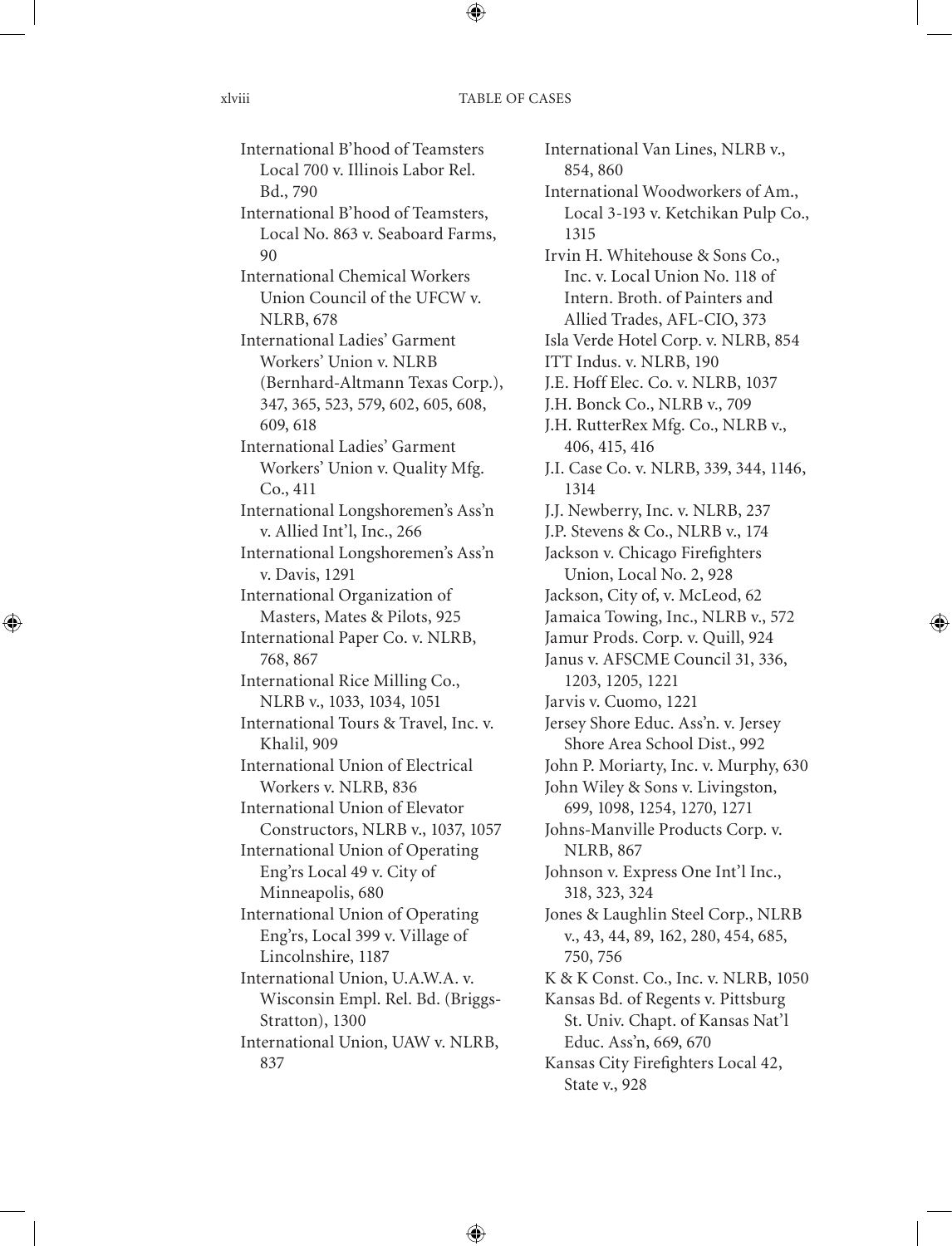Karahalios v. Nat'l Fed. of Federal Employees, 1185 Katz, NLRB v., 565, 690, 695, 704, 713, 756, 1105, 1257, 1260 Kenai Peninsula Borough Sch. Dist. v. Kenai Peninsula Educ. Ass'n, 668, 669, 793 Kent Bros. Transp. Co., NLRB v., 90 Kentov v. Sheet Metal Workers' Int'l Ass'n, 1019 Kentucky River Community Care, Inc., NLRB v., 110, 131 Keyishian v. Board of Regents, 71 Kidwell v. Transportation Communications Int'l Union, 1232 Kindred Nursing Centers East, LLC v. NLRB, 478, 485 King v. Construction & General Building Laborers' Local 79, 1019 King v. Priest, 61 Kirkwood Fabricators, Inc. v. NLRB, 784 K-Mart Corp. v. NLRB, 656 Knox County Educ. Assoc. v. Knox County Bd. of Educ., 817 Knox v. Serv. Emps. Int'l Union, Local 1000, 1202, 1247 Kolkka, NLRB v., 138 Kroger Co. v. NLRB, 1049 Kucera v. Baldazo, 1141 L.A. Tucker Truck Lines, Inc., United States v., 412 Labor Relations Div. of Constr. Indus. v. Int'l B'hood of Teamsters, 98 Laborers Health and Welfare Trust Fund v. Advanced Lightweight Concrete Co., 699 Laborers Local 236 v. Walker, 80 Lake City Fire & Rescue Ass'n, Local 1135 Lakeland Bus Line, Inc. v. NLRB, 678 Lamphere Schools v. Lamphere Federation of Teachers, 925

Lancaster Symphony Orchestra v. NLRB, 104 Land Air Delivery, Inc. v. NLRB, 768, 868 Land v. L'Anse Creuse Public School Board of Education, 1144 Lane v. NLRB, 867 Lassing, NLRB v., 401 Latrobe Steel Co. v. NLRB, 665 Law Enforcement Labor Services, Inc. v. Sherburne County, 818 Lawhon Constr. Co. v. Carpet Decorators, Local, 1029 Lechmere, Inc. v. NLRB, 180, 243, 593, 704 Lee Lumber & Bldg. Material Corp. v. NLRB (D.C. Cir. 2002), 535 Lee Lumber & Bldg. Material Corp. v. NLRB (D.C. Cir.1997), 471 Leedom v. Kyne, 494 Leeds & Northrup Co. v. NLRB, 709 Lehigh Valley Coal Co. v. Yensavage, 94 Lehnert v. Ferris Faculty Ass'n, 1211, 1241, 1242 Lemon v. Kurtzman, 411 Letter Carriers v. Austin, 1305 Lewis v. Benedict Coal Corp., 1091 Lewis v. Epic Sys., 306 Lewis v. Tuscan Dairy Farms, 1172 Lewis v. Whirlpool Corp., 1294 Lily Transportation Corp., NLRB v., 1270 Linbeck Construction Corp. v. NLRB, 1029, 1030 Lincolnshire v. Int'l Union of Operating Eng'rs Local 399, 1187 Linden Lumber Div., Summer & Co. v. NLRB, 585, 589 Lingle v. Norge Div. of Magic Chef, Inc., 1309, 1315 Link-Belt Co., NLRB v., 387 Linn v. Plant Guard Workers, 1292, 1304

Lion Oil Co., NLRB v., 727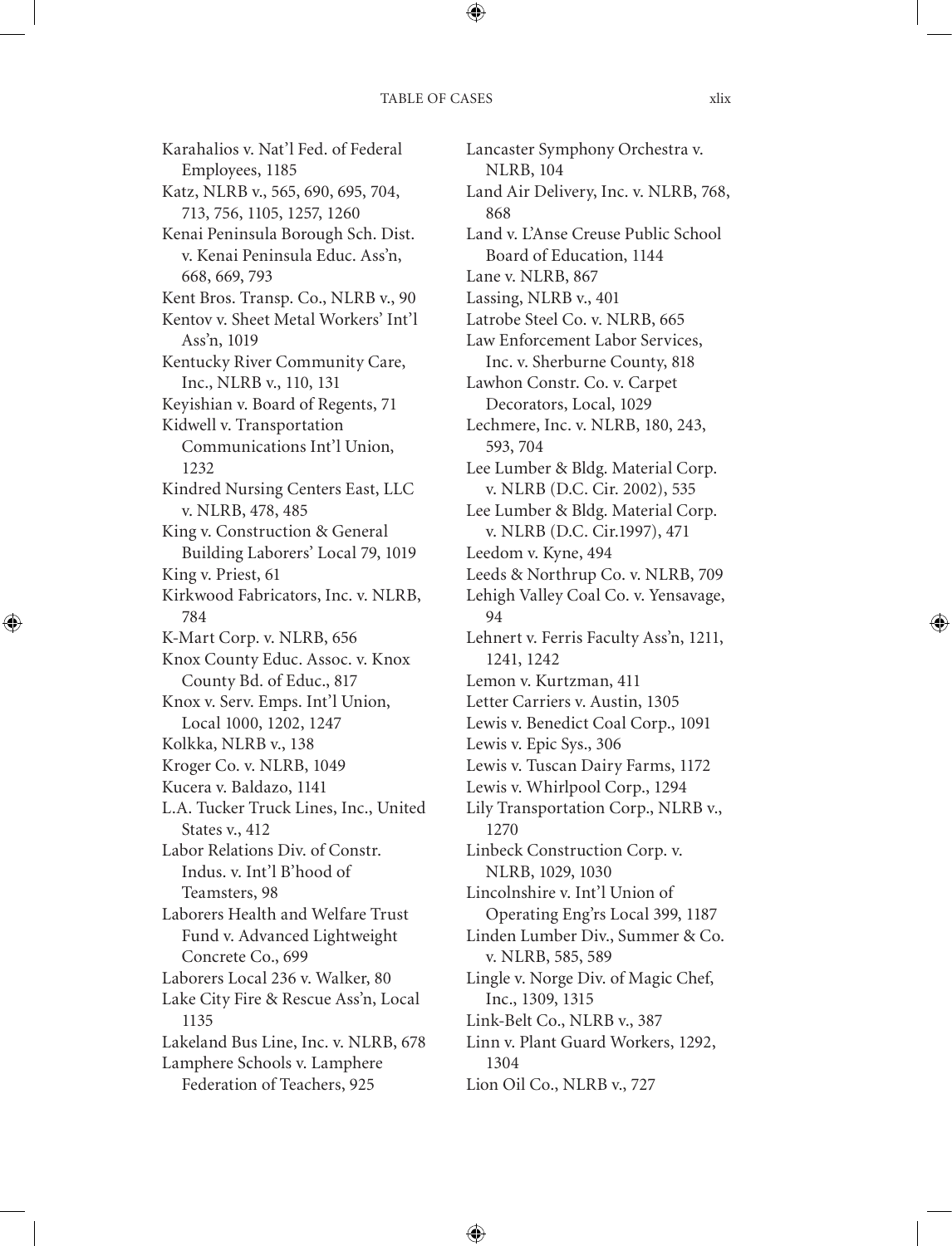Litton Fin. Printing Div. v. NLRB, 699, 1104, 1105 Liu v. Donna Karan Int'l Inc., 139 Livadas v. Bradshaw, 1302, 1305 Living and Learning Centers, Inc., NLRB v., 493 Local 13, Detroit Newspaper Printing & Graphic Commc's Union v. NLRB, 678 Local 15, IBEW v. NLRB, 871 Local 24, Int'l Bhd. of Teamsters v. Oliver, 745, 1300 Local 32B-32J SEIU, NLRB v., 411 Local 174, Teamsters v. Lucas Flour Co., 1090, 1097, 1113, 1119 Local 195, Council 82, Am. Fedn. of State, County & Mun. Empls., AFL-CIO v. Helsby, 813 Local 195, IFPTE, AFL CIO v. State of New Jersey, 793, 796 Local 201, AFSCME v. City of Muskegon, 76 Local 252, TWU v. N.Y. State Public Employment Relations Board, 899 Local 294, Teamsters, NLRB v., 1033 Local 761 v. NLRB, 852, 1029, 1031 Local 1384, United Auto., Aerospace and Agric. Implement Workers of America, UAW v. NLRB, 408 Local 1494, IAFF v. City of Coeur d'Alene, 895 Local 1976, Carpenters v. NLRB, 1033, 1042, 1054, 1061 Local Joint Exec. Bd. of Las Vegas v. NLRB, 699, 1105 Local Union No. 10, United Ass'n of Journeymen, Plumbers and Steamfitters v. Graham, 263, 265 Local Union 204, Int'l B'hood of Elec. Workers v. Iowa Elec. Light & Power Co., 1315 Local Union No. 1229, IBEW (Jefferson Standard), NLRB v., 198, 214, 416 Lochner v. New York, 10, 12

Locke v. Karass, 1242, 1248 Lodge 76, International Ass'n of Machinists v. Employment Rel. Bd., 1295, 1304 Loewe v. Lawlor, 30, 1087 Los Angeles County Civil Service Com. v. Superior Court, 784 Los Angeles, County of, v. Los Angeles County Employee Relations Commission, 681 Louis-Allis Co. v. NLRB, 238 LRB v. Champ Corp. 860 Lunsford v. City of Bryan, 322 Lynn, City of, v. Thompson, 1138 M.A. Harrison Mfg. Co., NLRB v., 746 M.P.C. Plating, Inc. v. NLRB, 855 Machinists Local 1414 v. NLRB, 1059 Mackay Radio & Telegraph Co., NLRB v., 856, 1300 Madison Sch. Dist. v. Wisconsin Empl't Rel. Comm'n, 1201 Madison Teachers, Inc. v. Walker, 80 Madsen v. Women's Health Ctr., Inc., 266 Magnavox Co., NLRB v., 295 Magnusen, NLRB v., 429 Maislin Indus. v. Primary Steel, Inc., 704 Majewski v Broadalbin-Perth Cent. School Dist., 976 Major League Baseball Player Relations Comm., NLRB v., 746 Major League Baseball Players Ass'n v. Garvey, 1102, 1112 Manchester Board of School Committee, Appeal of, 126 Manchester, Appeal of City of, 898 Manistee, City of, v. MERC, 692 Manitowoc Eng'g Co., NLRB v., 409 Marine Engineers Beneficial Ass'n v. Interlake S.S. Co., 350 Marquez v. Screen Actors Guild, Inc., 1233 Marshall Field & Co. v. NLRB, 412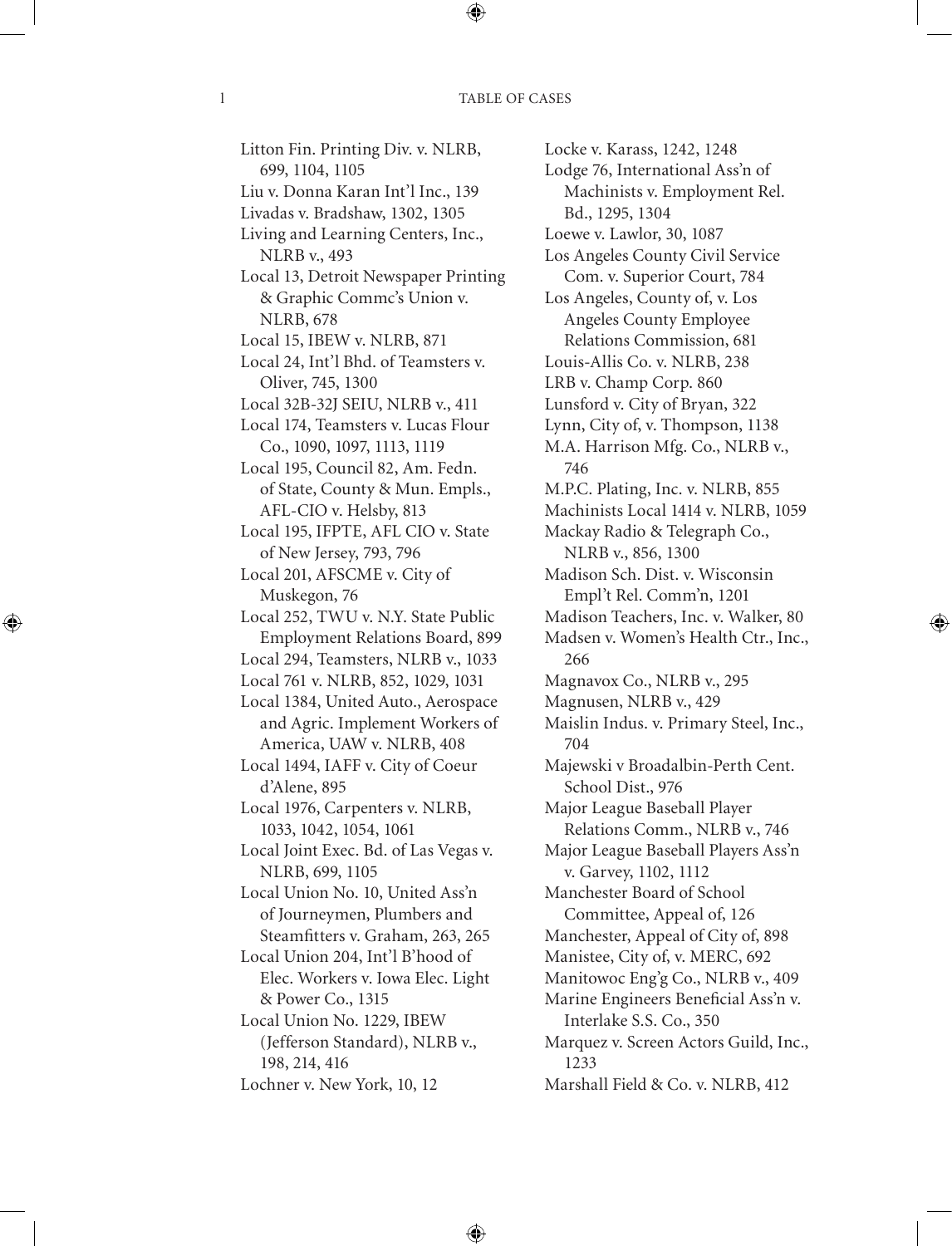Martinez v. Mecca Farms, Inc., 139 Masloff v. Port Authority of Allegheny County, 986 Masterson, People ex rel., v. French, 814 Mastro Plastics Corp. v. NLRB, 853, 854, 1067 Mastro Plastics Corp., NLRB v., 1276 Matter of (See Name of Matter or Party) Matter of City of (See Name of City) Matthews v. Shankland, 29, 30 McAuliffe v. New Bedford, 71 McCarroll v. Los Angeles County Dist. Council of Carpenters, 1116 McClatchy Newspapers, Inc. v. NLRB, 701, 709 McCullen v. Coakley, 267 McDonald v. West Branch, 1312 McDonnell Douglas Corp. v. Green, 389 McFaul v. UAW Region 2, 979 McLaughlin v. Tilendis, 76 McPherson v. PERB, 390 Mead Corp. v. NLRB, 652 Mead Corp., United States v., 95 Meat & Highway Drivers, Local Union No. 710 v. NLRB, 1058 Medo Photo Supply Corp. v. NLRB, 216, 346 Meijer, Inc. v. NLRB, 173 Mentele v. Inslee, 1221 Mesquite, City of, v. Eighth Judicial District Court of Nevada, Clark County, 1185 Metropolitan Edison Co. v. NLRB, 726, 878, 879, 1315 Metropolitan Life Ins. Co. v. Mass., 1301, 1306, 1307 Metropolitan Life Ins. Co., NLRB v., 486 Mexia Textile Mills, Inc., NLRB v., 460 Michigan Education Ass'n v. Alpena Community College, 547

Michigan Educational Support Personnel Ass'n v. Evart Public Schools, 390 Michigan Family Resources v. SEIU Local 517M, 1102 Michigan Freedom of Information Act. Michigan Fed'n of Teachers v. Univ. of Michigan, 681 Michigan State AFL-CIO v. MERC, 909 Micklin Enters., Inc. v. NLRB, 203 Mike-Sell's Potato Chip Co. v. NLRB, 709 Milk Drivers & Dairy Employees, Local 338, Teamsters, NLRB v., 382 Milk Wagon Drivers' Union, etc. v. Lake Valley Co., 1117 Miller v. Cal. Pac. Med. Ctr., 433, 437 Minn-Dak Farmers Co-op. Emps. Org. v. Minn-Dak Farmers Co-op., 1289 Minnesota State Bd. for Community Colleges v. Knight, 347, 348, 670 Mississippi Power Co. v. NLRB, 742 Mitsubishi Motors Corp. v. Soler Chrysler-Plymouth, 1127 MMC v. NLRB, 301 Montague v. NLRB, 603, 611 Montana, State of, v. Public Employees Craft Council of Mont., 895 Monterey County Building & Construction Trades Council, NLRB v., 90 Montgomery City Educ. Ass'n v. Bd. of Educ., 801 Montgomery Ward & Co., NLRB v., 639, 851 Morehead v. New York ex rel. Tipaldo, 12 Moreno Valley Unified School District v. Public Employment Relations Board, 711 Morris v. Ernst & Young, LLP, 306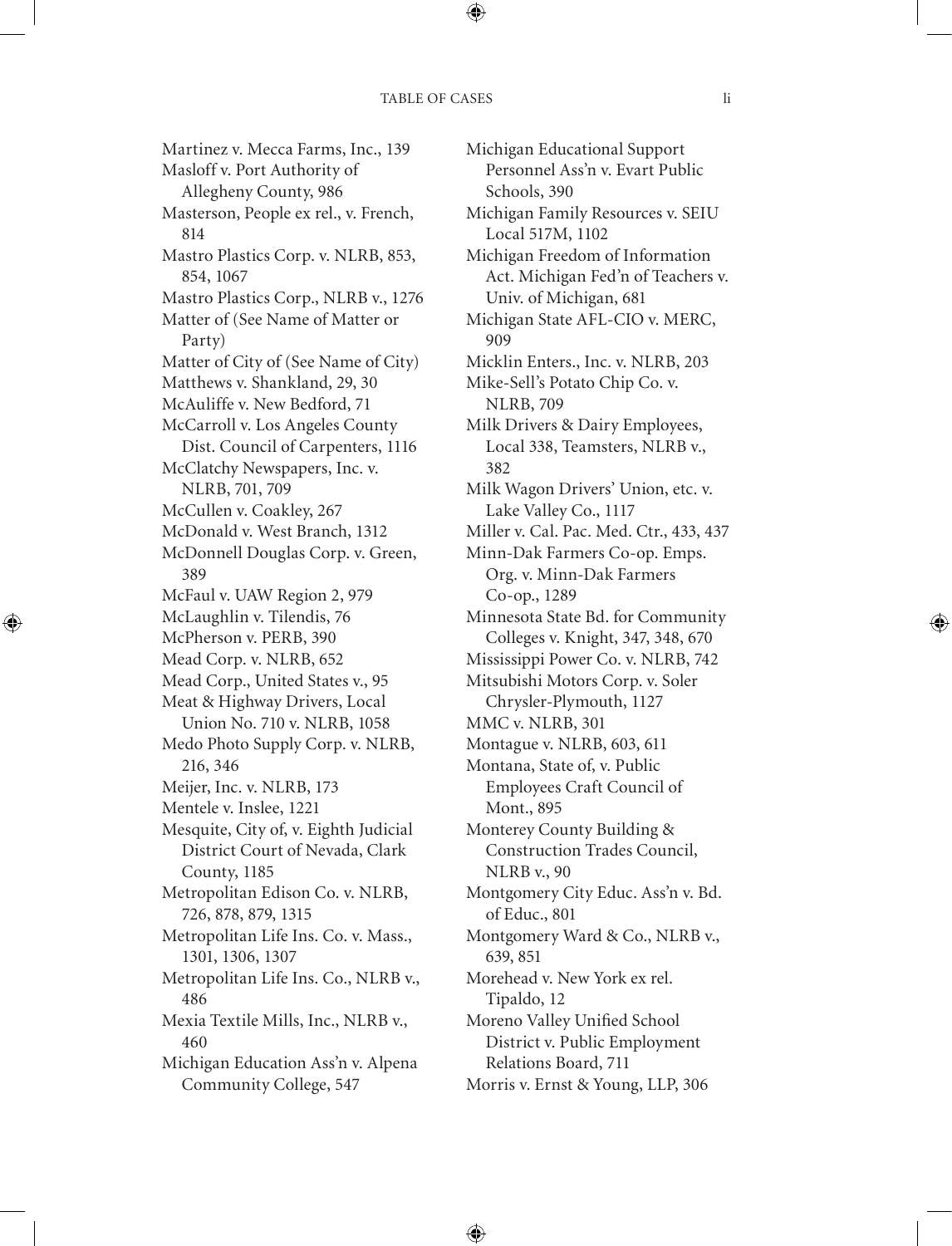Morris v. Morris Council No. 6, NJCSA, IFPTE, AFL-CIO, 654 Mount Desert Island Hosp., NLRB v., 294, 309 Mount Healthy City Board of Education v. Doyle, 387 Mount Pleasant Community School District v. Public Employment Relations Board, 248 MTA Bus Company v. Transport Workers Union of America, 918 Mueller Brass Co. v. NLRB, 375 Mulhall v. Unite Here Local 355, 600, 624 Murphy Oil USA, Inc., v. NLRB, 306 Mushroom Transportation Co. v. NLRB, 284, 285 NAACP v. Alabama ex rel. Flowers, 75 NAACP v. Claiborne Hardware Co., 1013 Nash-Finch Co., NLRB v., 1297 Nathanson v. NLRB, 1275, 1276 National Ass'n of Mfrs. v. NLRB, 484 National Ass'n of Mfrs. v. Perez, 1248, 1290 National Cable & Telecomm. Ass'n v. Brand X Internet Servs., 186 National Fabricators v. NLRB, 875 National Federation of Federal Employees v. Dept. of Interior, 733 National Football League Management Council v. National Football League Players Association, 1103 National Institute of Family and Life Advocates v. Becerra, 1218 National League of Cities v. Usery, 1317 National Licorice Co. v. NLRB, 341 National Mut. Ins. Co. v. Tidewater Transfer Co., 273 National Treasury Employees Union v. Chertoff, 826 National Treasury Employees Union v. FLRA, 733, 821

National Treasury Employees Union v. Von Raab, 817 National Woodwork Manufacturers Association v. NLRB, 1052, 1057 Nello Pistoresi & Son, Inc., NLRB v., 746 Nelson v. Piedmont Aviation, 104 New Hampshire (New Hampshire Pub. Emp. Labor Relations Bd.), Appeal of the State of, 780 New Jersey Turnpike Authority v. AFSCME Council 73, 123 New Madrid Mfg. Co., NLRB v., 399 New Process Steel, LP v. NLRB, 53 New York, City of, v. Uniformed Fire Officers Ass'n, Local 854, IAFF, 1130 New York City Dept. of Sanitation v. MacDonald, Matter of, 1134 New York City Transit Auth. v. N.Y. State Pub. Emp't Relations Bd., 318, 323 New York City Transit Auth. v. Public Employment Relations Bd. 313, 314 New York City Transit Auth. v. Transport Workers Union of America, 910 New York Dist. Council No. 9 v. NLRB, 730 New York State Corr. Offs. & Police Benevolent Assn. v. State of New York, Matter of, 1134 New York Telephone Co. v. N.Y. State DOL, 1307 New York Times Co. v. Sullivan, 210 New York Transit Auth. v. Phillips, 1140 Newark, City of, v. Ass'n of Government Attorneys, 139 NFL Mgmt. Council v. NFLPA, 1103 NLRB v. (See Name of Defendant) Noel Canning v. NLRB, 52, 412 Noel Canning, NLRB v., 52, 700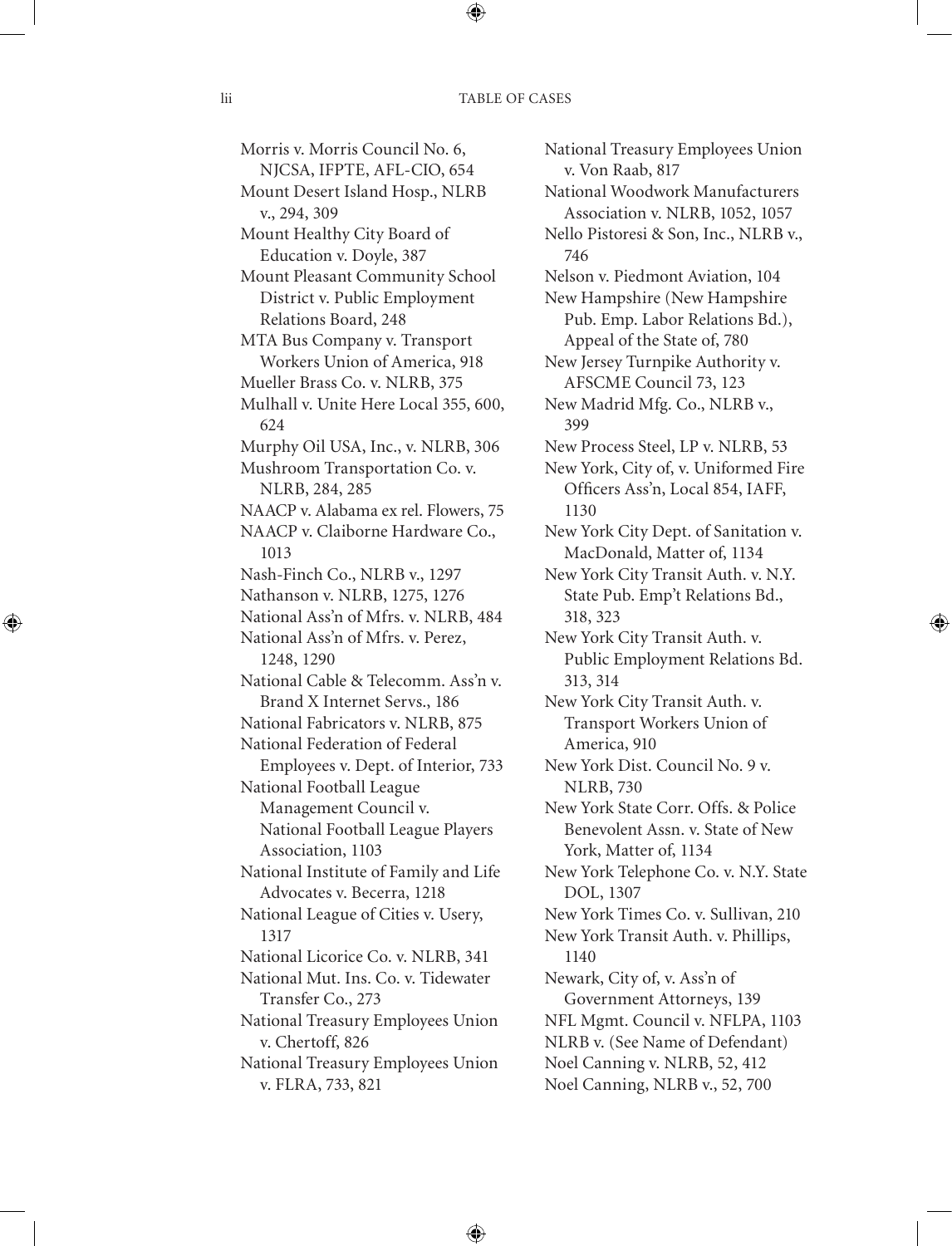Nolde Brothers, Inc. v. Bakery Workers, 1104 Norris, Dover Resources Co. v. NLRB, 678 North Arkansas Elec. Cooperative, Inc., NLRB v., 128 North Bergen Bd. of Ed. v. No. Bergen Fed'n of Teachers, 798 Northeast Oklahoma City Mfg., NLRB v., 854 Northern Metal Co., NLRB v., 279 Northern Wire Corp. v. NLRB, 860 Northwestern Univ. Employer & Coll. Athletes Players Ass'n (Capa) Petitioner, 135 Novelis Corp. v. NLRB, 575 Null v. Ohio Department of Mental Retardation & Developmental Disabilities, 810 O'Brien, United States v., 266 O'Connor v. Ortega, 817 Oak Park Public Safety Officers Ass'n v. City of Oak Park, 790 Office of Administration v. Pa. Lab. Rel. Bd., 969 Ohlendorf v. UFCW Local 876, 601 Ohr ex rel. NLRB v. Latino Exp., Inc., 439 Old Dominion Branch No. 496, Nat'l Ass'n of Letter Carriers v. Austin, 294 Olsen v. United Parcel Service, 1165 Ooley v. Household Manufacturing, Schwitzer Division, 1171 Operating Engineers Local 3 v. Newmont Mining Corp., 1105 Operating Engineers Local 150 v. Flair Builders, 1098 Osthus v. Whitesell Corp., 438 Overnite Transp. Co. v. NLRB, 567 Overnite Transp. Co., NLRB v., 663 Overstreet v. Carpenters Local 1506, 1016, 1017 OwensCorning Fiberglas Corp. v. NLRB, 285

P\*I\*E Nationwide, Inc., NLRB v., 1275, 1276 Pacific Legal Foundation v. Brown, 815 Pacific Molasses Co. v. NLRB Regional Office # 15, 632 Packard Motor Car Co. v. NLRB, 109 Pall Corp. v. NLRB, 745 Pan American Grain Co. v. NLRB, 838 Paper Prods. Corp. v. NLRB, 416 Paperworkers v. Misco, Inc., 1111 Pappas v. Stacey, 260, 263 Parkwood Dev. Cntr., Inc. v. NLRB, 535 Pasco County School Bd. v. Florida Public Emp. Rel. Comm., 653 PATCO v. FLRA, 921 Patrolmen's Benevolent Ass'n of City of New York, Inc. v. New York State Public Emp. Rel. Bd., 812 Pattern Makers v. NLRB, 1229 Payne v. Western & Atl. R.R. Co., 11, 12 Pease v. Production Workers of Chicago and Vicinity Local 707, 1162 Peerless Roofing Co. v. NLRB, 699 Pennsylvania Greyhound Lines, Inc., NLRB, 370 Pennsylvania Labor Rel. Bd., Commonwealth v., 315, 323 Pennsylvania Labor Rel. Bd. v. State College Area School Dist, 778 Pennsylvania State Park Officers Ass'n v. Pennsylvania Labor Relations Bd., 716 Pennsylvania Telephone Guild, NLRB v., 665 People ex rel. (See Name of Relator) Pepsi Cola Bottling Co. of Fayetteville, Inc., NLRB v., 745, 849 PepsiCola Buffalo Bottling Co. v. NLRB, 98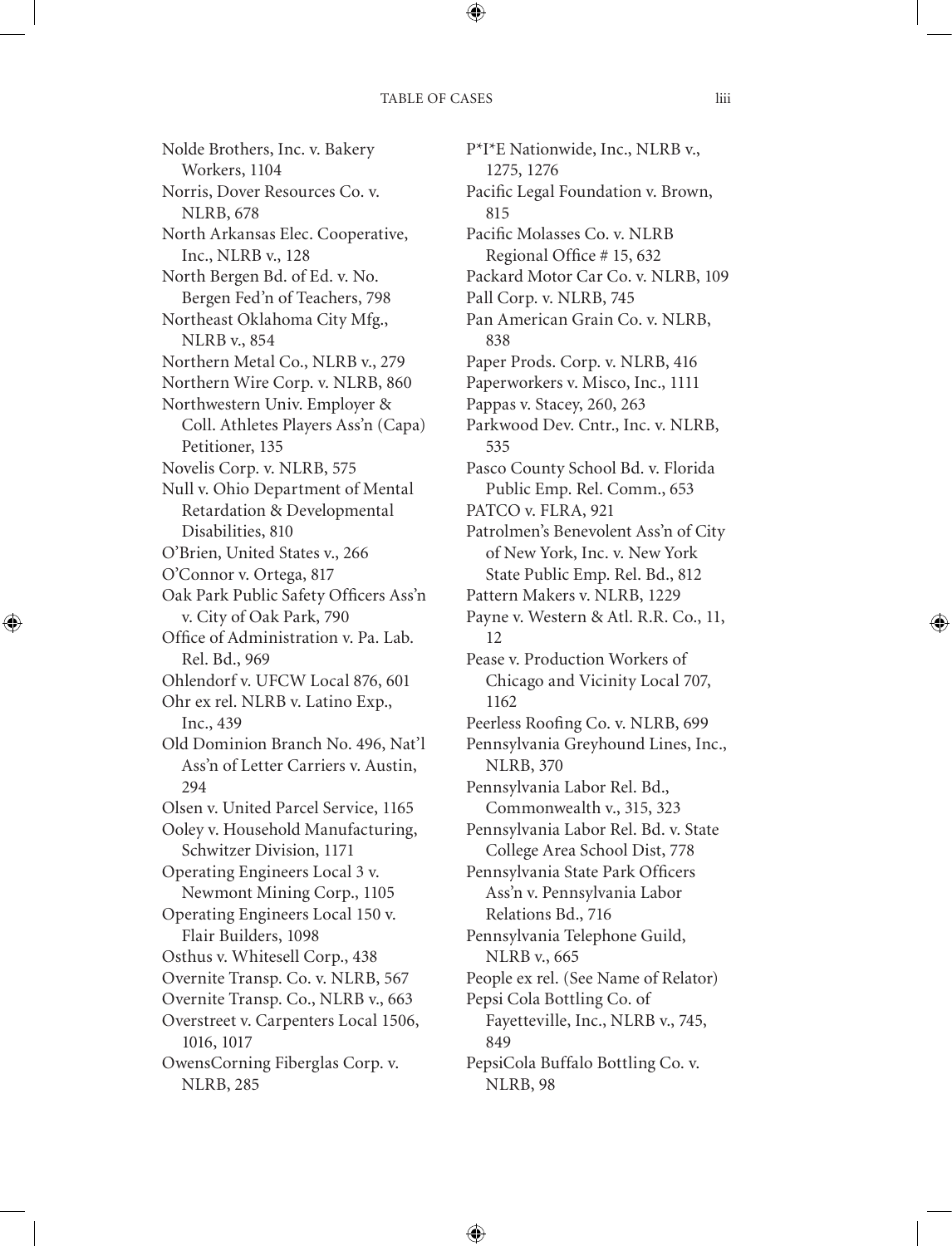Perez v. Bd. of Police Commissioners of the City of Los Angeles, 6, 66 Perry Education Ass'n v. Perry Local Educators' Ass'n, 243 Peter Cailler Kohler Swiss Chocolates Co., NLRB v., 299, 305 Phelps Dodge Corp. v. NLRB, 416, 420, 429, 688 Philadelphia, City of, v. Pennsylvania Labor Relations Bd., 139 Philadelphia Housing Auth. v. AFCSME Council 33, 1140 Philadelphia Housing Auth. v. Penn. Labor Rel. Bd., 715 Phoenix Relations Bd., City of, ex rel. AFSCME Local 2384, 669 Pickering v. Board of Education, 71 Pirlott v. NLRB, 1241 Piteau v. Board of Education of Hartford, 1185 Pittsburgh, City of, v. Fraternal Ass'n of Professional Paramedics, 903 Pittsburgh Plate Glass Co. v. NLRB, 477, 508 Pizza Crust Co. of Penn., Inc., NLRB v., 190 Plant v. Woods, 20 Plasterers' Local Union No. 79, NLRB v., 1059 Pleasantview Nursing Home, Inc. v. NLRB, 651, 663, 710 Pollock v. Williams, 273, 893 Port Washington Union Free School Dist. v. Port Washington Teachers Assn., Matter of, 1133 Portland Assn. Teachers v. Mult. Sch. Dist. No. 1, 656 Powell Elec. Mfg. Co., NLRB v., 690 Precision Window Mfg. v. NLRB, 429 Premium Foods, Inc. v. NLRB, 1267 Pruneyard Shopping Center v. Robins, 188 Public Safety Employees Ass'n, State v., 1139

Public Serv. Co. v. NLRB, 120 Pye v. Excel Case Ready, 436 Queen Mary Restaurants Corp. v. NLRB, 346 R.M. Perlman, Inc. v. N.Y. Coat Workers, Local 89-22-1, 1058 Racine Educ. Ass'n v. WERC, 792 Radio Officers v. Labor Board, Radio Officers' Union of Commercial Telegraphers U. v. NLRB, 376 Radio Officers' Union v. NLRB, 375, 377, 862, 863, 1191, 1225 Radio Television Technical School, Inc. v. NLRB, 746 Radisson Plaza Minneapolis v. NLRB, 653 Railway Employees Dept. v. Hanson, 1192, 1193, 1195 Railway Mail Ass'n v. Murphy, 60, 62 Ralphs Grocery Co. v. United Food & Commercial Workers Union Local 8, 188 Ramey v. District 141, IAM, 1172 Rankin v Shanker, 913 Rapid Bindery Inc., NLRB v., 401 Ready Mix, Inc. v. NLRB, 839 Reed & Prince Mfg. Co., NLRB v., 639 Reed v. Town of Gilbert, 1005 Regal Cinemas, Inc. v. NLRB, 768, 838 Regency Grande Nursing & Rehabilitation Ctr., NLRB v., 418 Reliable Newspaper Delivery, Inc., NLRB v., 375 Remington Rand, NLRB v., 386 Republic Aviation Corp. v. NLRB, 168, 176, 179, 182, 216, 228, 295, 379, 398 Restaurant Law Center v. City of New York, 1291 Retail Clerks Int'l Ass'n v. Lion Dry Goods, Inc., 618, 619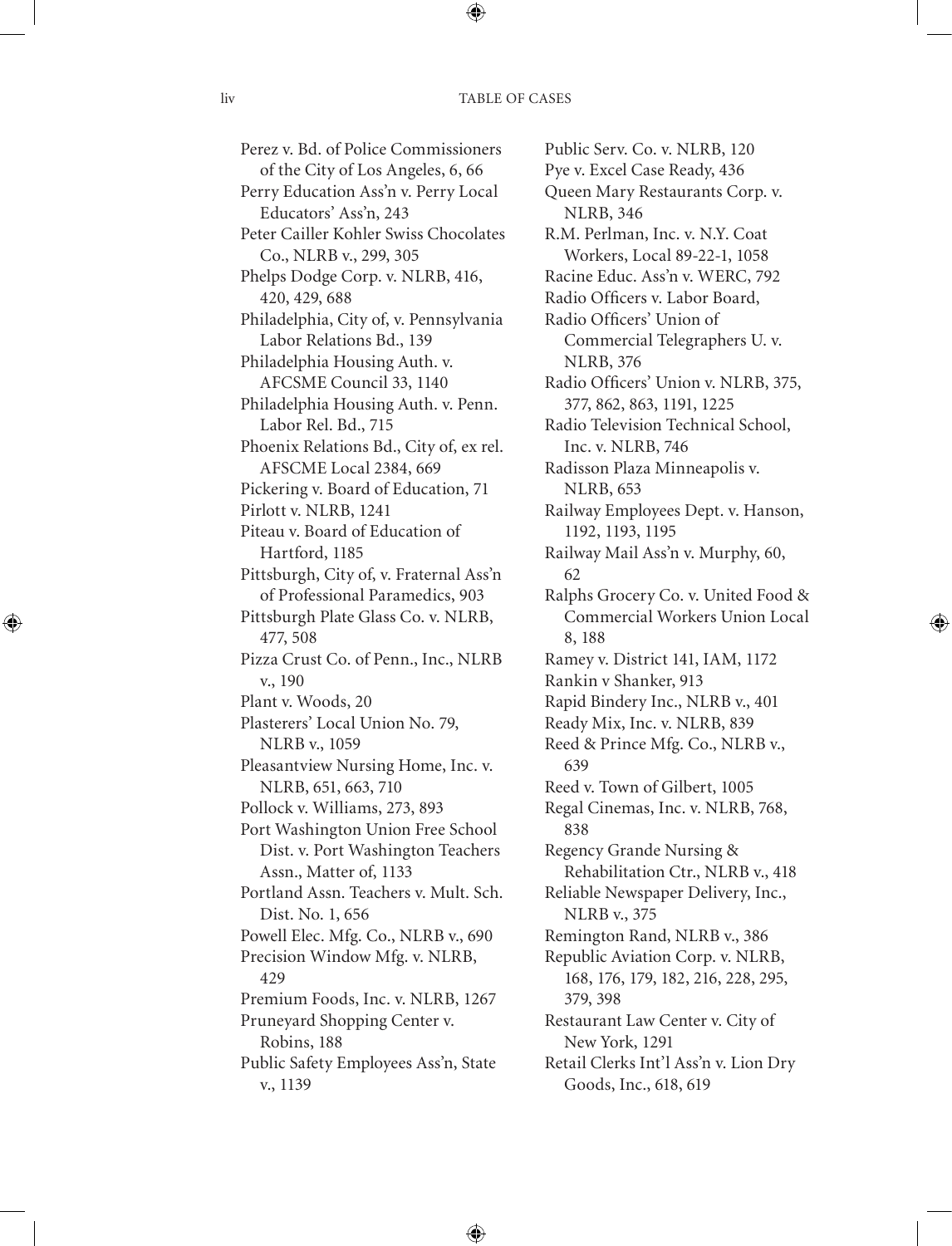Retail Clerks, Int'l Ass'n Local 1625 v. Schermerhorn, 1192, 1229, 1230 Retail Store Employees, NLRB v., 266, 269, 270 Retail Stores, Local 1001, NLRB v., 1005, 1010, 1012, 1013, 1016, 1048, 1049 Rialto Police Benefit Ass'n v. City of Rialto, 795 Ridgefield Park Ed. Ass'n v. Ridgefield Park Bd. of Ed., 797, 801 Riesbeck Food Markets v. NLRB, 189 Riesbeck v. UFCW, Local 23, 1292 River Togs, Inc., NLRB v., 211 Rivera v. NIBCO, 139 Riverside, County of, v. Superior Court, 969 Road Sprinkler Fitters Local Union 669 v. NLRB, 439 Rock-Tenn v. NLRB, 768 Roger J. Au & Son v. NLRB, 678 Round Rock, City of, v. Rodriguez, 315 Roy & Sons v. NLRB, 1024 Royal Plating & Polishing Co., NLRB v., 783 Ruzicka v. General Motors Corp., 1173 Ryan Iron Works, Inc. v. NLRB, 690 S&F Market Street Healthcare LLC v. NLRB, 1258 S. Freedman & Sons, Inc. v. NLRB, 285 S.S. Kresge Co. v. NLRB, 504, 517 San Bernardino, In re City of, 962 San Bernardino City Prof'l Firefighters Local 891 v. City of San Bernardino, 962 San Diego Bldg. Trades Council v. Garmon, 1284, 1290, 1297 San Diego Newspaper Guild, Local No. 95 v. NLRB, 673 San Diego Teachers Association v. Superior Court, 693

San Francisco, City and County of, v. United Ass'n of Journeyman and Apprentices of the Plumbing and Pipefitting Industry of the United States and Canada, Local 38, 928 San Francisco Labor Council v. Regents of University of California, 971 San Jose v. Operating Engineers Local 3, 910 San Jose Peace Officer's Assn. v. City of San Jose, 783, 789 San Manuel Indian Bingo and Casino v. NLRB, 143 San Mateo City School Dist. v. PERB, 778 Sands Mfg. Co., NLRB v., 853 Sandusky Mall Co. v. NLRB, 187 Santa Ana, City of, v. Santa Ana Police Benevolent Association, 900 Santa Clara County Counsel Attorneys Ass'n v. Woodside, 139 Sara Lee Bakery Group, Inc. v. NLRB, 672 Sault Ste. Marie, City of, v. Fraternal Order of Police Labor Council, 791, 792 Savair Mfg. Co., NLRB v., 217, 218 Sayre v. Mullins, 322 Schechter Poultry Corp. v. United States, 41 Schneider v. State, 256, 259 School Committee v. Westerly Teachers Ass'n, 893 School Dist. for City of Holland v. Holland Educ. Ass'n, 909 School Dist. No. 351 Oneida County v. Oneida Educ. Ass'n, 909 Scomas of Sausalito, LLC v. NLRB, 527 Scott ex rel. NLRB v. Stephen Dunn & Assocs., 435, 437 Scott Paper Co., NLRB v., 90 Seafarers Int'l U. v. NLRB, 1033, 1034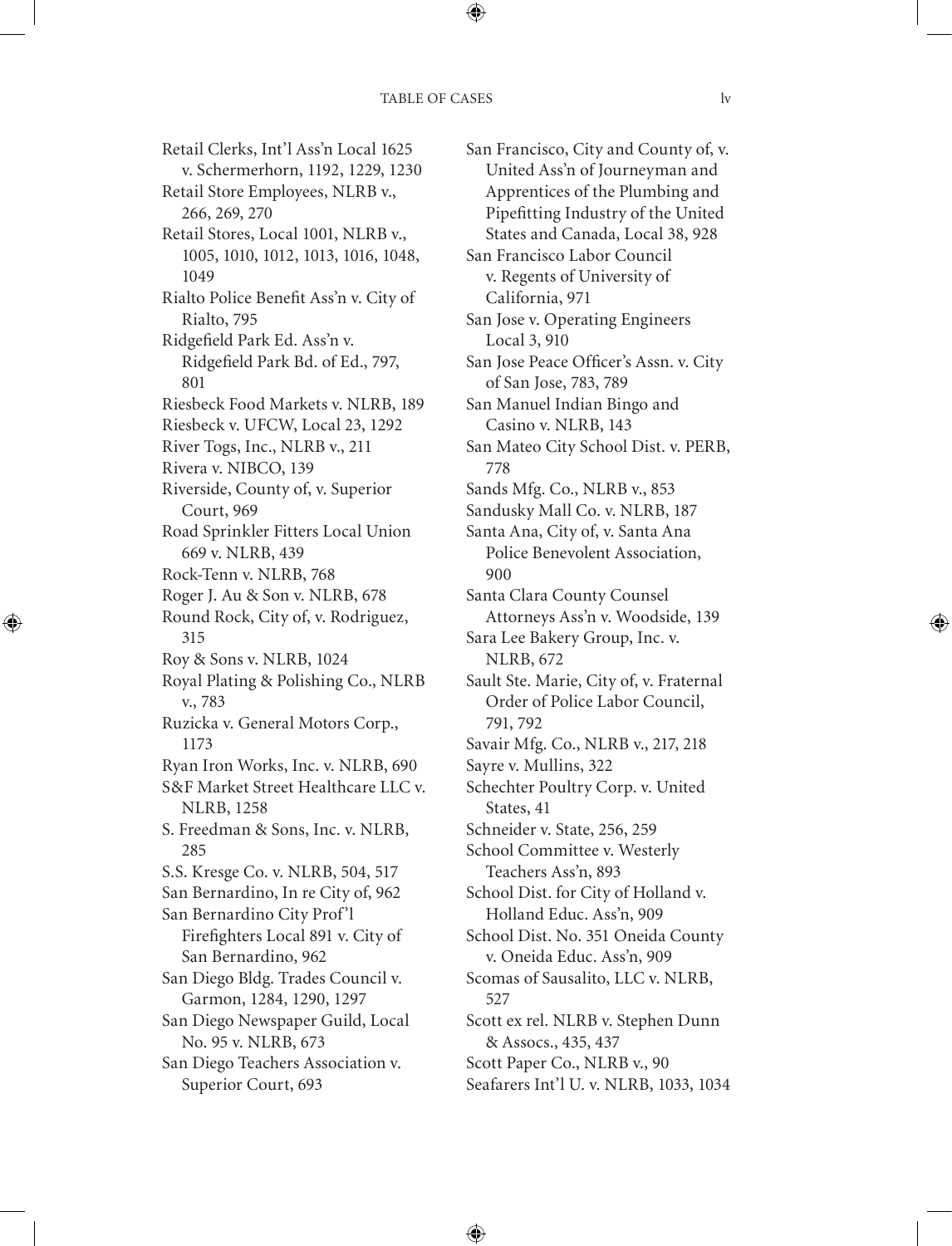Sears, Roebuck & Co. v. San Diego Cnty. Dist. Council of Carpenters, 185, 1293, 1305 Seattle v. Public Employment Relations Commission, 839 SEC v. Chenery Corp. (U.S. 1943) 312 SEC v. Chenery Corp. (U.S. 1947) 311 Senn v. Tile Layers Protective Union, Local No. 5, 257, 265 SERB v. Miami University, 550 SERB v. Queen City Lodge No. 69, 660, 661, 664, 731 Sergeants Benevolent Ass'n of the City of New York, Inc. v. City of New York, Matter of, 789 Serv-Air, Inc., NLRB v., 849 Servette, Inc., NLRB v., 1012, 1041, 1047, 1054 Shamokin Area Sch. Dist. v. AFSCME Dist. Council 86, 1137, 1138 Shamrock Foods Co. v. NLRB, 388 Sheet Metal Workers' Intern. Ass'n, Local 15 v. NLRB, 1005, 1013, 1016, 1017, 1019 Shelby Memorial Hosp., NLRB v., 409 Shelton v. Tucker, 76 Sherry v. Perkins, 15, 18 Shore Club Condominium Association, Inc. v. NLRB, 91 Shuttlesworth v. City of Birmingham, Ala., 1013 Sinclair Co., NLRB v., 211 Sinclair Refining Co. v. Atkinson, 1113 Sisseton Educ. Ass'n v. Sisseton Sch. Dist., 344 Sitka, City and Borough of, v. Int'l Broth. of Elec. Workers, Local Union 1547, 667 Skyline Distribs. v. NLRB, 571 Slaughter v. NLRB, 324 Smith v. Arkansans State Highway Employees Local 1315, 77, 80

Smith v. Evening News Association, 1090 Smith v. Hussmann Refrigerator Co., 1174 Smith v. Sheet Metal Workers Local 25, 1147 Snyder County Prison Bd. and County of Snyder v. Pa. Lab. Rel. Bd. and Teamsters Local 764, 968 Snyder v. Phelps, 267 Social Services Union v. Board of Supervisors, 786 Soft Drink Workers Union Local 812 v. NLRB, 1048 Solis Theatre Corp., NLRB v., 488, 490 Sonoma, County of, v. Superior Court, 973 Sorrell v. IMS Health Inc., 1213 Southeast La. Bldg. & Constr. Trades Council v. Jindal, 1308 Southern New England Tele. Co. v. NLRB, 173 Southern Prairie Constr. v. Operating Eng'rs Local 627, 476, 488 Southern S.S. Co. v. NLRB, 410, 423, 849 Southern Services, Inc. v. NLRB, 172 Southport Petroleum Co. v. NLRB, 1258 Southwest Ohio Regional Trans. Auth. v. Amal. Trans. Union, Local 627, 817 Spearfish Educ. Ass'n v. Spearfish School Dist., 344 Speen v. Crown Clothing Corp., 98 St. Louis Police Leadership Org. v. City of St. Louis, 553, 669 Stanislaus Implement and Hardware Co., Ltd., NLRB v., 639 State Bd. for Community Colleges v. Knight, 1221 State Employees Association of New Hampshire, Inc., SEIU Local 1984, Appeal of, 537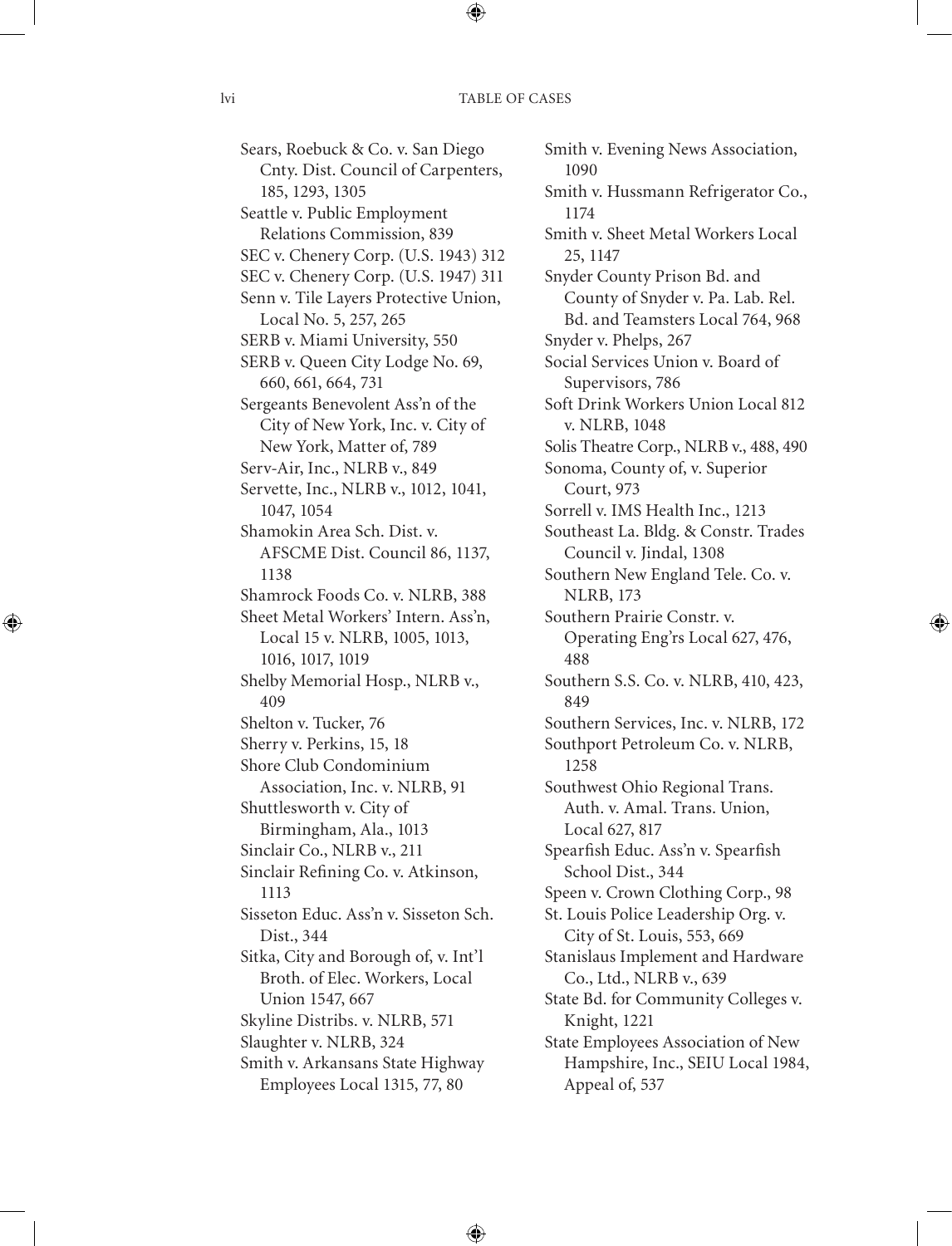State Employment Relations Board v. Adena Local School District Board of Education, 391 State ex rel. (See Name of Relator) State Lodge of Michigan, Fraternal Order of Police, v. City of Detroit, 66 State of (See Name of State) State System of Higher Ed. (Cheyney University) v. State College and University Professional Ass'n, 1129 State v. (See Name of Defendant) State, Dept. of Personnel v. Iowa Public Employment Rel. Bd., 121 Steele v. Louisville & Nashville R. Co., 345, 1146, 1147 Steelworkers v. NLRB, 1036 Summit Airlines v. Teamsters Local No. 295, 457 Sumpter v. City of Moberly, 667 Sure-Tan, Inc. v. NLRB, 127, 137, 418, 422, 425 Susquehanna Val. Cent. School Dist. (Susquehanna Val. Teachers' Assn.), Matter of, 1132 Sweeney v. Pence, 1188 Switchmen's Union of North America v. NMB, 457 Szabo v. U.S. Marine Corp., 346 Tasty Baking Co. v. NLRB, 388 Teachers v. Hudson, 1211, 1243, 1248 Teachers v. School District of Philadelphia, 710 Teamsters v. Hanke, 262, 264, 265 Teamsters Local 174 v. Lucas Flour, 1307, 1310 Teamsters Local 391 v. Terry, 1161 Teamsters Local 515 v. NLRB, 860, 863 Teamsters Local 695 v. Vogt, Inc., 259, 1004 Teamsters Local 807 v. Bohack Corp., 1119 Tesla, Inc., NLRB, 213 Texas v. Johnson, 269

Textile Workers Union of America v. Lincoln Mills of Alabama, 652, 1087, 1272, 1310 Textile Workers Union v. Darlington Mfg. Co., 210, 397, 757 Textron Lycoming Reciprocating Engine Div. v. UAW, 1315 Thayer Co., NLRB v., 854 Thomas v. Collins, 77, 1304 Thornhill v. Alabama, 254, 261 Three D, LLC v. NLRB, 307 Tiidee Products, Inc., NLRB v., 830 Timberlane Regional Educ. Ass'n v. Crompton, 682 Timsco, Inc. v. NLRB, 234 Titanium Metals Corp. v. NLRB, 411 TNT USA, Inc. v. NLRB, 838 Tobacco Co. v. Patterson, 1229 Tomco Commc's, Inc., NLRB v., 665 Torrington ExtendA-Care Employee Ass'n v. NLRB, 678 Toth v. Callaghan, 82, 136 Town & Country Electric, Inc., NLRB v., 189 Town of (See Name of Town) Traction Wholesale Ctr. Co., Inc. v. NLRB, 388, 408, 575 Trafford Distribution Center v. NLRB, 1259 Trans World Airlines, Inc. v. Indep. Fed. of Flight Attendants, 865 Transportation Management Corp., NLRB v., 383, 392 Truax v. Corrigan, 260 Truck Drivers, NLRB v., 497, 498, 499 Truck Drivers Local 413 v. NLRB, 1056 Truck Drivers Local 568 v. NLRB (Red Ball Motor Freight, Inc.), 1174 Truitt Mfg. Co., NLRB v., 671, 673, 675, 677 Trump Entertainment Resorts, In re, 1277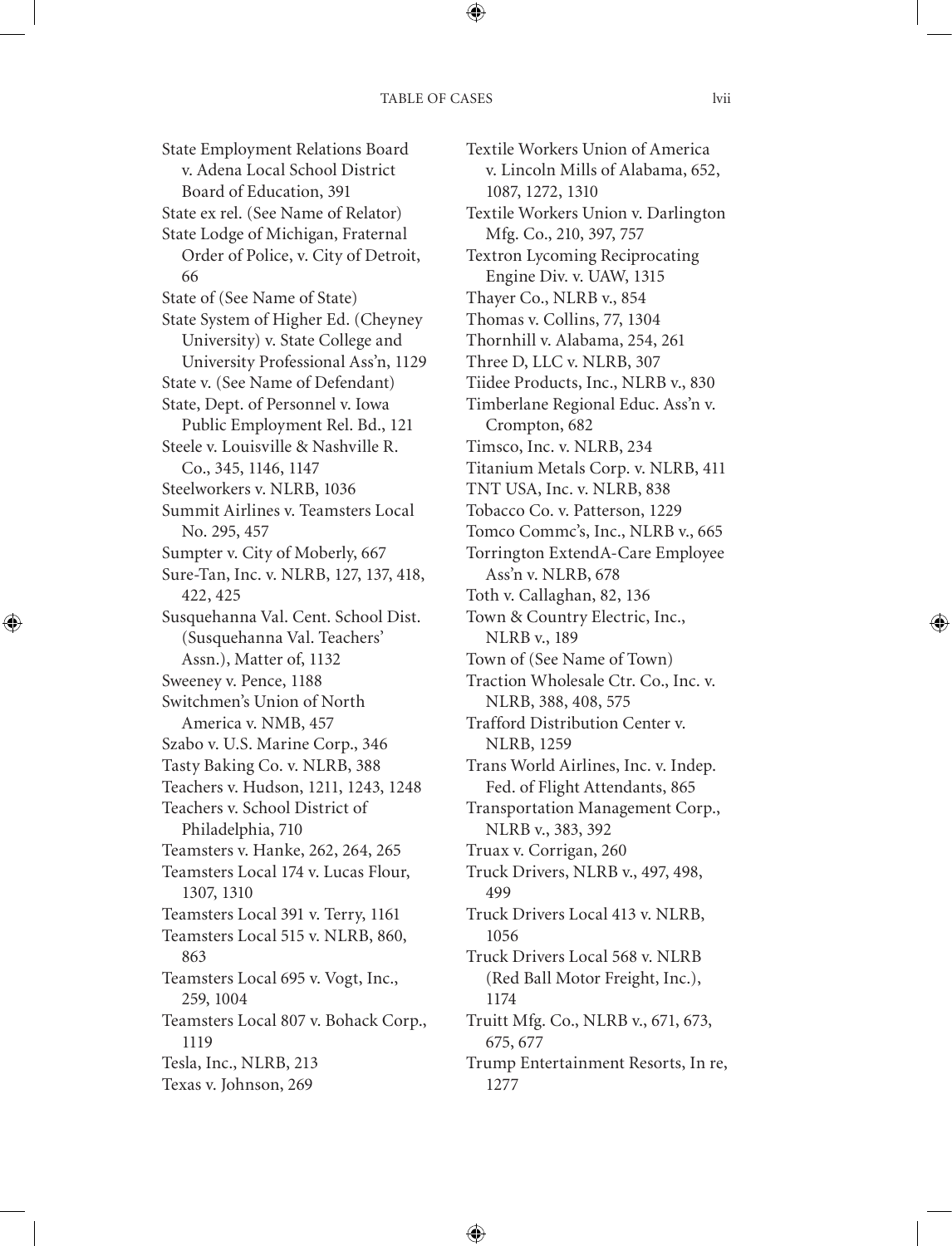TruServ Corp. v. NLRB, 701 Tucker v. City of Fairfield, OH, 1018 Tunstall v. Locomotive Firemen, 1147 Tygrett v. Barry, 903 U.S. Testing Co., Inc. v. NLRB, 672, 679 U.S.A. Polymer Corp., NLRB v., 576 UAW v. O'Brien, 1291 UAW-Labor Employment and Training Corp. v. Chao, 1248, 1290 UAW Local 33 v. R.E. Dietz Co., 1105 UFCW Local 150-A v. NLRB (Dubuque Packing), 761 UFCW Local 204 v. NLRB, 418 UFCW v. Wal-Mart Stores, Inc. (Md. 2017), 1293 UFCW v. Wal-Mart Stores, Inc. (Tex. App. 2016), 1293 Unbelievable, Inc. v. NLRB, 439, 837 Unite Here Local 355 v. Mulhall, 601 United Auto., Aerospace, & Agric. Implement Workers of Am. Local 3047 v. Hardin Cty., 1187 United Bhd. of Carpenters and Joiners of Am. v. Metal Trades Dep't, 1172 United Constr. Workers v. Laburnum Corp., 1292 United Federation of Postal Clerks v. Blount, 893, 895, 896 United Insurance Co., NLRB v., 96, 106 United Mine Workers of America v Bagwell, 913 United Mine Workers v. Arkansas Flooring Co., 561 United Mine Workers v. Red Jacket Consol. Coal & Coake Co., 27 United Mine Workers, United States v., 908 United Paperworkers Int'l Union v. Misco, Inc., 741, 1106, 1108, 1110, 1112

United Shoe Machinery Corp. v. Fitzgerald, 26 United States v. (See Name of Defendant) United Steel Workers of Am. v. Warrior & Gulf Navigation Co., 1083, 1093, 1097 United Steelworkers of Am. v. American Mfg. Co., 1090, 1092 United Steelworkers of Am. v. Enterprise Wheel & Car Corp., 1098, 1101, 1108 United Steelworkers of Am. v. Rawson, 1165 United Steelworkers of Am., Local Union 14534 v. NLRB, 678 United Steelworkers of America (Nutone, Inc. and Avondale Mills), NLRB v., 228, 398 United Teachers of Los Angeles v. Los Angeles Unified School Dist., 1129 United Transportation Union v. Long Island Railroad, 982 Universal Camera Corp. v. NLRB, 407 Universidad Central de Bayamon v. NLRB, 142 University of Great Falls v. NLRB, 142, 143 University of Southern California v. NLRB, 129 Vaca v. Sipes, 1149, 1165, 1180, 1294 Vallejo, In re, 962 Valmont Indus., Inc. v. NLRB, 390 Van Dorn Plastic Mach. Co. v. NLRB, 225 Vegelahn v. Guntner, 14, 23 Vencl v. International Union of Operating Engineers, Local 18, 1163, 1172 Vincent Indus. Plastics, Inc. v. NLRB, 407, 467 Virginia Elec. & Power Co. v. NLRB (4th Cir. 1983), 173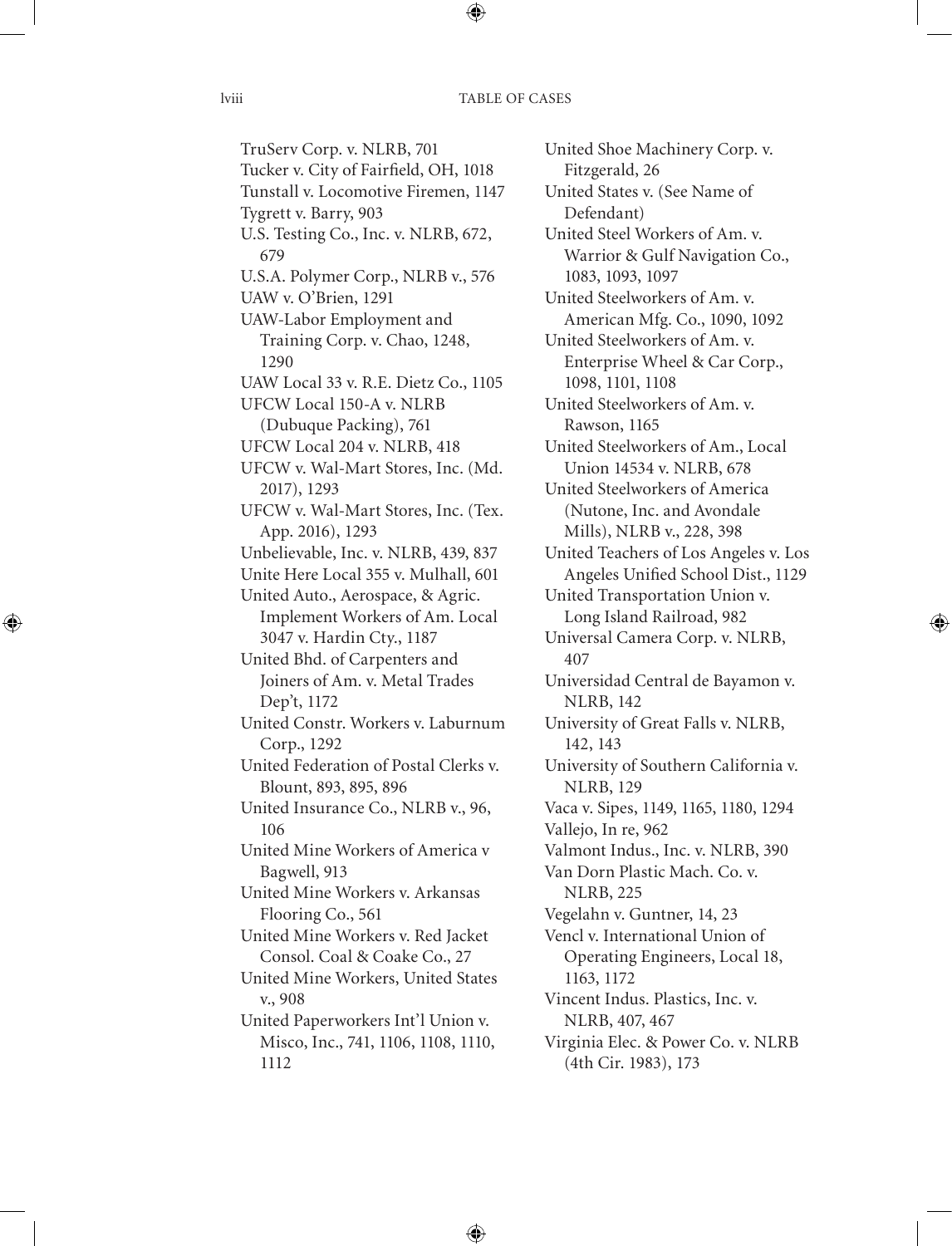Virginia Elec. & Power Co. v. NLRB (U.S. 1943), 206, 416 Virginia Electric and Power Co., NLRB v. (U.S. 1941), 204, 264, 1304 Virginia Mason Medical Center v. NLRB, 838 Virginia Pharmacy Bd. v. Virginia Citizens Consumer Council, Inc., 1008, 1013 Virginian R. Co. v. System Federation No. 40, 582 Voices for International Business v. NLRB, 160 W&M Properties of Conn., Inc. v. NLRB, 388, 407 W.R. Grace & Co. v. Rubber Workers, 1106, 1110, 1111 W.W. Montague & Co. v. Lowry, 32 Wackenhut Corp. v. NLRB, 486 Walker v. Read, 966 Wallace Corp. v. NLRB, 1147 Wal-Mart Stores, Inc. v. UFCW, 1293 Waremart Foods v. NLRB, 188 Warren Co., NLRB v., 425 Washington Aluminum Co., NLRB v., 203, 289, 302, 390, 1292 Washington Fed'n of State Employees, State ex rel., v. Board of Trustees, 842 Washington Mailers Union Local M-29 v. Washington Post, 1105 Waterbury Hotel Management, LLC v. NLRB, 1260 Waterloo Educ. Ass'n v. Iowa Public Employment Relations Bd., 808, 809 Wausau Steel Corp. v. NLRB, 211 Wayne-Westland Educ. Ass'n v. Wayne-Westland Community Schools, 323 Weber v. Anheuser-Busch, Inc., 1286 Wegscheid v. Local Union 2911, Int'l United Automobile, Aerospace

and Agricultural Implement Workers, 1236 Weingarten v. NLRB, 278, 296, 301, 316, 319, 323 Weingarten, Inc., NLRB v., 386, 412, 488 Wells v. FedEx Ground Package Sys., 103 Welsh Industries, Inc., NLRB v., 237 West Central Missouri Region Lodge #50, FOP v. City of Grandview, 669 West Hartford Ed. Ass'n v. Dayson DeCourcy, 653, 794 West Irondequoit Teachers' Ass'n v. Helsby, Matter of, 793 West Virginia Bd. of Ed. v. Barnette, 1201 Western Temporary Services, Inc., NLRB v., 505 White v. Int'l Ass'n of Firefighters, Local 42, 927, 928 Wilko v. Swam, 1094 Williams Enters., Inc., NLRB v., 472 Williams v. Sea-Land Corp., 1173 Wilson v. NLRB, 1233 Wilson v. Pulaski Ass'n of Classroom Teachers, 909 Wine Workers Local 1, NLRB v., 1026 Winter v. Nat. Res. Def. Council, 434 Wisconsin Dep't of Employment Relations v. WERC, 396 Wisconsin Dep't of Indus. v. Gould, 1306, 1308 Wisconsin Educ. Ass'n Council v. Walker, 79, 80, 820 Woelke & Romero Framing, Inc. v. NLRB, 411, 412, 413 Wood v. National Basketball Assoc., 746 Wooddell v. Int'l B'hood of Electrical Workers Local 71, 1162 Wooster Division of Borg-Warner Corp., NLRB v., 736, 744, 749, 757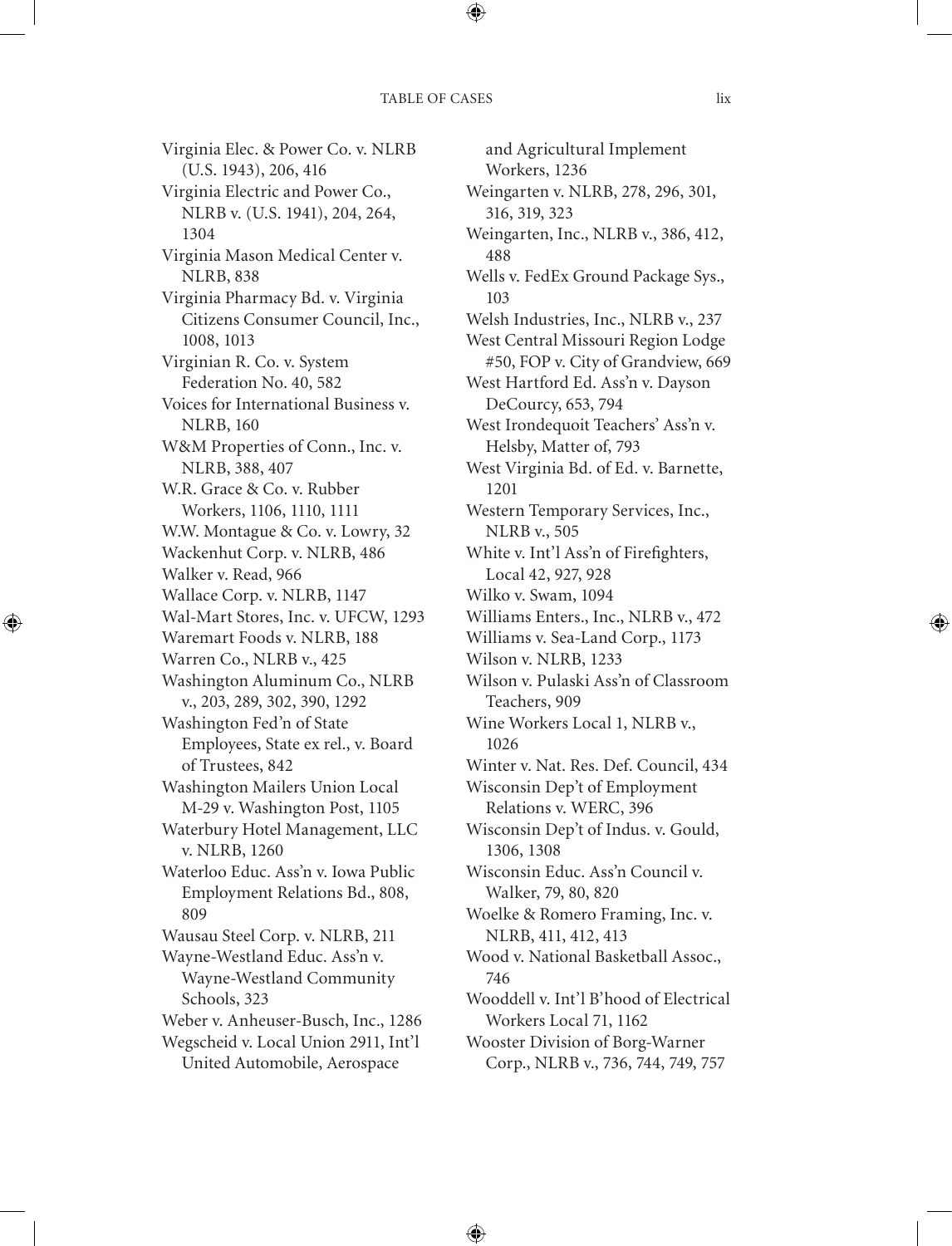Workingmen's Amalgamated Council, United States v., 33 Wright Electric, Inc. v. NLRB, 632 Wright Line, NLRB v., 384 Wright v. Universal Maritime Serv. Corp., 1124, 1125 Wyman-Gordon, NLRB v., 193 Yeshiva University, NLRB v., 128, 129, 478

Yonkers, City of, v. Mutual Aid Assn. of Paid Fire Dept. of City of Yonkers, Local 628, Intl. Assn. of Fire Fighters, 975 Ysursa v. Pocatello Education Association, 1249 Ziccardi v. Commonwealth of

Pennsylvania, 1185 Zoeller v. Sweeney, 1187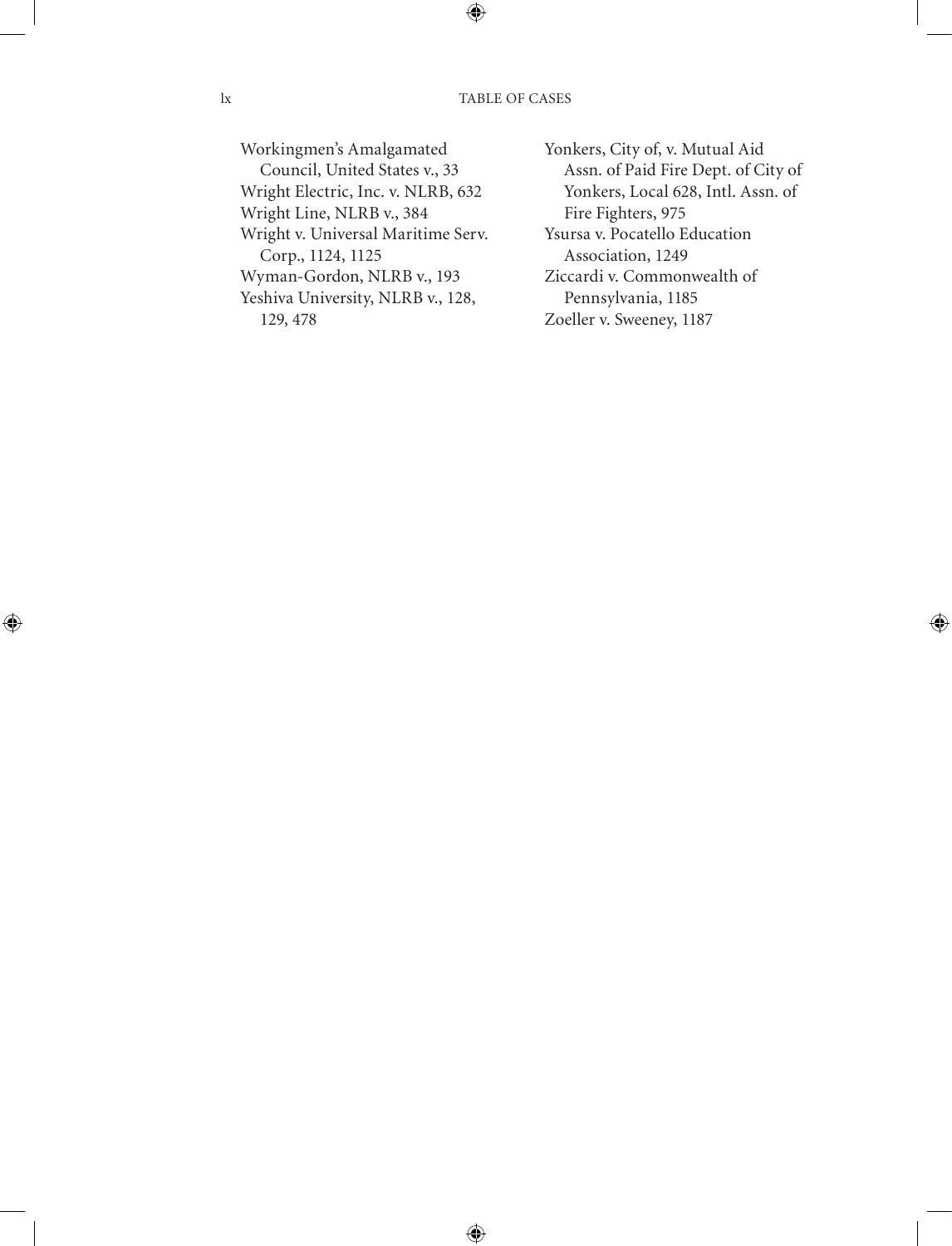# **Preface**

About fourteen years ago, Seth Harris, at that time a professor and Director of Labor and Employment Law Programs at New York Law School, approached University of Toledo College of Law Professor Joseph Slater, about co-authoring a casebook that would address both private-sector and public-sector labor law and also discuss modern organizing procedures outside the NLRA process. They agreed that Harris would write the book's private-sector labor law sections, including those aspects of private-sector labor relations that fell outside the gambit of traditional organizing, while Slater would draft the historical and the public-sector labor law sections. About one year after commencing this ambitious project, President Barack Obama appointed Harris to the position of Deputy U.S. Secretary of Labor, which effectively removed him from this casebook project. That meant recruiting two additional co-authors to finish the project. In spring 2009, Harris and Slater recruited two of the best in the business: West Virginia University Law Professor Anne Marie Lofaso and St. John's University Law Professor David Gregory.

No one could have anticipated what happened next. After the mid-term elections of 2010, attacks on the collective-bargaining rights of public-sector unions and their members by some governors and state legislatures significantly restricted such rights in several states. The changes in public-sector labor laws and the new debates over policy in the public sector meant significant updates and re-writing just to keep up. While this was challenging (and at times aggravating), the project is all the better for our efforts. The events in the public-sector, plus some important controversies and shifts in private-sector labor law, have challenged decades of thinking about labor law in general, in both the private and public sectors. The first edition was finally published in 2013. We now have a casebook that is truly modern in its approach to labor law in the United States.

Our vision for the second edition, published in January 2016, was to incorporate the Obama Board's more progressive view of labor law and to compare that vision with take backs in the public sector and push backs from the judicial branch. Harris returned to his co-author responsibilities in 2014 after leaving the Obama Administration. Soon thereafter, rising star labor law scholar and teacher Charlotte Garden agreed to join as a fourth co-author to take the place of David Gregory who retired from his role with this casebook.

The past four-plus years were once again exciting for labor scholars and practitioners, resulting in a third edition with a uniquely modern approach to labor law instruction. The dawn of this period coincides with Colin Kaepernick's protests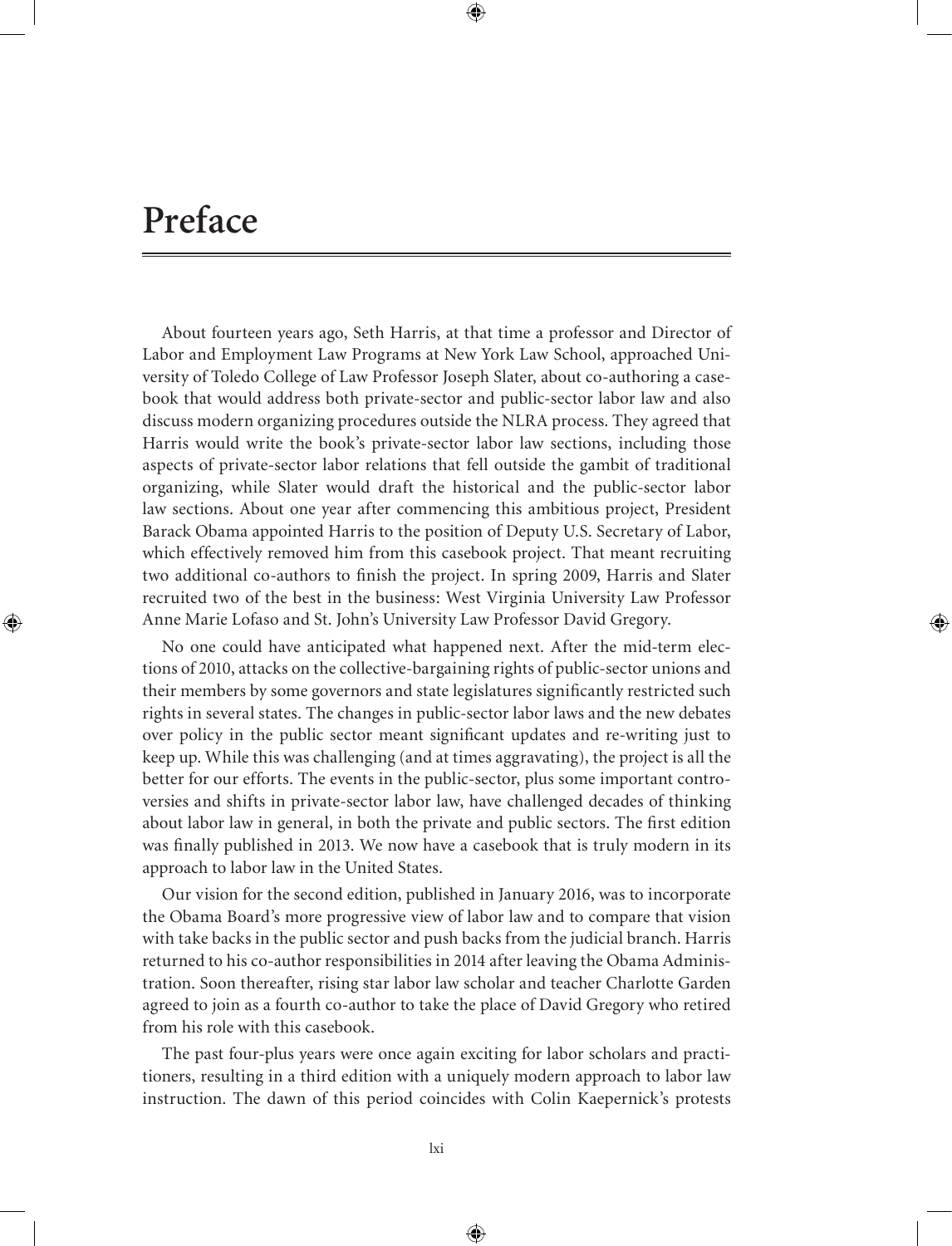during the playing of "The Star-Spangled Banner" at the opening of football games. In the great tradition of U.S. labor history, Kaepernick's protests mixed political with workplace grievances. Our third edition also covers the transition from the Obama Board to the Trump Board. During this period, we welcomed Dick Griffin, former NLRB General Counsel (2013–2017), who has helped us meticulously and accurately navigate these changes. While the Trump Board has used rulemaking and adjudication to cut back on workers' rights, public-sector employees fought against the political tide, which included a devastating blow to public-sector unions imposed by the Supreme Court in *Janus v. AFSCME* (June 2018) (declaring unconstitutional agency fee payments without prior employee consent). The years 2018– 2019 witnessed a wave of teachers' strikes that began in West Virginia. The success of that statewide, two-week strike— a strike that included all 55 counties, enjoyed public support, and ended with a pay raise— inspired similar education workers' strikes in Oklahoma, Arizona, Kentucky, Georgia, Virginia, North Carolina, Chicago, Los Angeles, and Denver. This national strike wave has sparked the Red for Ed movement— a fight that links the educators' cause with students' educational rights. The period ends, as it began, with a growth in private-sector collective action which connects workplace with political goals. These concerted activities have been bolstered by a surging interest in labor law reform within the Democratic Party, as evidenced by the Protecting the Right to Organize Act, a bill that, if enacted, would greatly strengthen workers' rights to engage in concerted activity.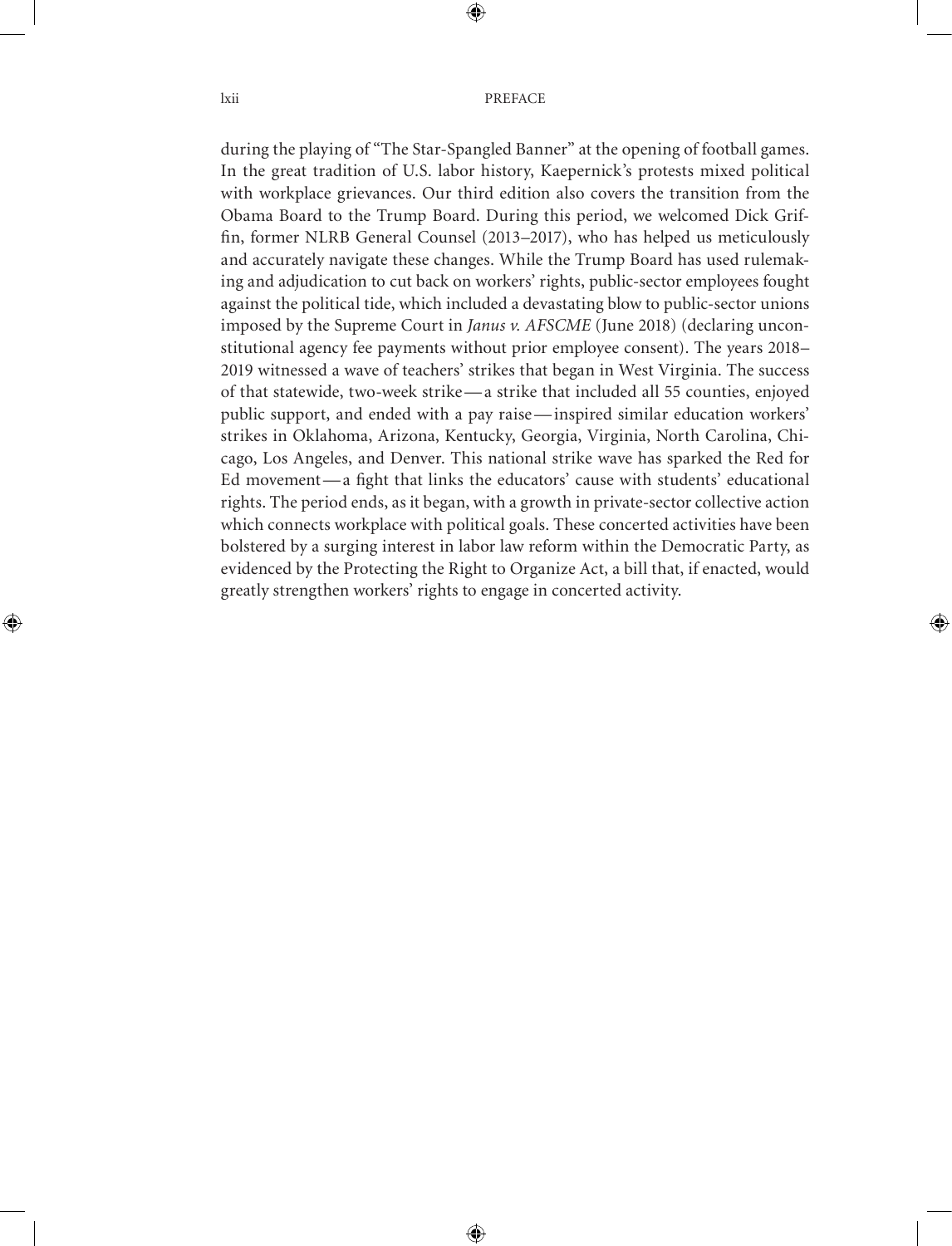The preparation of *Modern Labor Law in the Private and Public Sectors: Cases and Materials* was supported by funds from the University of Toledo College of Law, the West Virginia University College of Law, Cornell University's School of Industrial & Labor Relations, New York Law School, and Seattle University School of Law. The authors wish to express their gratitude to these law schools, especially the Eugene N. Balk Professorship (Toledo) and the Hodges Foundation (West Virginia), for their generous financial support.

The authors also wish to thank the following individuals. Without their work, this book would not be possible.

Seth Harris: Thank you to my co-authors Joe Slater and Anne Marie Lofaso for their excellent and disproportionately sizeable contributions to this project. I owe particular thanks to Joe Slater. Joe shepherded this project brilliantly and with his characteristic wit, energy, and insight after I returned to the public sector. We began this project as partners, but life took over and so did Joe. I am glad to be working with him again, and with Anne and Charlotte. Thank you, also, to Dean Harry Katz, who welcomed me back to my alma mater as a scholar and teacher and provided valuable support to my research. Dean Kevin Hallock has generously continued that support. I am grateful to my Cornell research assistants, Benjamin Hawkins and Carolyn Wald, and my New York Law School research assistants on this project Marcelo Martinez and Damien Maree. New York Law School and its former Dean Richard Matasar also supported this project and many others in ways that extended well beyond financial assistance. Thank you to the countless scholars, teachers, and practitioners of labor and employment law and policy, collective bargaining, organizing, dispute resolution, labor economics, and related subjects who educated me over three and one-half decades and made my contributions to this book possible. Finally, thank you to Karen, Jonathan and Daniel— sine qua non.

Joe Slater: Thanks to the teaching assistants who helped me with this project over the years, especially Kelly Walsh, Sarah Corney, and Elijah Welenc. Thanks to the Eugene N. Balk Professorship for financial resources, and to my very patient and supportive Deans, Dan Steinbock and Ben Barros. Thanks to my co-authors who taught me so much. Thanks to the members of the ABA Section on Labor and Employment Law, Committee on State and Local Government Bargaining and Employment Law, for putting together extremely useful reports on public-sector labor law; this book features many cases I discovered in these reports that I probably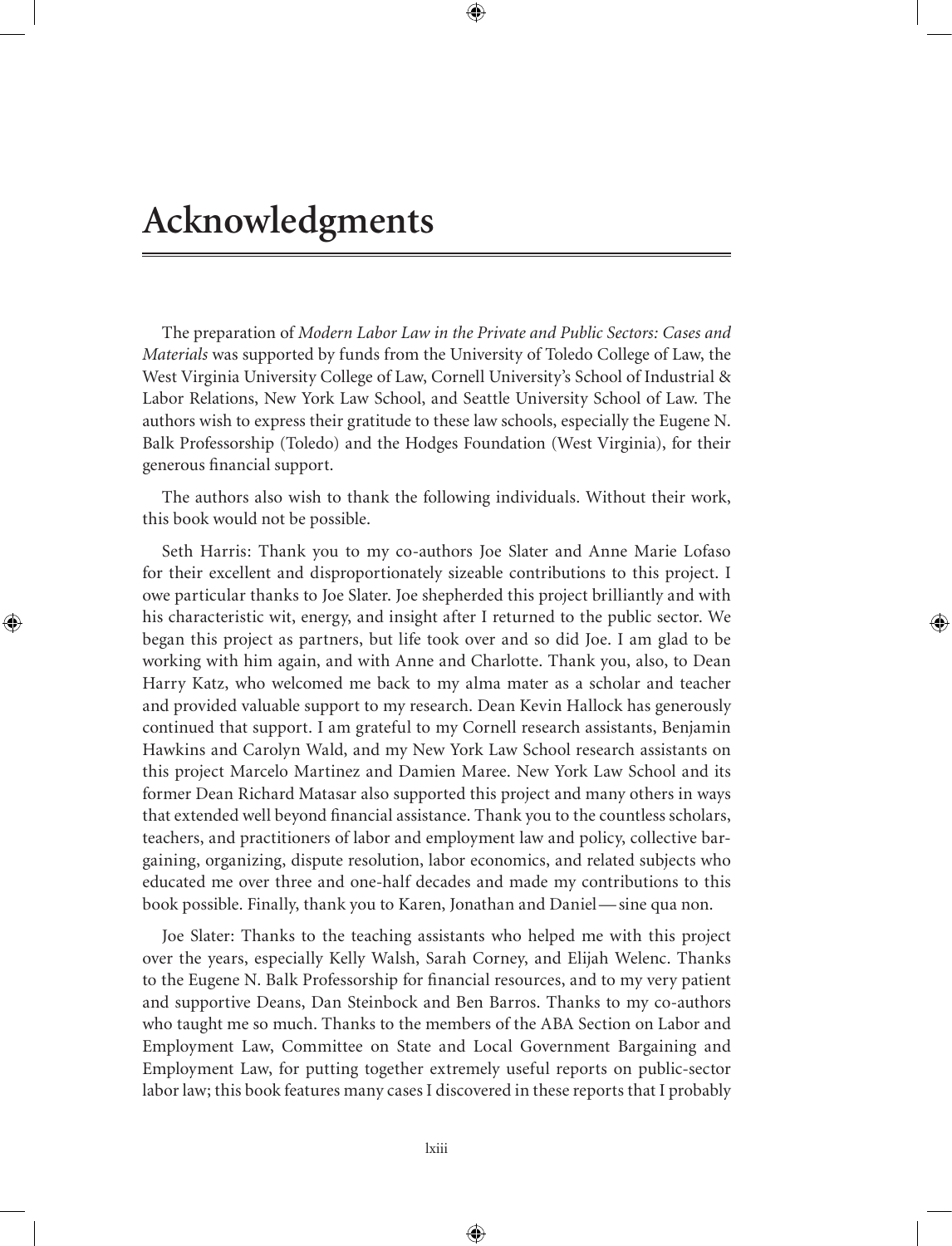wouldn't have found otherwise. Finally, profound thanks to my inimitable wife Krista Schneider and my awesome son Isaac Slater for all that they do.

Anne Lofaso: I wish to express my sincerest gratitude to my co-authors, Seth Harris, Joe Slater, Charlotte Garden, and Dick Griffin for their intellectual companionship and inspiration throughout the book drafting and publication process. Thank you to the Hodges summer research fund and the Arthur B. Hodges Professorship for supporting this project. I also wish to acknowledge the loving support of my husband Jim and daughter Giorgi, especially these past several months as we finalized publication during the COVID-19 pandemic. Working from home to finalize our third edition allowed me to spend additional time with my now sixteenyear-old child who took daily breaks with me— I from writing this book, and she from her AP studies. These moments I will forever cherish.

Charlotte Garden: I remain grateful to Joe, Anne, and Seth for having invited me to join them in the second edition of this casebook, and for making the project such an enjoyable one. I have learned a tremendous amount from each of them— and also from Dick Griffin, whose willingness to join the book for its third edition has made the final product even stronger. I am also grateful to Dean Annette Clark of the Seattle University School of Law for research support, and Henry Brudney for excellent, careful research assistance. Finally, thank you to Owen Davies, without whose indefatigable love and support I would not be where I am today.

Dick Griffin: Thank you to my co-authors who so generously welcomed me to their exciting project; thank you to Claire C. Pettengill for more than 38 years of wedded bliss; thank you to our children, Charlie and Emma, who I love more than words can express; and thank you to my parents, Richard F. Griffin, Sr. and Jane Flanigen Griffin, for their example and their support.

We wish to dedicate this edition to the memory of a member of our original team, David L. Gregory, whose passing in December 2019 leaves a hole in the hearts of all who knew him.

SETH D. HARRIS Distinguished Scholar School of Industrial & Labor Relations Cornell University

JOSEPH E. SLATER Eugene N. Balk Professor of Law and Values University of Toledo College of Law Toledo, OH

ANNE MARIE LOFASO Arthur B. Hodges Professor of Law West Virginia University College of Law Morgantown, WV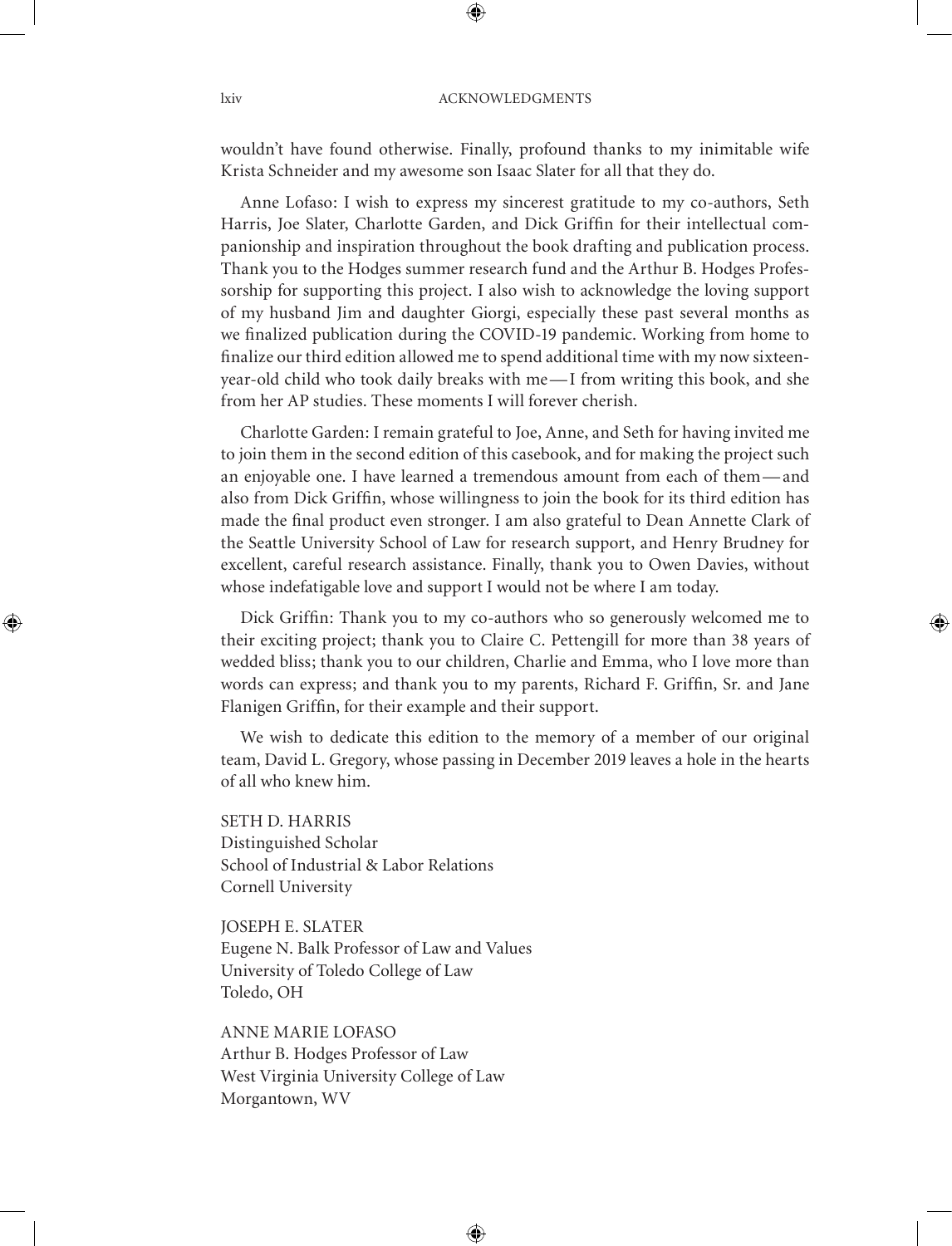CHARLOTTE GARDEN Professor of Law and Litigation Director, Korematsu Center for Law & Equality Seattle University School of Law

RICHARD GRIFFIN Of Counsel Bredhoff & Kaiser, P.L.L.C.

October, 2020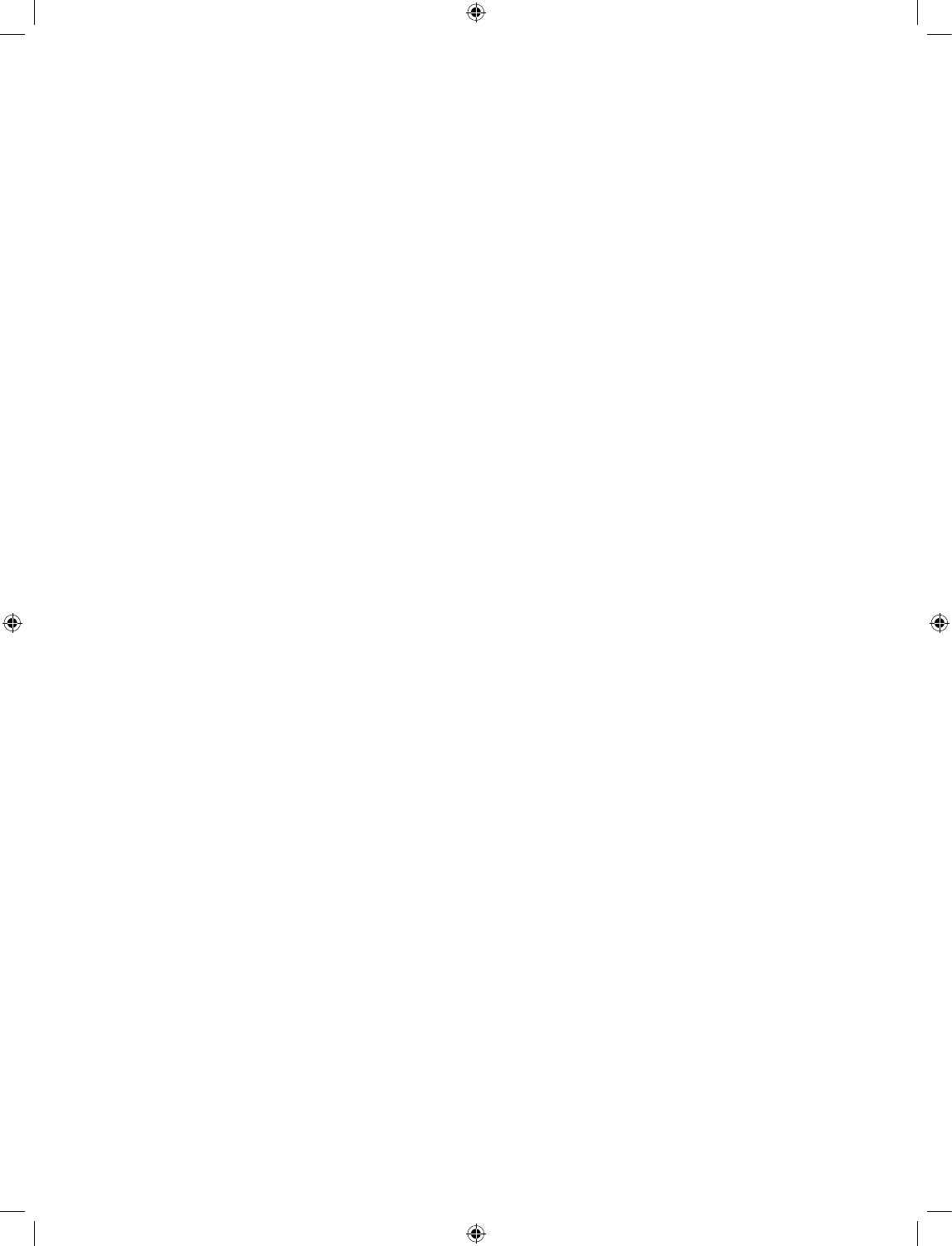## **Introduction**

The practice of labor law has changed considerably in recent years. First, a significant portion of it is now in the public sector. While union density rates in the private sector have dropped to around seven percent, union rates in the public sector have climbed to nearly 40 percent. Thus, beginning in 2009, around half of all union members in the U.S. have been public employees. Public-sector labor laws are typically modeled in part on the main private-sector labor statute, the National Labor Relations Act (NLRA), but with some significant differences. For example, most public employees cannot legally strike; many are significantly limited in the subjects over which they can bargain; and a significant number have no legal right to bargain collectively at all. Beyond differences in legal rules, the policy debates and political context of public-sector labor law and labor relations are often different from those in the private sector. For example, the first half of 2011 witnessed a wave of state laws restricting the rights of public employees and their unions in ways still unimaginable in the private sector.

Second, unions in the private sector are increasingly abandoning traditional NLRA practices and procedures and adopting new strategies that do not depend on traditional labor law mechanisms. Whether this is because, as union advocates claim, evolving labor law doctrines and the National Labor Relations Board (NLRB) have become too biased against labor to offer unions a fair opportunity, or due simply to frustration with declining density numbers, private-sector unions and worker advocacy organizations are increasingly looking to alternate strategies and even alternate forms of organization, from card-check and neutrality agreements in lieu of NLRB elections, to Workers' Centers in lieu of traditional union representation.

This book incorporates both these modern trends, so that students entering the practice of labor law— on the side of unions, employers, or government agencies will understand what they are likely to encounter. One of the authors of this book started a labor law job fresh out of law school and, having taken a traditional labor law class, expected to encounter at least mostly the issues his class covered: contract negotiations that could lead to strikes or lockouts, secondary boycotts, and perhaps even some of the more colorfully named NLRA doctrines, such as *Boys Market* injunctions and hot cargo clauses. Instead, he worked on cases involving a union of school employees in Virginia, a state in which public-sector unions could neither strike nor bargain collectively. In that same era, the "Justice for Janitors" campaign of the Service Employees International Union (SEIU), which explicitly made a practice of avoiding NLRB proceedings, was achieving high-profile successes around the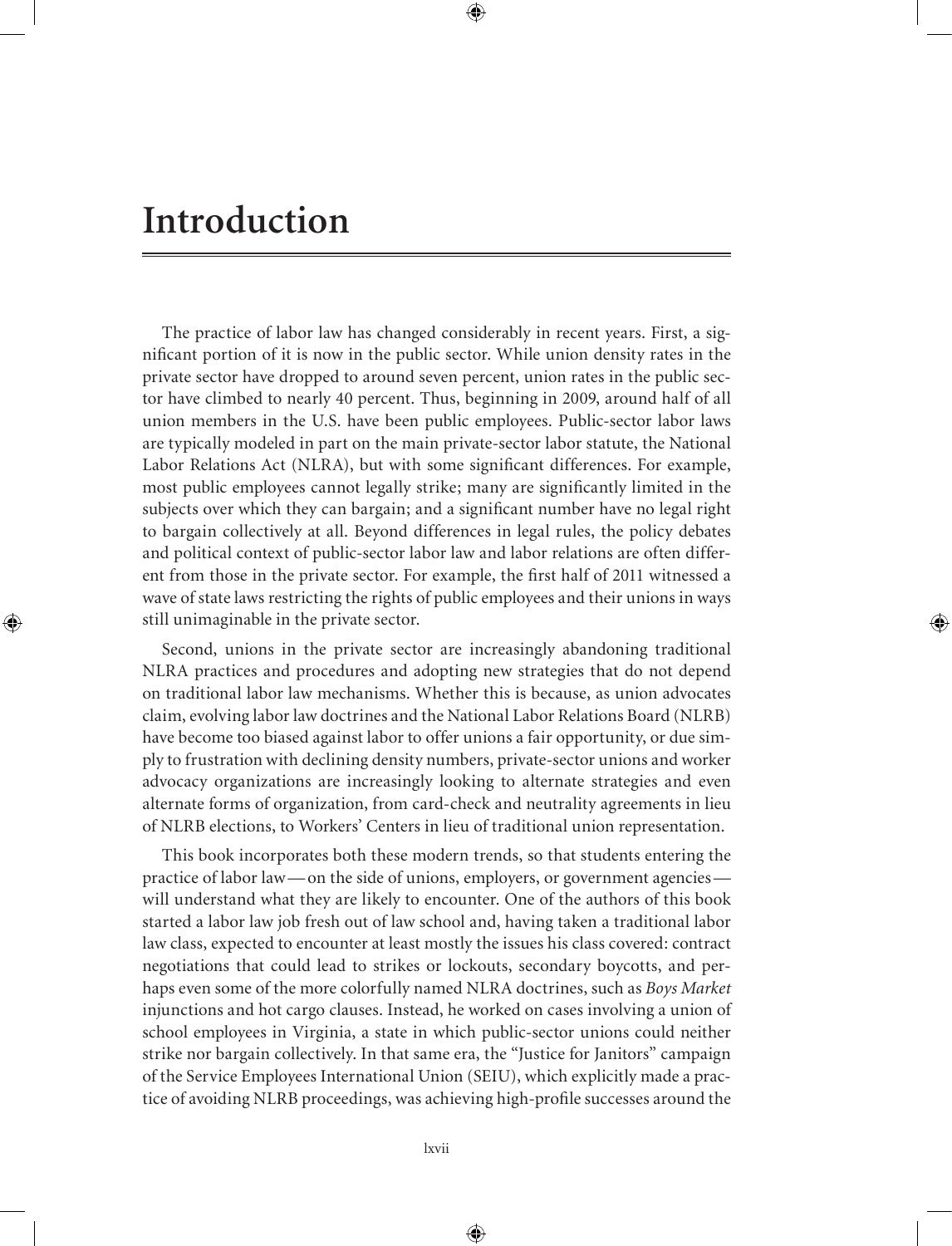country. Students today should be prepared to deal with these sorts of situations and developments, which have been a significant part of the practice for decades.

Other factors have shifted the turf in labor relations. In the past two decades, some important unions experimented by splitting from the AFL-CIO, an umbrella organization that has, since the 1950s, included nearly all the significant unions in the U.S., to form the Change-to-Win coalition. While a number of those unions have returned to the AFL-CIO, the nature of union leadership is evolving and debates over the best uses of union resources continue. The NLRB under the George W. Bush administration issued a series of decisions interpreting the NLRA in new ways, in a number of cases overturning decades of precedent and giving a more restrictive reading to worker and union rights. The NLRB under the Obama Administration reversed some of those cases and issued new rules broadening the scope of worker and union rights. The NLRB under Trump has swung the pendulum aggressively the other way.

While the NLRA seems almost immune to formal amendment, in the public sector, labor statutes are amended with some regularity. The attacks on public-sector collective bargaining rights in 2011 and 2012 (summarized near the end of Chapter 1) were the most radical in decades, but since the 1960s and through the present, political battles have led to public employees winning and losing important legal rights in many different jurisdictions.

Amidst the swirl of legal and political battles, students of labor law must always be mindful of the tremendous importance of the working relationship to the parties involved. For employees, jobs provide not only income necessary to live, but also, at least often, a sense of identity and pride. Unions, at their best, provide not only increased bargaining power for individual employees *vis-a-vis* their employers, but also a measure of democratic control over, or at least input into, the workplace. For employers, labor is not only a cost of production but also, at least often, the backbone of the enterprise. Unlike all other factors of production, labor power is produced by human beings who have legal and human rights. Still, employers often feel that decisions regarding the enterprise should be made by the owners and managers, not the workers. Both sides appeal to visions of liberty and freedom that resonate in the American tradition. Labor relies on the freedom to associate and act collectively to gain a democratic voice in workplace decisions that affect the lives of employees. Employers appeal to the freedom to own and control their private property and to run their businesses as they please. How the law mediates these competing ideas is fraught with moral, philosophical, political, and economic concerns.

In the public sector, there is an added concern about the role of private bodies, such as unions, influencing democratically accountable public institutions. This relates to the broader question of whether public-sector unions should have at least mostly the same types of rights as private-sector unions. One could argue that workplace issues that unions address— wages, hours, and working conditions are basically the same for, say, a janitor in a public school and a janitor in a private school, and thus that the labor law rules governing both should be fairly similar.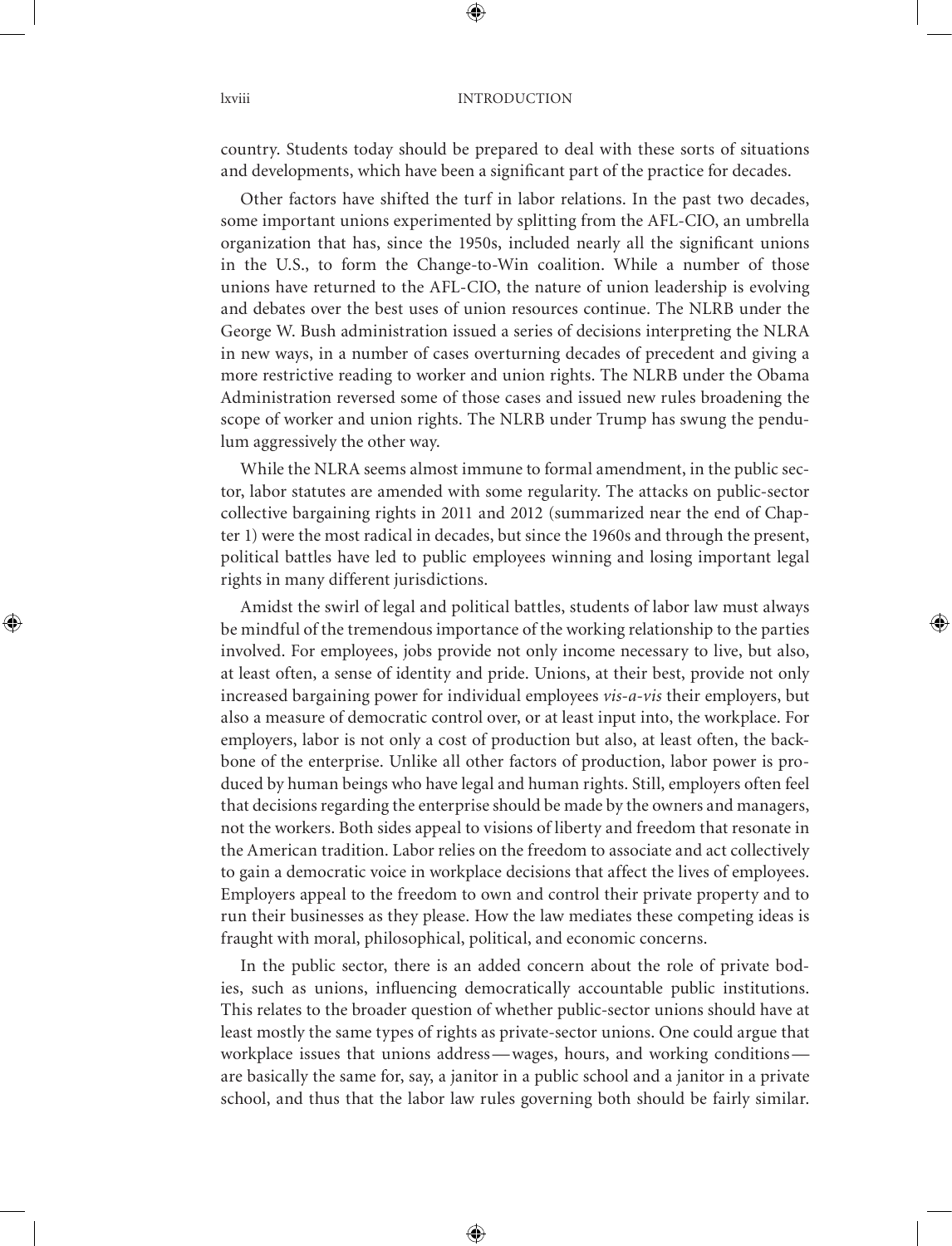#### Introduction lxix

That is the approach of most western democracies. In the U.S., however, publicsector labor laws developed much later and on a much different track than privatesector labor law. Modern concerns about public-sector laws center on the question of whether collective bargaining interferes too much with public budgets and the decisions of elected officials. For example, even if collective bargaining is allowed, should public-sector laws exclude certain subjects from bargaining— subjects that private-sector workers are allowed to negotiate— because in government employment, such subjects rightly should be in the sole discretion of elected officials? Should all types of public workers be allowed to bargain, or just some types? Should strikes in the public sector be banned— and if so, for all government employees or just some? If we ban strikes but allow collective bargaining— as a plurality of states now do— how should bargaining impasses be resolved?

Because public-sector labor laws developed after private-sector law, much of the debate in designing public-sector rules has centered on whether and how privatesector rules should be imported: when to essentially copy them in state public-sector statutes, and when they should be modified or avoided entirely because of concerns specific to the public sector. Students are encouraged to track these debates and develop their own opinions. Moreover, though, the relative success of unions in the public sector in the past several decades as compared to private-sector unions raises the question of whether certain aspects of public sector labor law might profitably be adopted in the private sector. While states are largely preempted from innovating in private-sector labor law, it is fair to ask what decision-makers at the Board, in the federal courts, and the federal legislature can learn from experiences in the public sector.

Acknowledging that public-sector labor law is now a significant part of labor law also challenges some conventional wisdom about unions in the U.S. The "rise and fall" periodization of the history of American labor that focuses essentially exclusively on the private sector changes considerably if we include what is now many decades of experience in the public sector. The story that American workers are too "individualistic" or otherwise culturally disinclined to join unions becomes problematic if we count those who, for example, clean public schools or otherwise labor on behalf of a government entity as authentic "workers." On the other hand, should declining union rates in the private sector be blamed primarily on an unfavorable legal climate (as some critics claim), given that public sector unions have achieved impressive successes under labor laws which generally give unions similar but fewer rights than the rights the NLRA grants in the private sector?

This book is structured around the life cycles of the organizing and collective bargaining processes. The first phase consists of workers' organizing efforts or protests and (typically, albeit not always) employers' efforts to persuade workers not to organize or their responses to protests. Workers may choose to organize themselves into a traditional union or some other type of organization, or simply to protest perceived injustices without creating an organization. Protests and union organizing in the private sector are protected by the NLRA. In the public sector, most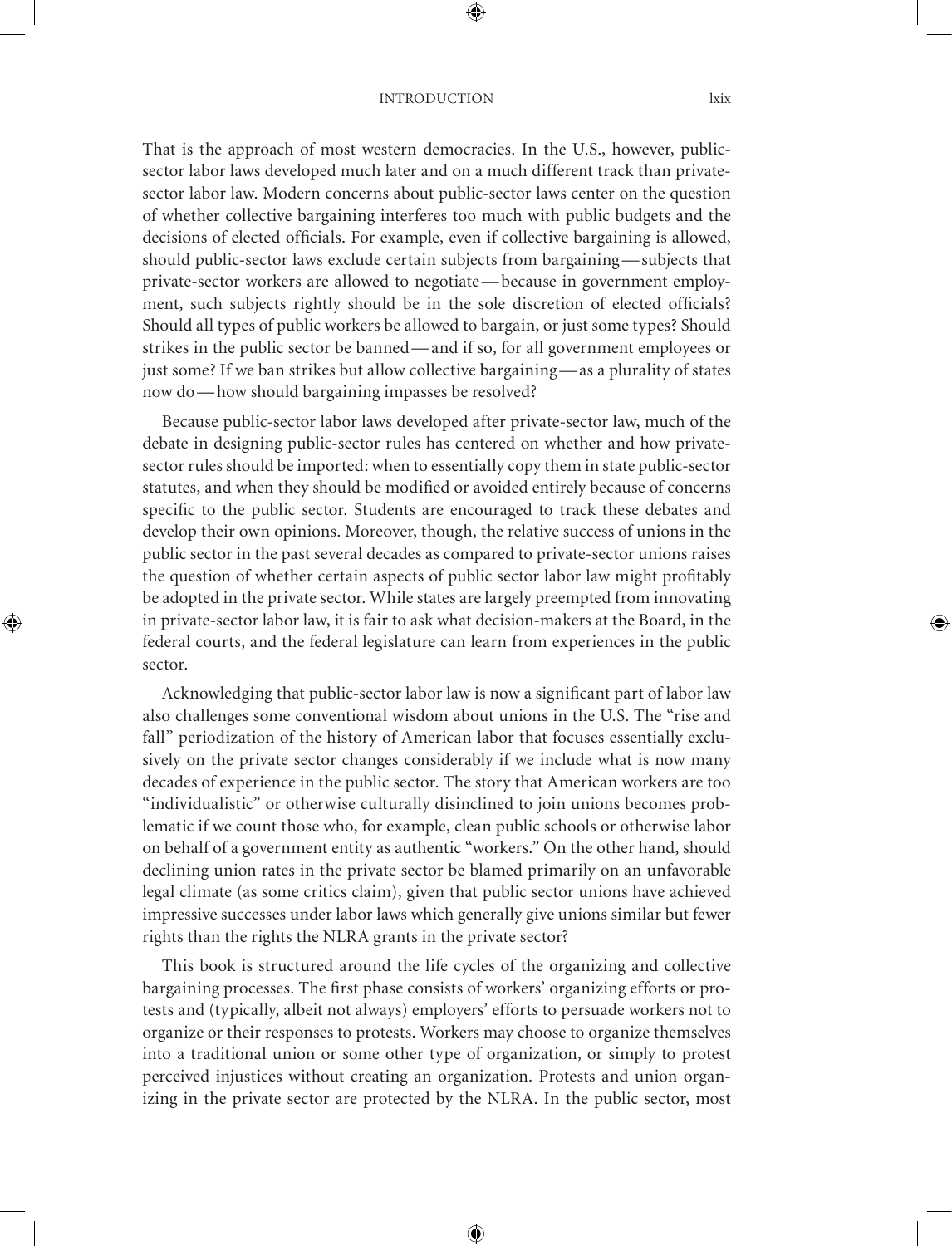states have labor laws that protect these activities, and the Constitution also protects the right to organize.

Workers who decide to organize a union move to a second phase. They either pursue a union representation election administered by the appropriate labor relations agency or choose some alternative means of acquiring union representation, such as a voluntary recognition agreement with an employer. If the workers succeed in organizing a union, the union and the employer enter a third phase. In the private sector, unions use collective bargaining and both sides deploy economic weapons to influence bargaining outcomes. In the public sector, a majority of jurisdictions allow union collective bargaining, but most limit the subjects of bargaining more strictly than does the NLRA, and most prohibit economic weapons such as strikes and lockouts. Instead, public-sector laws often provide for some combination of mediation, fact-finding, and arbitration to resolve bargaining impasses, and unions and employers use political tactics to influence outcomes. When bargaining produces a collective bargaining agreement, then the fourth phase is reached: the parties administer their agreement and use dispute resolution mechanisms as part of that administration process.

The first part of this casebook provides a history of labor relations in the United States, and the coverage of labor statutes in the private and public sectors. It then moves to organizing and collective worker protests, with one chapter mostly dedicated to modern alternatives to traditional union organizing, and other chapters explaining the traditional labor law protections for worker protests. This part also explores why and how the law of public-sector labor relations developed so much later and, in many ways, so differently, than private-sector law. The bulk of the rest of the book studies the life cycle of unions: collective bargaining; strikes, economic weapons, and impasse resolution in the public sector; contract administration; and secondary activity and related actions. It concludes with three chapters that examine the rights of individual workers within their unions, bargaining relationships in transition (successorship), and preemption.

Two themes are repeated throughout the casebook. The first theme is how policymakers wrestle with the appropriateness of applying private-sector doctrine to government employees and their unions. In some areas of labor law, the rules in both sectors are quite similar because policymakers did not believe the public sector context required a different approach. In other areas, the rules are quite different because policymakers felt that private-sector rules were not appropriate for the public sector. This theme arises in legislative decisions over rights explicitly granted or denied in statutes (*e.g.*, whether a public-sector law should cover certain types of public employees at all, and whether certain public employees should have the right to strike). It also arises when agencies and courts try to decide which of the myriad rules devised by the NLRB and courts in the private sector should be used in the public sector. Even if broad statutory language in a public-sector labor law is the same as the language in the NLRA, do different policy concerns dictate that courts should adopt different rules, at least sometimes, in the public sector? Should the